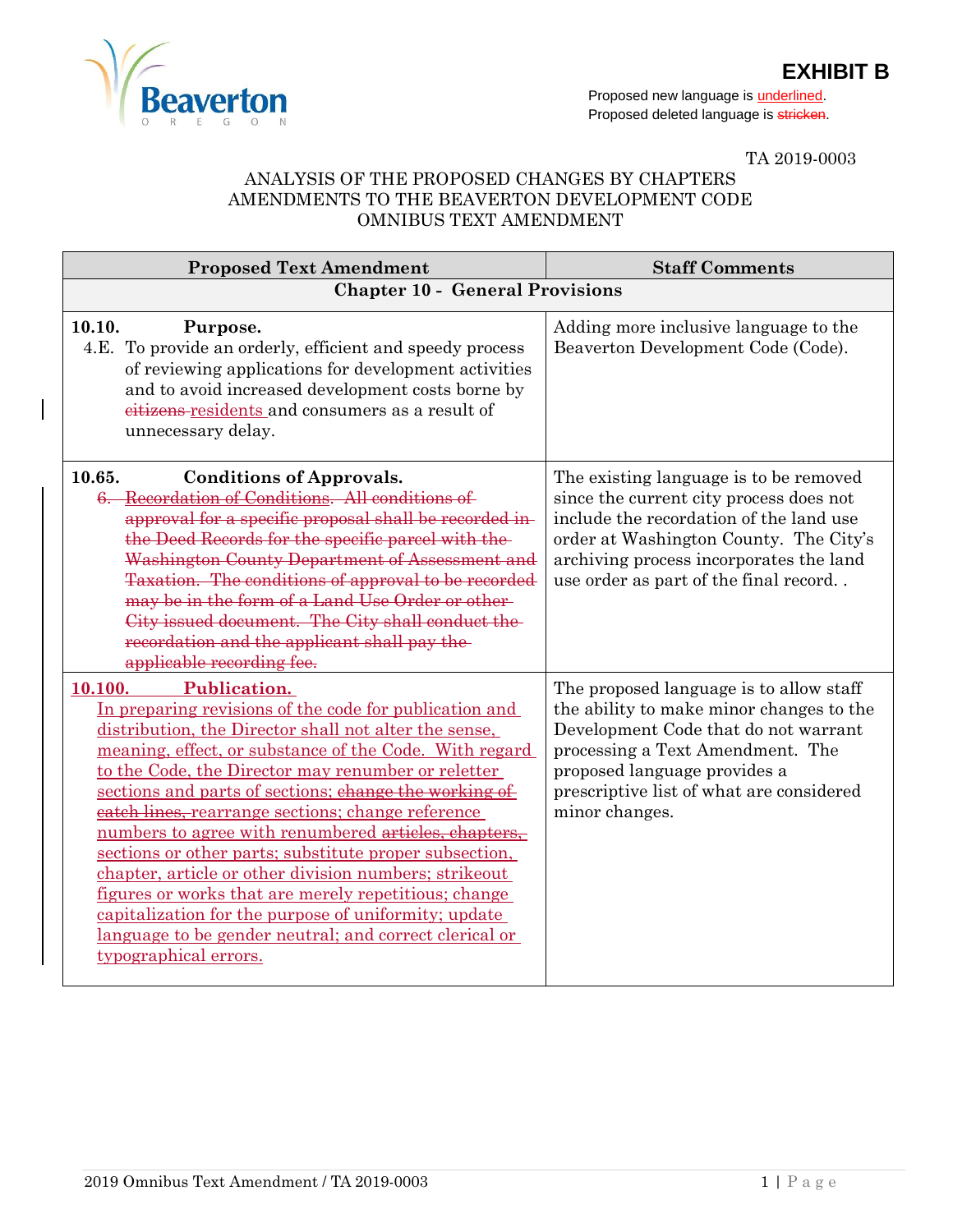| <b>Proposed Text Amendment</b>                                                                                                                                                                                                                                                                                                                                                                                                                                                                                             | <b>Staff Comments</b>                                                                                                                                                                                                                                                                                                                                                                                                                                        |
|----------------------------------------------------------------------------------------------------------------------------------------------------------------------------------------------------------------------------------------------------------------------------------------------------------------------------------------------------------------------------------------------------------------------------------------------------------------------------------------------------------------------------|--------------------------------------------------------------------------------------------------------------------------------------------------------------------------------------------------------------------------------------------------------------------------------------------------------------------------------------------------------------------------------------------------------------------------------------------------------------|
| <b>Chapter 20 - Land Uses</b>                                                                                                                                                                                                                                                                                                                                                                                                                                                                                              |                                                                                                                                                                                                                                                                                                                                                                                                                                                              |
| 20.05. RESIDENTIAL LAND USE DISTRICTS                                                                                                                                                                                                                                                                                                                                                                                                                                                                                      |                                                                                                                                                                                                                                                                                                                                                                                                                                                              |
| 20.05.20<br><b>Land Uses</b><br>Commercial<br>5. Animal Care <sup>(13)</sup><br><b>B.</b> Minor<br>A. Major<br>R1<br>$= C$<br>$\mathbf C$<br>R2<br>$\overline{C}$<br>$= C$<br>$\overline{C}$<br>R <sub>4</sub><br>$= C$<br>$\overline{C}$<br>R5<br>$= C$<br>$\overline{C}$<br>R7<br>$= C$<br>$\overline{C}$<br>$R10 = C$<br><b>Use Restriction</b><br>20.05.25<br>13. Animal Care uses provided as a private<br>amenity to residents in a multi-family<br>developments or on a common area<br>serving multiple households. | The proposed change provides for the<br>opportunity for residential development to<br>have amenities that are supportive to the<br>development and create a more active<br>neighborhood. The use is identified as a<br>conditional use allowing the decision makers<br>to assess the impacts associated with the use<br>to the surrounding area. The use restriction<br>also limits these uses as private amenities<br>and would not permit commercial uses. |
| <b>Land Uses</b><br>20.05.20<br>11. Recreation<br>A. Public Dog Parks or Dog Runs<br>$= 0$<br>R1<br>R2<br>$=$ C<br>R4<br>$=$ C<br>R5<br>$= 0$<br>R7<br>$= 0$<br>$R10 = C$                                                                                                                                                                                                                                                                                                                                                  | The addition of public dog parks and dog runs<br>addresses a desire by Tualatin Hills Park and<br>Recreation patrons for a gathering place for<br>their dogs. While the use encourages more<br>active open spaces, there are impacts to be<br>considered that are different for dog parks<br>and dog runs than other public parks which<br>warrant a separate review through the City's<br>conditional use process.                                          |
| <b>Land Uses</b><br>20.05.20<br>Civic $(14)$<br><b>Use Restriction</b><br>20.05.25<br>14. Public Art shall be permitted pursuant to<br>Section 60.50.25.13.                                                                                                                                                                                                                                                                                                                                                                | The proposed addition in the land use table<br>allows for public art in the City with some<br>limitations, including approval by the<br>Beaverton Arts Commission as described in<br>the definition of Public Art in the Code.                                                                                                                                                                                                                               |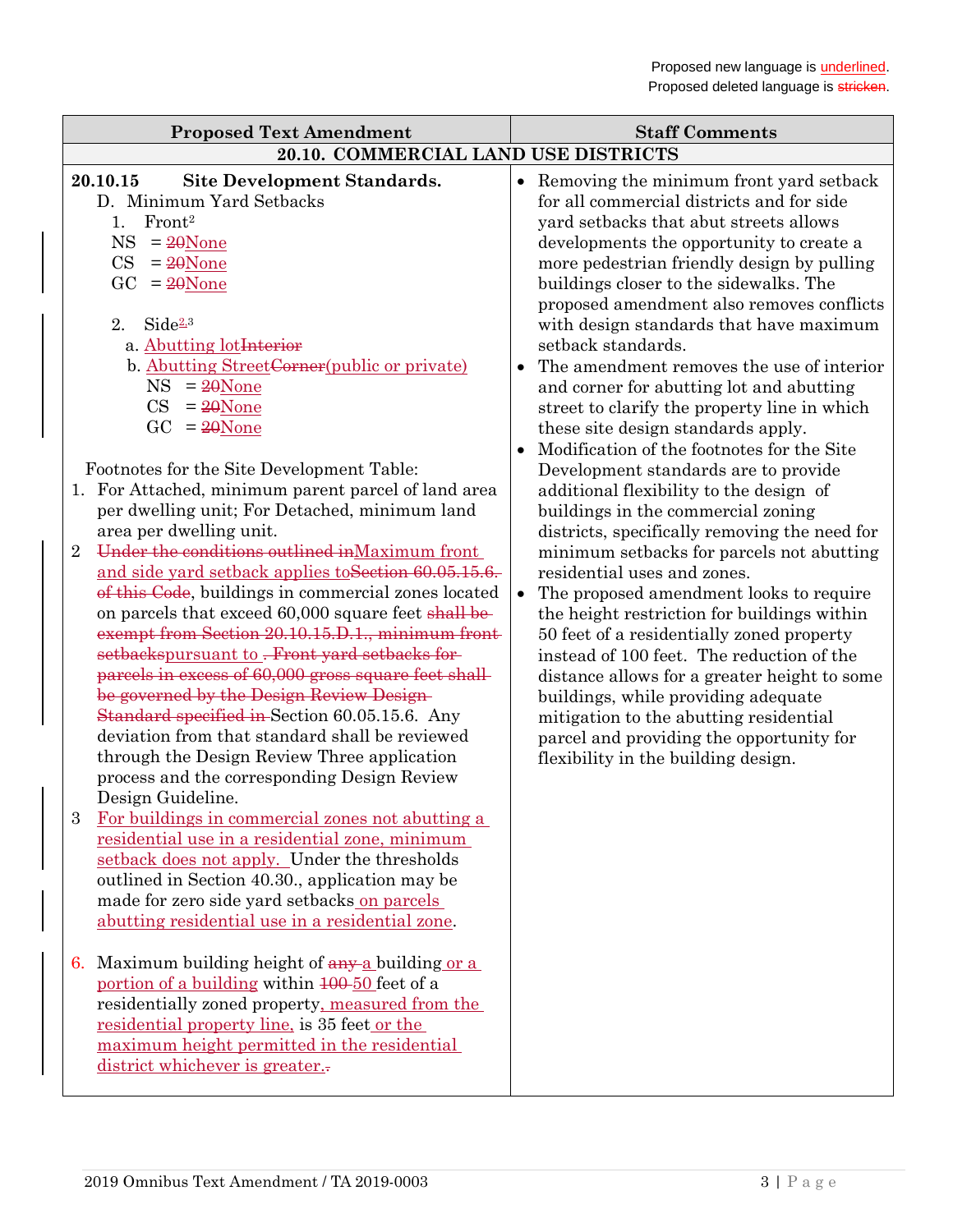| <b>Proposed Text Amendment</b>                                                                                                                                                                                                                                                         | <b>Staff Comments</b>                                                                                                                                                                                                                                                                                                                                                                                               |
|----------------------------------------------------------------------------------------------------------------------------------------------------------------------------------------------------------------------------------------------------------------------------------------|---------------------------------------------------------------------------------------------------------------------------------------------------------------------------------------------------------------------------------------------------------------------------------------------------------------------------------------------------------------------------------------------------------------------|
| 20.10.20<br><b>Land Uses</b><br><b>Additional Requirements by Zone Districts</b><br>$=$ See Section 20.10.30<br>NS<br>CS<br>$=$ See Section 20.10.35<br>CC<br>$=$ See Section 20.10.40                                                                                                 | This modification is to the organization of the<br>supplemental regulations. References to<br>these supplemental requirements are to be<br>added to the land use table to improve the<br>visibility of these supplement regulations that<br>have been easily missed due to its placement<br>after the table.                                                                                                        |
| 20.10.20<br><b>Land Uses</b><br>11. Meeting Facilities<br>$NS = C$<br>$CS = P C^7$<br>$CC = P$<br>$GC = P$                                                                                                                                                                             | Meeting facilities are currently permitted in<br>some Regional Center zoning district. Staff<br>proposes to permit meeting facilities to other<br>zoning districts in which this use would be<br>compatible to the other uses in that zone and<br>also aligns with the allowance of Religious<br>Institutions in these zoning districts.                                                                            |
| 20.10.20<br><b>Land Uses</b><br>2324. Recreation<br><b>B. Public Dog Parks or Dog Runs</b><br>$NS = C$<br>$CS = C$<br>$CC = C$<br>$GC =$<br>$\mathbf C$                                                                                                                                | The addition of public dog parks and dog runs<br>addresses a desire by Tualatin Hills Park and<br>Recreation patrons for a gathering place for<br>their dogs. While the use encourages more<br>active open spaces, there are impacts to be<br>considered that are different for dog parks<br>and dog runs than other public parks which<br>warrant a separate review through the City's<br>conditional use process. |
| 20.10.25<br><b>Use Restriction</b><br>13. Marijuana dispensary shall:<br>a. be subject to the provisions of ORS<br>475B.450858<br>16. Retail Marijuana Sales shall:<br>a. be subject to the provisions of ORS 475B.<br>109-119 <del>110-125</del> and OAR Chapter 845,<br>division 25; | The proposed amendment updates references<br>to the applicable Oregon Revised Statutes.                                                                                                                                                                                                                                                                                                                             |
| <b>Land Uses</b><br>20.10.20<br>Civic $(17)$<br>20.10.25<br><b>Use Restriction</b><br>17. Public Art shall be permitted pursuant to<br>Section 60.50.25.13.                                                                                                                            | The proposed addition in the land use table<br>allows for public art in the City with some<br>limitations, including approval by the<br>Beaverton Arts Commission as described in<br>the definition of Public Art in the Code.                                                                                                                                                                                      |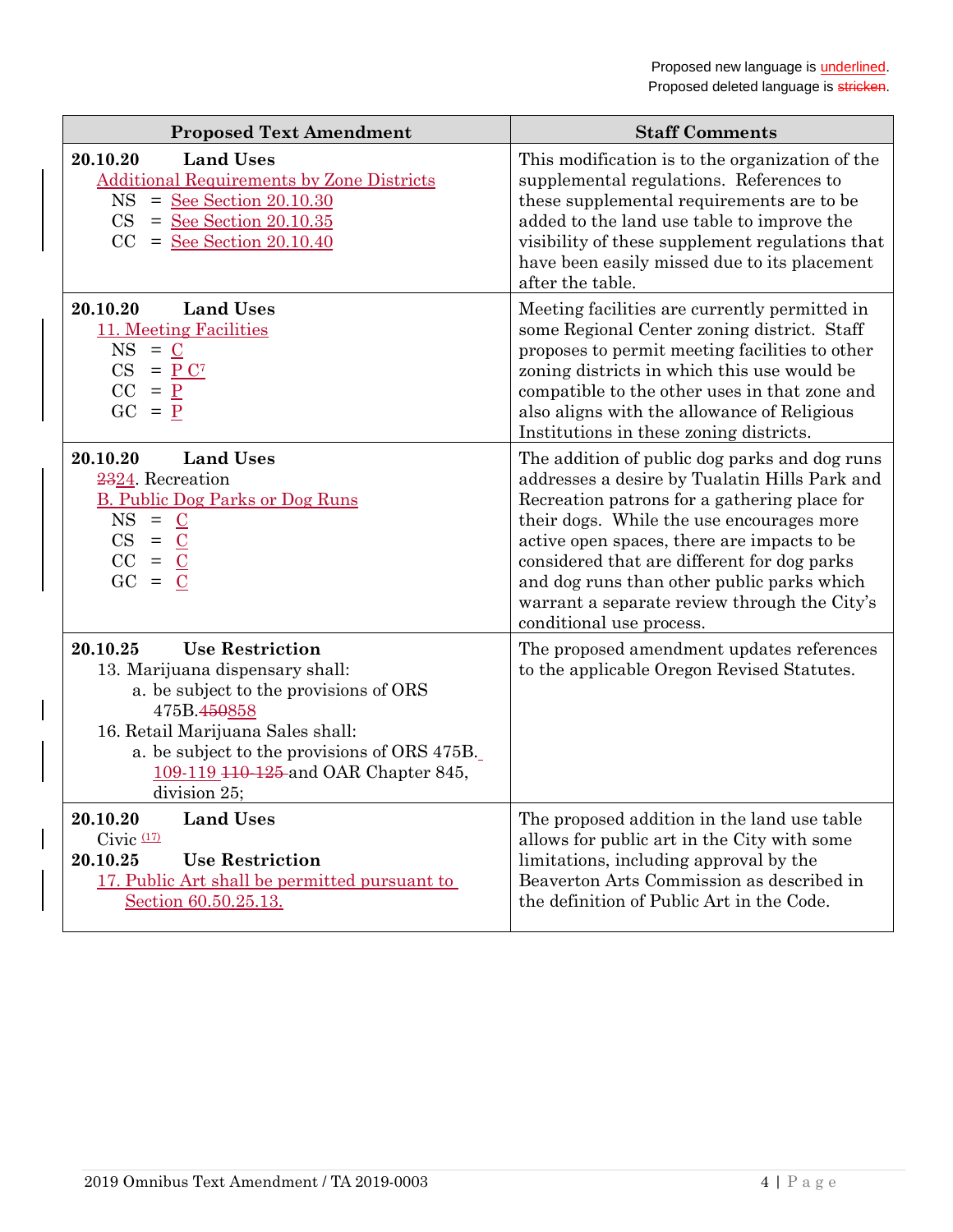| <b>Proposed Text Amendment</b>                                                                                                                                                                                                                                                               | <b>Staff Comments</b>                                                                                                                                                                                                                                                                                                                                                                                                                                                                                                                     |
|----------------------------------------------------------------------------------------------------------------------------------------------------------------------------------------------------------------------------------------------------------------------------------------------|-------------------------------------------------------------------------------------------------------------------------------------------------------------------------------------------------------------------------------------------------------------------------------------------------------------------------------------------------------------------------------------------------------------------------------------------------------------------------------------------------------------------------------------------|
| <b>Other NS Zoning Requirements</b><br>20.10.30<br>Uses shall be subject to the following (excludes food<br>cart pods, parks, recreational facilities, and<br>playgrounds):<br>20.10.35<br><b>Other CS Zoning Requirements</b>                                                               | Codifies Director's Interpretation (DI2019-<br>0001). Recreational facilities are a similar use<br>as parks and playgrounds; thereby exemption<br>from these supplemental requirements are<br>warranted similar to parks and playgrounds.                                                                                                                                                                                                                                                                                                 |
| Uses shall be subject to the following (excludes food<br>cart pods, parks, recreational facilities, and<br>playgrounds):                                                                                                                                                                     |                                                                                                                                                                                                                                                                                                                                                                                                                                                                                                                                           |
| 20.10.30<br><b>Other CC Zoning Requirements</b><br>Uses shall be subject to the following (excludes food<br>cart pods, parks, recreational facilities, and<br>playgrounds):                                                                                                                  |                                                                                                                                                                                                                                                                                                                                                                                                                                                                                                                                           |
| 20.15. EMPLOYMENT / INDUSTRIAL LAND USE DISTRICTS                                                                                                                                                                                                                                            |                                                                                                                                                                                                                                                                                                                                                                                                                                                                                                                                           |
| <b>Land Uses</b><br>20.15.20<br>4. Retail and Service Business<br>A. Bulk Retail<br>$= \Theta^3$<br>ОI<br>$OINC = M$<br><b>IND</b><br>$=$ N<br>20.15.25<br><b>Use Restriction</b><br>3. Bulk retail shall not exceed 30,000 square feet-<br>and shall not abut an existing residential zone. | Bulk retail has been a listed used in the Code<br>for over 30 years and was a specific retail use<br>focused on large quantity purchases that were<br>not open to the general public. Bulk retail, at<br>that time, was more compatible to industrial<br>uses than commercial uses. Staff finds many<br>characteristics of Bulk Retail are consistent<br>with the current operation of many<br>commercial retail facilities today. Staff<br>proposes removal of Bulk Retail as an<br>obsolete use designation.                            |
| <b>Land Uses</b><br>20.15.20<br>23. Recreation<br><b>B. Public Dog Parks or Dog Runs</b><br>O <sub>I</sub><br>$=$ $\mathbf{C}$<br>$O I-NC = M$<br><b>IND</b><br>$\mathbf C$<br>$=$                                                                                                           | The addition of public dog parks and dog runs<br>addresses a desire by Tualatin Hills Park and<br>Recreation patrons for a gathering place for<br>their dogs. While the use encourages more<br>active open spaces, there are impacts to be<br>considered that are different for dog parks<br>and dog runs than other public parks which<br>warrant a separate review through the City's<br>conditional uses process. For the OI-NC<br>public parks are not permitted. To be<br>consistent, dog parks and dog runs are also<br>prohibited. |
| 20.15.20<br><b>Land Uses</b><br>Civic $(3)$<br>20.15.25<br><b>Use Restriction</b><br>(3) Public Art shall be permitted pursuant to<br>Section 60.50.25.13.                                                                                                                                   | The proposed addition in the land use table<br>allows for public art in the City with some<br>limitations, including approval by the<br>Beaverton Arts Commission as described in<br>the definition of Public Art in the Code.                                                                                                                                                                                                                                                                                                            |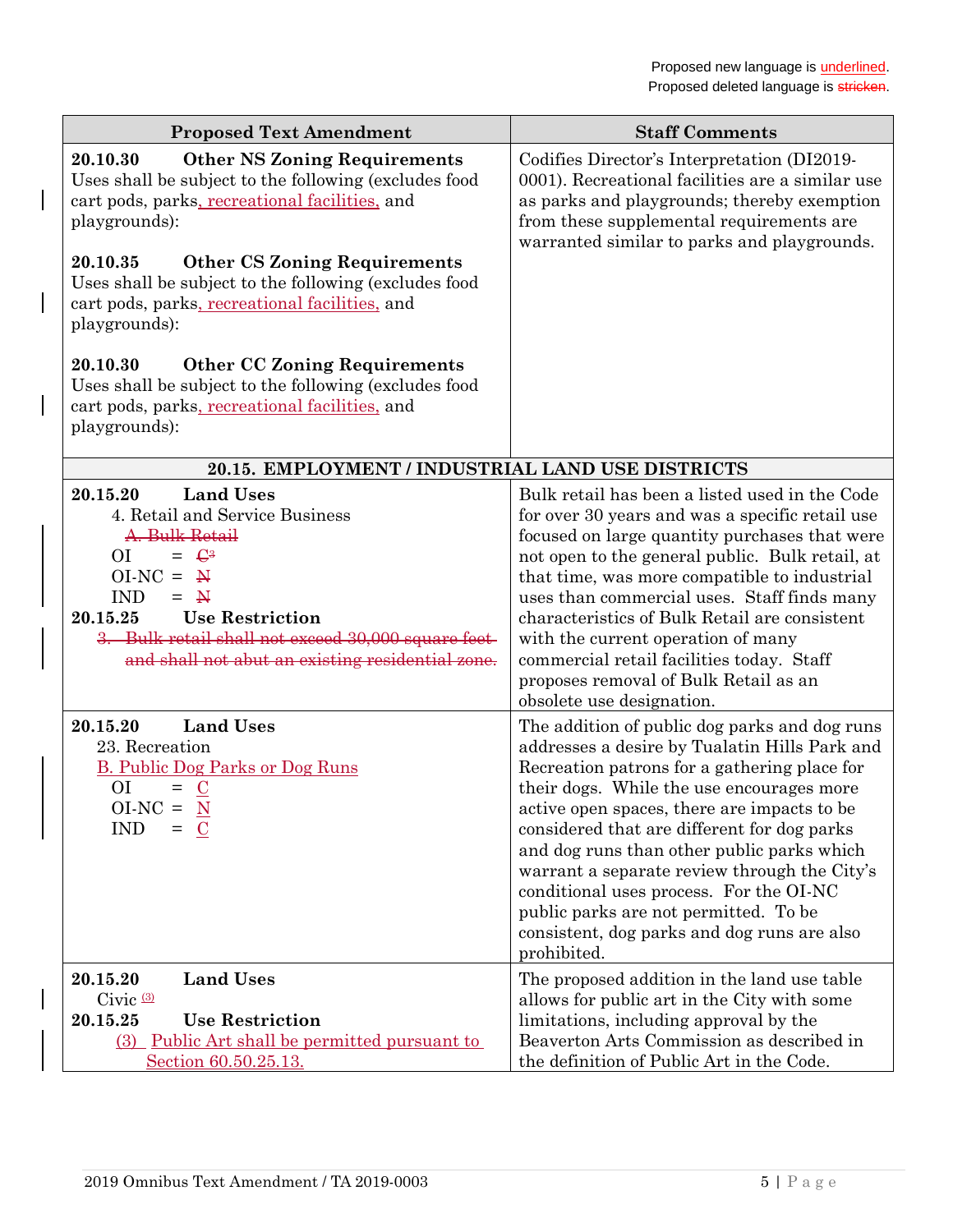| <b>Proposed Text Amendment</b>                                                                                                                                                                                                                                                                                                                                                                                                                                                                                                                                                                                              | <b>Staff Comments</b>                                                                                                                                                                                                                                                                                                                                                                                                                                                                                                                                                                                                                                                                                                                      |
|-----------------------------------------------------------------------------------------------------------------------------------------------------------------------------------------------------------------------------------------------------------------------------------------------------------------------------------------------------------------------------------------------------------------------------------------------------------------------------------------------------------------------------------------------------------------------------------------------------------------------------|--------------------------------------------------------------------------------------------------------------------------------------------------------------------------------------------------------------------------------------------------------------------------------------------------------------------------------------------------------------------------------------------------------------------------------------------------------------------------------------------------------------------------------------------------------------------------------------------------------------------------------------------------------------------------------------------------------------------------------------------|
| 20.20. MULTIPLE USE LAND USE DISTRICTS                                                                                                                                                                                                                                                                                                                                                                                                                                                                                                                                                                                      |                                                                                                                                                                                                                                                                                                                                                                                                                                                                                                                                                                                                                                                                                                                                            |
| 20.20.20<br><b>Land Uses</b><br>9. Meeting Facilities<br><b>B</b> . Bulk Retail<br>$SC-S = PC P21$<br>23. Places of Worship<br>$OI-WS = P C48N$<br><b>Use Restriction</b><br>20.20.25<br>21. Buildings larger than 10,000 square feet, for a<br>single use, are subject to approval of a<br>Conditional Use. Meeting facilities less than-<br>20,000 sq ft are Permitted; exceeding 20,000 sq<br>ft require Conditional Use approval. Use only-<br>accessory to temporary living facilities or office-<br>uses, except in the RC-TO zone. Use may be a-<br>stand alone use in the RC-TO zone. [ORD-<br>4669; December 2015] | Meeting facilities are currently permitted<br>in some multiple use zoning districts. Staff<br>proposes to permit meeting facilities to the<br>SC-S zone in which this use would be<br>compatible to the other uses in that zone<br>and also aligns with how Religious<br>Institutions are permitted. Staff proposes<br>permitting Places of Worship in the OI-WS<br>zoning district as Meeting Facilities are<br>permitted.<br>Staff proposes modifying the use restriction<br>for Meeting Facilities requiring a<br>conditional use if the building is greater<br>than 10,000 square feet to ensure the issue<br>of compatibility is addressed for impact<br>associated with large scale meeting<br>facilities such as traffic and noise. |
| <b>Land Uses</b><br>20.20.20<br>14. Retail and Service Business<br><b>B</b> . Bulk Retail<br>$RC-TO = \frac{N}{2}$<br>TC-MU<br>$\mathbf{N}$<br>$=$<br>$RC-OT =$<br>TC-HDR<br>$\mathbb{R}^n$<br>$\mathbf{N}$<br>$=$<br>$RC-E =$<br><b>SC-MU</b><br>$\mathbf{N}$<br>$\mathbf{N}$<br>$=$<br>$OI-WS = M$<br><b>SC-HDR</b><br>$\mathbf{N}$<br>$=$<br>$C-WS = W$<br>$SC-S$<br>$\mathbb{N}$<br>$=$<br>$SC-E1 = M$<br>$SC-E2$<br>$\mathbf{N}$<br>$=$                                                                                                                                                                                | Bulk retail has been a listed used in the Code<br>for over 30 years and was a specific retail use<br>focused on large quantity purchases that were<br>restricted to the general public, a use that<br>was more compatible to industrial uses than<br>commercial uses at the time. Staff finds the<br>type of uses associated with Bulk Retail are<br>consistent with the current operation of many<br>commercial retail facilities today. Staff<br>proposes removal of Bulk Retail as an<br>obsolete use.                                                                                                                                                                                                                                  |
| <b>Land Uses</b><br>20.20.20<br>26. Recreation<br><b>B. Public Dog Parks or Dog Runs</b><br>$RC-TO =$<br>TC-MU<br>$rac{\text{C}}{\text{C}}$<br>$=$<br>$RC-OT =$<br>TC-HDR<br>$=$<br>$RC-E$<br><b>SC-MU</b><br>$\equiv$<br>$=$<br>$OI-WS =$<br><b>SC-HDR</b><br>$\mathbf C$<br>$\!\!\!=\!\!\!\!$<br>$C-WS =$<br>$\overline{C}$<br>$SC-S$<br>$=$<br>$SC-E1 =$<br>$SC-E2$<br>$\mathbf C$<br>$=$                                                                                                                                                                                                                                | The addition of public dog parks and dog runs<br>addresses a desire by Tualatin Hills Park and<br>Recreation patrons for a gathering place for<br>their dogs. While the use encourages more<br>active open spaces, there are impacts to be<br>considered that are different for dog parks<br>and dog runs than other public parks which<br>warrant a separate review through the City's<br>conditional uses process.                                                                                                                                                                                                                                                                                                                       |
| <b>Use Restriction</b><br>20.20.25<br>Only Compact Detached Dwellings on lots<br>6.<br>fronting common greens, shared courts, or<br>public streets; or replacement of <u>or an</u><br>expansion of 500 square feet or less of an<br>existing a detached dwelling-are Permitted.<br>[ORD 4576; January 2012] [ORD 4584; June<br>2012]                                                                                                                                                                                                                                                                                        | While higher-density residential uses are<br>encouraged in the Multiple Use zone, there<br>are existing detached dwellings in these<br>zoning districts. This use restriction creates<br>barriers for some home owners interested in<br>updating their existing structure. Staff<br>proposes allowing for minor expansions for<br>existing detach buildings to provide the<br>opportunity for these building to be better<br>utilized.                                                                                                                                                                                                                                                                                                     |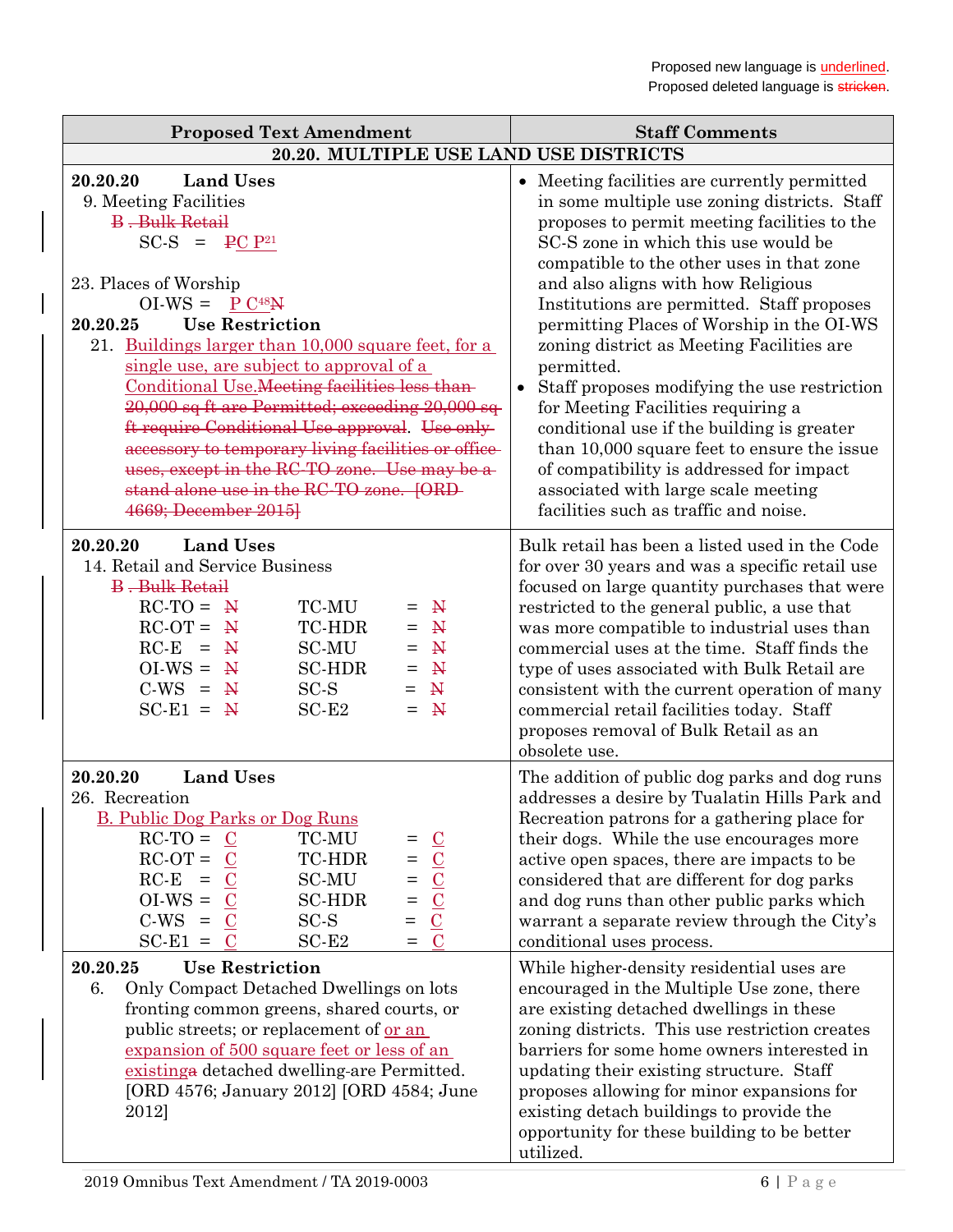| <b>Proposed Text Amendment</b>                                                                                                                                                                                                                                                                                                                                                                                                                                                                                                 | <b>Staff Comments</b>                                                                                                                                                                                                                                                                                                                                    |
|--------------------------------------------------------------------------------------------------------------------------------------------------------------------------------------------------------------------------------------------------------------------------------------------------------------------------------------------------------------------------------------------------------------------------------------------------------------------------------------------------------------------------------|----------------------------------------------------------------------------------------------------------------------------------------------------------------------------------------------------------------------------------------------------------------------------------------------------------------------------------------------------------|
| <b>Land Uses</b><br>20.20.20<br>Civic $(19)$<br>20.20.25<br><b>Use Restriction</b><br>19. Public Art shall be permitted pursuant to<br>Section 60.50.25.13.                                                                                                                                                                                                                                                                                                                                                                    | The proposed text in the land use table allows<br>for public art in the City with some<br>limitations, including approval by the<br>Beaverton Arts Commission as described in<br>the definition of Public Art in the Code.                                                                                                                               |
| <b>Use Restriction</b><br>20.20.25<br>19. Comprising not more than 10% of gross-<br>building floor area, and provided that no-<br>individual eating or drinking establishment-<br>use exceeds 2,000 square feet of gross building<br>floor area. No freestanding retail or eating or-<br>drinking establishment uses are allowed.                                                                                                                                                                                              | This use restriction does not apply to any of<br>the uses in the Multiple Use Land Use Table.<br>Staff proposes removal of this use restriction<br>and the number to be used for the new use<br>restrictions pertaining to Public Art.                                                                                                                   |
| <b>Use Restriction</b><br>20.20.25<br>26. This activity is conducted wholly within an<br>enclosed structure. Accessory open air sales or<br>display related to the principal use may be<br>permitted, provided that the outdoor space<br>devoted to these uses does not occupy an area<br>greater than the equivalent of 15% of the<br>building gross floor area, excluding activities<br>associated with a Temporary Use Permit. No<br>outdoor sales or outdoor storage of animals or<br>livestock are allowed with this use. | The proposed text is to provide flexibility for<br>retail trade in the Multiple-Use zone by not<br>limiting the size of Temporary Uses. In other<br>zoning districts temporary uses are restricted<br>not by the size of the existing building, but<br>the available space on a site when parking<br>and pedestrian connections have been<br>considered. |
| <b>Chapter 30 - Nonconforming Uses</b>                                                                                                                                                                                                                                                                                                                                                                                                                                                                                         |                                                                                                                                                                                                                                                                                                                                                          |
| 30.25 Nonconforming Structures                                                                                                                                                                                                                                                                                                                                                                                                                                                                                                 |                                                                                                                                                                                                                                                                                                                                                          |
| 3.<br>Where an existing street setback or required<br><u>landscaping</u> must be reduced by a public<br>dedication, rendering an existing structure<br>nonconforming, the setback <u>or landscaping</u><br>requirements of this ordinance which are no<br>longer met as a result of the dedication shall<br>not apply to the structure. Further<br>encroachment into the setback or reduction of<br>landscaping beyond the reduction caused by<br>the public dedication is not permitted.                                      | The proposed text is to clarify how required<br>landscaping effects nonconforming structures.                                                                                                                                                                                                                                                            |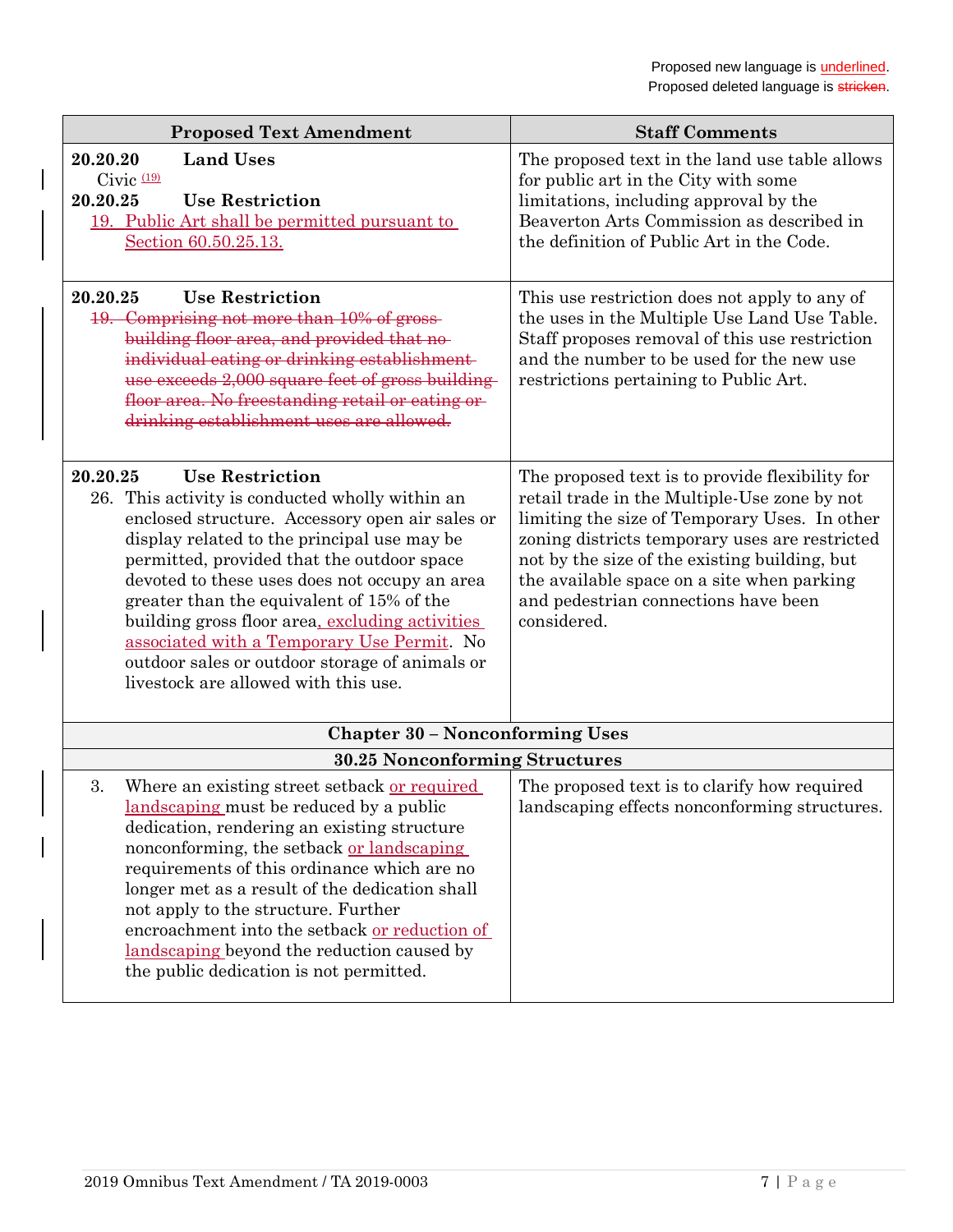| <b>Proposed Text Amendment</b>                                                                                                                                                                                                                                                                                                                                                                                                                                                                                                                                                                                                                                                                                                                                                                                                                                                                                                                                                                                                                                  | <b>Staff Comments</b>                                                                                                                                                                                                                                        |
|-----------------------------------------------------------------------------------------------------------------------------------------------------------------------------------------------------------------------------------------------------------------------------------------------------------------------------------------------------------------------------------------------------------------------------------------------------------------------------------------------------------------------------------------------------------------------------------------------------------------------------------------------------------------------------------------------------------------------------------------------------------------------------------------------------------------------------------------------------------------------------------------------------------------------------------------------------------------------------------------------------------------------------------------------------------------|--------------------------------------------------------------------------------------------------------------------------------------------------------------------------------------------------------------------------------------------------------------|
| <b>Chapter 40 - Applications</b>                                                                                                                                                                                                                                                                                                                                                                                                                                                                                                                                                                                                                                                                                                                                                                                                                                                                                                                                                                                                                                |                                                                                                                                                                                                                                                              |
| 40.05 Accessory Dwelling Units                                                                                                                                                                                                                                                                                                                                                                                                                                                                                                                                                                                                                                                                                                                                                                                                                                                                                                                                                                                                                                  |                                                                                                                                                                                                                                                              |
| 40.05.15.<br>Application.<br><b>Accessory Dwelling Unit.</b><br>1.<br>C. Approval Criteria<br>6. There is only one detached dwelling on the<br>subject site.<br>7. The proposed accessory dwelling unit is no-<br>more than fifty percent (50%) of the gross-<br>floor area of the primary detached dwelling<br>or 800 square feet, whichever is less.<br>8. The proposal is not located over any-<br>easement.<br>9. The exterior finish materials of the<br>proposal is the same as the detached-<br>dwelling in terms of type, size, placement,<br>and finish.<br>10. The roof pitch of the proposal matches the-<br>roof pitch of the detached dwelling.<br>11. The trim of the proposal is the same as the<br>detached dwelling in type, size, location,<br>and finish.<br>12. The windows of the proposal match those<br>on the detached dwelling in terms of<br>proportion (height to width ratio) and<br>orientation (vertical vs. horizontal).<br>13. The eaves of the proposal project the same<br>distance as the caves on the detached<br>dwelling. | The proposed text for removal is to comply<br>with the state regulations related to accessory<br>dwelling units, and limiting barriers to<br>allowing for ADU, thereby encouraging other<br>housing types.                                                   |
| Chapter 40, Section 40.10 (Adjustment)                                                                                                                                                                                                                                                                                                                                                                                                                                                                                                                                                                                                                                                                                                                                                                                                                                                                                                                                                                                                                          |                                                                                                                                                                                                                                                              |
| 40.10.15.1 (Minor Adjustment)<br>Threshold.<br>А.<br>4. Involves up to and including a 10% adjustment<br>from the numerical Off-Street Parking<br>standards specified in Section 60.30.10 of this<br>Code.                                                                                                                                                                                                                                                                                                                                                                                                                                                                                                                                                                                                                                                                                                                                                                                                                                                      | Modification to all Off-Street Parking<br>Standards require a Major Adjustment. The<br>proposed text allows for changes up to 10% to<br>be addressed through a Type 2 process.                                                                               |
| C.<br>Approval Criteria.<br>7. Granting an adjustment to the grading<br>standards will allow additional significant<br>and/or community trees to be preserved.<br>$14$ . The proposal does not include any lot area<br>averaging as specified in Section<br>$20.05.50.1.B15.D.$ or include any lot dimension-<br>reductions as specified in Sections-<br>20.05.50.2.A.2. and .4. or 20.05.50.2.B.2. and .4.                                                                                                                                                                                                                                                                                                                                                                                                                                                                                                                                                                                                                                                     | The propose amendment includes<br>modification of the approval criteria to<br>include a criteria that encourages<br>preservation of more trees.<br>The proposed text changes includes<br>٠<br>updating the section reference pertaining<br>to lot averaging. |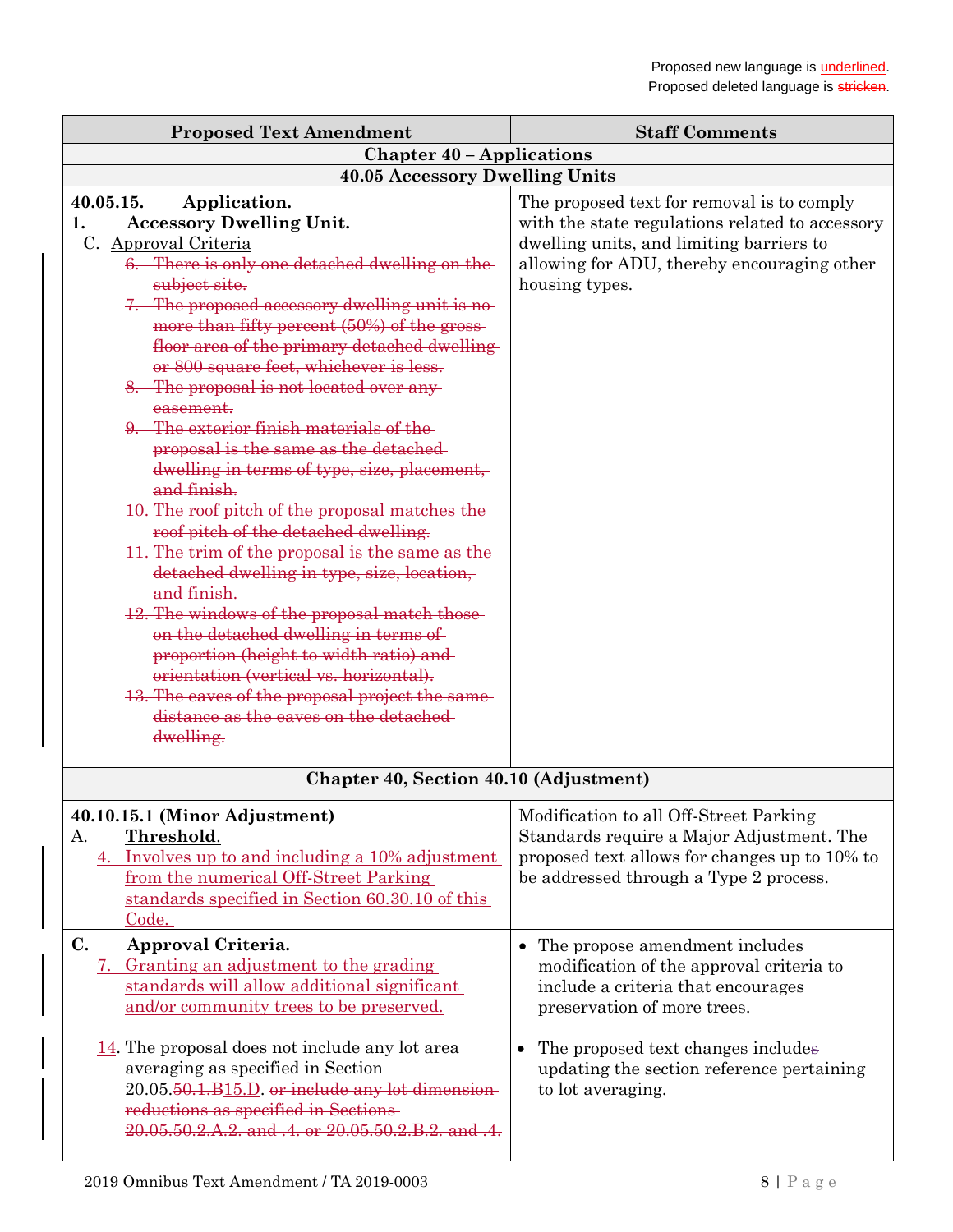| <b>Proposed Text Amendment</b>                                                                                                                                                                                                                                                                                                                                                                                                   | <b>Staff Comments</b>                                                                                                                                                                                                                                                                                                                                                                                                                                                                                                           |
|----------------------------------------------------------------------------------------------------------------------------------------------------------------------------------------------------------------------------------------------------------------------------------------------------------------------------------------------------------------------------------------------------------------------------------|---------------------------------------------------------------------------------------------------------------------------------------------------------------------------------------------------------------------------------------------------------------------------------------------------------------------------------------------------------------------------------------------------------------------------------------------------------------------------------------------------------------------------------|
| 40.10.15.2 (Major Adjustment)<br>Threshold.<br>A.<br>3.<br>Involves an adjustment of more than 10% Any-<br>change from the numerical requirements<br>contained in Section 60.30. (Off-Street<br>Parking).                                                                                                                                                                                                                        | Modification to all Off-Street Parking<br>Standards require a Major Adjustment. The<br>proposed text allows for changes up to 10% to<br>be addressed through a Type 2 process.                                                                                                                                                                                                                                                                                                                                                  |
| $\mathbf{C}$ .<br>Approval Criteria.<br>Granting an adjustment to the grading<br>7.<br>standards will allow additional significant and/or<br>community trees to be preserved.                                                                                                                                                                                                                                                    | The proposed amendment includes<br>modification of the approval criteria to<br>include a criterion that encourages<br>preservation of more trees.                                                                                                                                                                                                                                                                                                                                                                               |
| $14$ . The proposal does not include any lot area<br>averaging as specified in Section<br>20.05.50.1.B15.D. or include any lot dimension-<br>reductions as specified in Sections<br>20.05.50.2.A.2. and .4. or 20.05.50.2.B.2. and .4.                                                                                                                                                                                           | The proposed text changes includes updating<br>the section reference pertaining to lot<br>averaging.                                                                                                                                                                                                                                                                                                                                                                                                                            |
| Chapter 40, Section 40.15 (Conditional Use)                                                                                                                                                                                                                                                                                                                                                                                      |                                                                                                                                                                                                                                                                                                                                                                                                                                                                                                                                 |
| 40.15.15.<br>Application.<br>There are $f_{\text{out}}$ seven $(47)$ Conditional Use<br>applications which are as follows: Interim<br>Washington County Use Type I, Minor Modification<br>of a Conditional Use, Major Modification of a<br>Conditional Use, Interim Washington County Use<br>Type II, New Conditional Use, Planned Unit<br>Development, and Modification of a Nonconforming<br>Use.                              | Codification of Director's Interpretation<br>(DI2019-0002). Parcels zoned Interim<br>Washington County requires the City to<br>review a change in use similar to the County<br>process. Staff proposes two new Conditional<br>Use application types for properties zoned<br>interim Washington County in which there is<br>no application process to review the change in<br>use. Modification in this Code section<br>includes updating the list of conditional use<br>application identified in Section 40.15 of the<br>Code. |
| 1. Interim Washington County Use Type I.<br>A. Threshold. An application for an Interim<br>Washington County Use shall be required<br>when the following thresholds apply:<br>A proposed use located on parcel(s)<br>designated Interim Washington County,<br>which requires Type I approval through<br><b>Washington County's Development Code</b><br>where no other Type 1 or greater review is<br>required with the proposal. | Creates a new application type for uses<br>proposed on parcels zoned interim<br>Washington County that are require Type 1<br>review in Washington County's Development<br>Code.                                                                                                                                                                                                                                                                                                                                                 |
| Procedure Type. The Type 1 procedure, as<br>В.<br>described in Section 50.35 of this Code, shall apply to<br>an application for Interim Washington County Use<br><u>Type 1. The decision making authority is the</u><br>Director.                                                                                                                                                                                                | Setting procedure type for the application as<br>a Type 1 procedure.                                                                                                                                                                                                                                                                                                                                                                                                                                                            |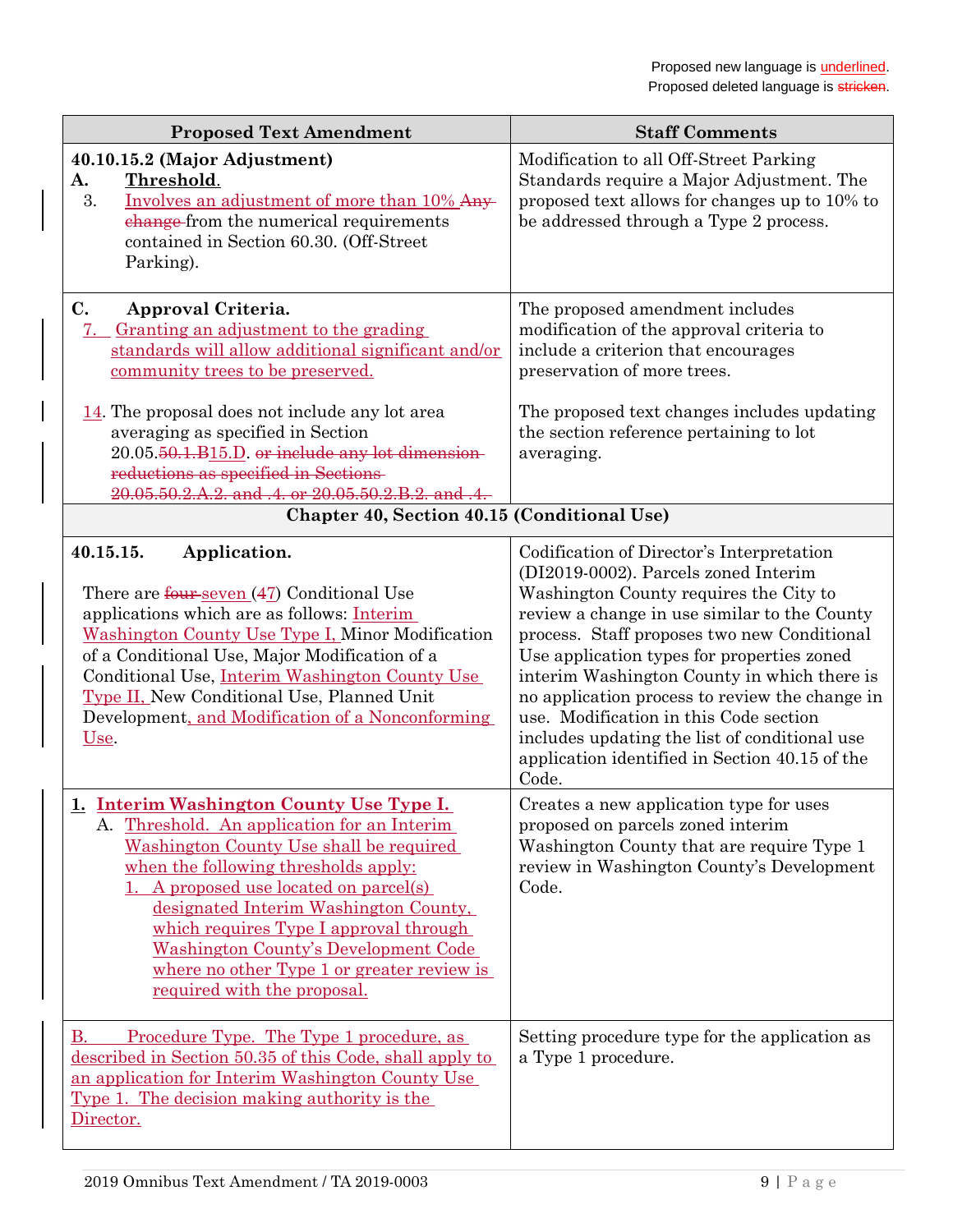| <b>Proposed Text Amendment</b>                                                                                                                                                                                                                                                                                                                                                                                                                                                                                                                                                                                                                                                                                                                                                                                                                                                                                      | <b>Staff Comments</b>                                                                                                            |
|---------------------------------------------------------------------------------------------------------------------------------------------------------------------------------------------------------------------------------------------------------------------------------------------------------------------------------------------------------------------------------------------------------------------------------------------------------------------------------------------------------------------------------------------------------------------------------------------------------------------------------------------------------------------------------------------------------------------------------------------------------------------------------------------------------------------------------------------------------------------------------------------------------------------|----------------------------------------------------------------------------------------------------------------------------------|
| Approval Criteria. In order to approve a Minor<br>C.<br>Modification of a Conditional Use application, the<br>decision making authority shall make findings of fact<br>based on evidence provided by the applicant                                                                                                                                                                                                                                                                                                                                                                                                                                                                                                                                                                                                                                                                                                  | Criteria Nos. 1, 2, 3, and 5 are standard<br>conditions of approval found for all land use<br>applications.                      |
| demonstrating that all the following criteria are<br>satisfied:<br>The proposal satisfies the threshold<br>1.<br>requirements for an Interim Washington<br>County Use application.<br>2. All City application fees related to the<br>application under consideration by the<br>decision making authority have been<br>submitted.<br>The proposal contains all applicable<br>3.<br>application submittal requirements as<br>specified in Section 50.25.1. of the<br>Development Code.<br>4. For parcel(s) designated Interim<br>Washington County, the proposed use,<br>identified in the land use designation<br>previously held for the subject parcel(s).<br>meets the use requirements identified in<br>Washington County's Development Code.<br>5. Applications and documents related to the<br>request, which will require further City<br>approval, shall be submitted to the City in<br>the proper sequence. | Criterion No. 4 ensures that the use proposed<br>is consistent with a use permitted in the<br>County.                            |
| Submission Requirements. An application for<br>D.<br>an Interim Washington County Use Type I shall be<br>made by the owner of the subject property, or the<br>owner's authorized agent, on a form provided by the<br>Director and shall be filed with the Director. The<br>application shall be accompanied by the information<br>required by the application form.                                                                                                                                                                                                                                                                                                                                                                                                                                                                                                                                                 | This section identifies who can make an<br>application and what information in required<br>with that application.                |
| Conditions of Approval. The decision making<br><u>E.</u><br>authority may impose conditions on the approval of<br>an Interim Washington County Use application to<br>ensure compliance with the approval criteria.                                                                                                                                                                                                                                                                                                                                                                                                                                                                                                                                                                                                                                                                                                  | This section identifies standard language<br>indicating who can impose conditions of<br>approval and the purpose of a condition. |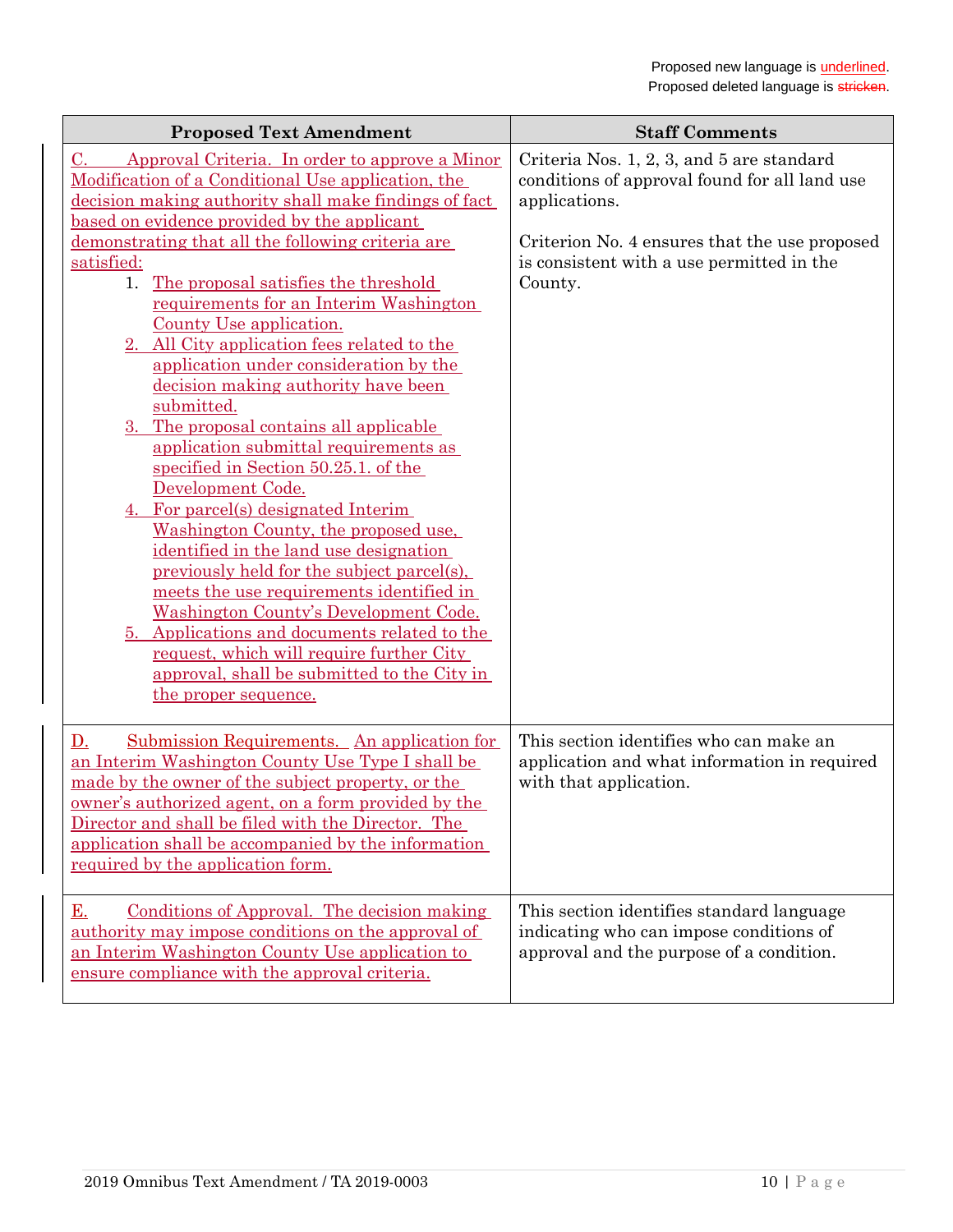| <b>Proposed Text Amendment</b>                                                                                                                                                                                                                                                                                                                                                                                                                                                                                                                                                                                                                                                                                                                                                                                                                                                                                                                                  | <b>Staff Comments</b>                                                                                                                                                                                                                                                              |
|-----------------------------------------------------------------------------------------------------------------------------------------------------------------------------------------------------------------------------------------------------------------------------------------------------------------------------------------------------------------------------------------------------------------------------------------------------------------------------------------------------------------------------------------------------------------------------------------------------------------------------------------------------------------------------------------------------------------------------------------------------------------------------------------------------------------------------------------------------------------------------------------------------------------------------------------------------------------|------------------------------------------------------------------------------------------------------------------------------------------------------------------------------------------------------------------------------------------------------------------------------------|
| 3. Interim Washington County Use Type II.<br>A. Threshold. An application for an Interim<br>Washington County Use shall be required<br>when the following thresholds apply:<br>A proposed use located on parcel(s) designated<br>Interim Washington County, which requires Type<br>II approval through Washington County's<br>Development Code where no other Type II or<br>greater review is required with the proposal.                                                                                                                                                                                                                                                                                                                                                                                                                                                                                                                                       | Creates a new application type, Interim<br>Washington County Use Type II and<br>thresholds for the application. Thresholds<br>addresses uses proposed on parcels zoned<br>interim Washington County that are require<br>Type II review in Washington County's<br>Development code. |
| Procedure Type. The Type 2 procedure, as<br>В.<br>described in Section 50.40 of this Code, shall apply to<br>an application for Interim Washington County Use<br>Type II. The decision making authority is the<br>Director.                                                                                                                                                                                                                                                                                                                                                                                                                                                                                                                                                                                                                                                                                                                                     | Setting procedure type for the application as<br>a Type 2 procedure.                                                                                                                                                                                                               |
| Approval Criteria. In order to approve a Minor<br>C.<br>Modification of a Conditional Use application, the<br>decision making authority shall make findings of fact<br>based on evidence provided by the applicant<br>demonstrating that all the following criteria are<br>satisfied:<br>The proposal satisfies the threshold<br>1.<br>requirements for an Interim Washington<br>County Use application.<br>All City application fees related to the<br>application under consideration by the<br>decision making authority have been<br>submitted.<br>3. The proposal contains all applicable<br>application submittal requirements as<br>specified in Section 50.25.1 of the<br>Development Code.<br>4. For parcel(s) designated Interim<br>Washington County, the proposed use,<br>identified in the land use designation<br>previously held for the subject parcel(s).<br>meets the use requirements identified in<br>Washington County's Development Code. | Criteria Nos. 1, 2, 3, and 5 are standard<br>conditions of approval found for all land use<br>applications.<br>Criterion No. 4 ensures that the use proposed<br>is consistent with a use permitted in the<br>County.                                                               |
| <u>5. Applications and documents related to the</u><br>request, which will require further City<br>approval, shall be submitted to the City in<br>the proper sequence.                                                                                                                                                                                                                                                                                                                                                                                                                                                                                                                                                                                                                                                                                                                                                                                          |                                                                                                                                                                                                                                                                                    |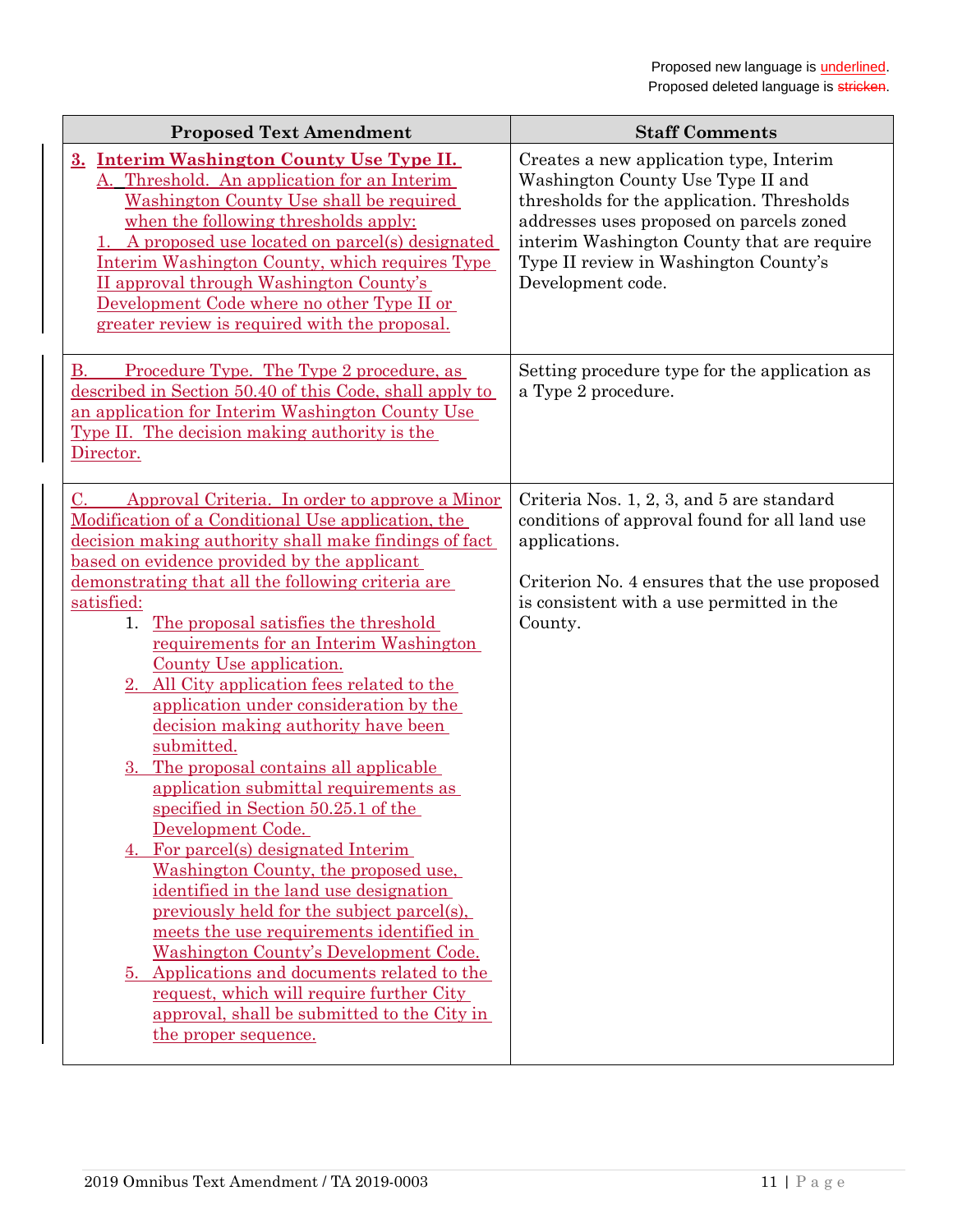| <b>Proposed Text Amendment</b>                                                                                                                                                                                                                                                                                                                                                                                                                                                                                                                                                                  | <b>Staff Comments</b>                                                                                                                                                                                                                                                                                              |
|-------------------------------------------------------------------------------------------------------------------------------------------------------------------------------------------------------------------------------------------------------------------------------------------------------------------------------------------------------------------------------------------------------------------------------------------------------------------------------------------------------------------------------------------------------------------------------------------------|--------------------------------------------------------------------------------------------------------------------------------------------------------------------------------------------------------------------------------------------------------------------------------------------------------------------|
| Submission Requirements. An application for<br>$\mathbf{D}$ .<br>an Interim Washington County Use Type I shall be<br>made by the owner of the subject property, or the<br>owner's authorized agent, on a form provided by the<br>Director and shall be filed with the Director. The<br>application shall be accompanied by the information<br>required by the application form.                                                                                                                                                                                                                 | This section identifies who can make an<br>application and what information in required<br>with that application.                                                                                                                                                                                                  |
| E.<br>Conditions of Approval. The decision making<br>authority may impose conditions on the approval of<br>an Interim Washington County Use application to<br>ensure compliance with the approval criteria.                                                                                                                                                                                                                                                                                                                                                                                     | This section identifies standard language<br>indicating who can impose conditions of<br>approval and the purpose of a condition.                                                                                                                                                                                   |
| 35. New Conditional Use.<br>A. Threshold<br>2. The proposed permitted residential use is<br>located in the floodway fringe on a lot<br>greater than five acres in size. Planned<br>Unit Developments, single-family and two<br>family dwellings are exempt.<br>C. Approval Criteria.<br>6. The proposed residential use located in the<br>floodway fringe meets the requirements in<br>Section 60.10.25.                                                                                                                                                                                        | The addition of floodway fringe to the<br>Conditional Use threshold is to address the<br>requirement in Section 60.10.25.2 of the<br>Development Code that requires conditional<br>use approval for certain residential uses.<br>Approval Criterion No. 6 ensures that the<br>floodway requirements are being met. |
| <b>35. New Conditional Use.</b><br>A. Threshold<br>3. A proposed use located on parcel(s)<br>designated Interim Washington County,<br>which requires Type III approval through<br><b>Washington County's Development Code</b><br>where no other Type 1 or greater review is<br>required with the proposal.<br>C. Approval Criteria.<br>7. For parcel(s) designated Interim<br>Washington County, the proposed use,<br>identified in the land use designation<br>previously held for the subject parcel(s),<br>meets the use requirements identified in<br>Washington County's Development Code. | The addition of the change in use to the New<br>Conditional Use threshold codifies the review<br>process for Interim Washington County Use<br>Type III similar to the review process for the<br>County. Approval Criterion No. 6 ensures the<br>County requirements are being met.                                 |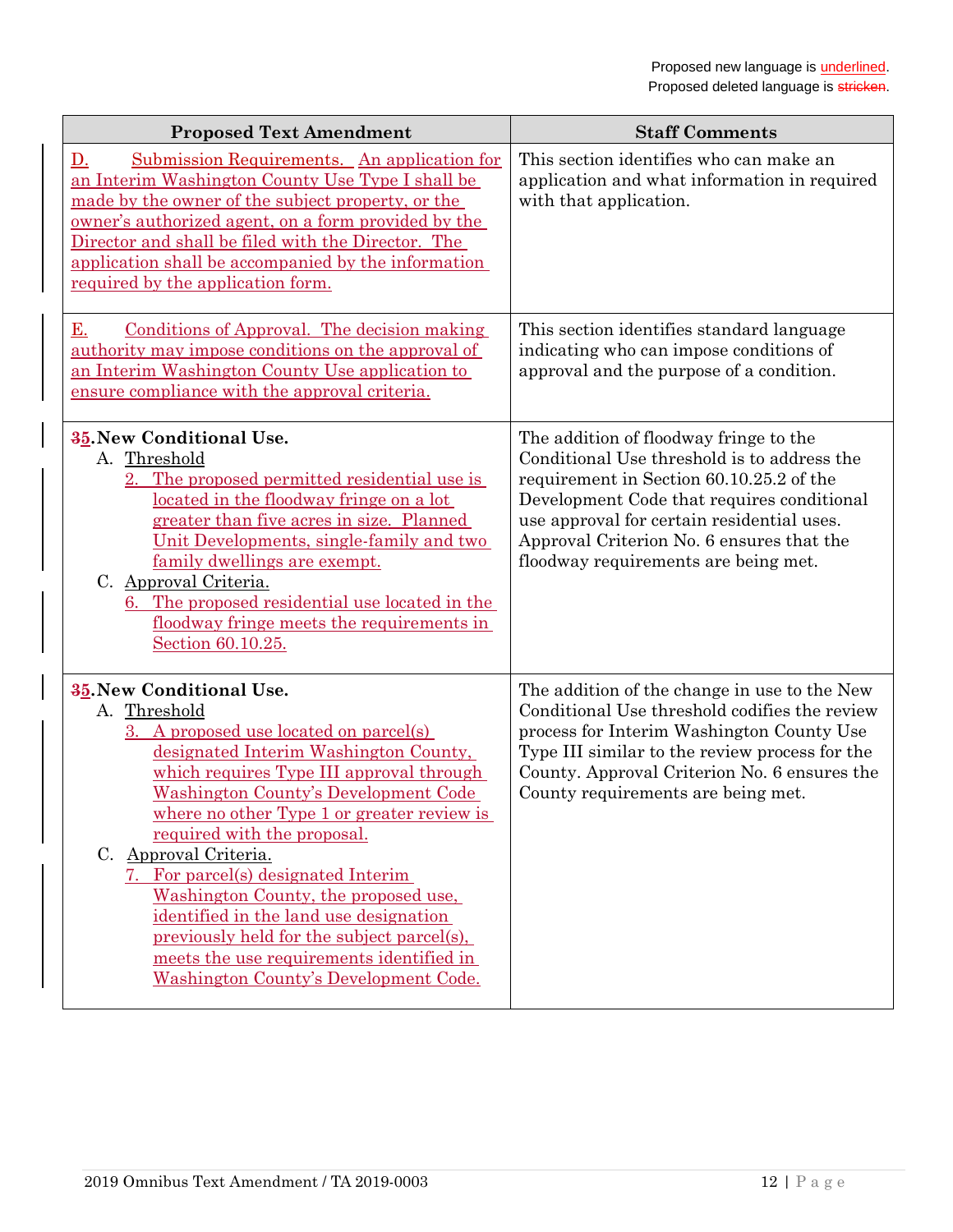| <b>Staff Comments</b>                                                                                                                                                                                                                                                                                                                                                                                                                                                                                                                                                                                                                                                                     |
|-------------------------------------------------------------------------------------------------------------------------------------------------------------------------------------------------------------------------------------------------------------------------------------------------------------------------------------------------------------------------------------------------------------------------------------------------------------------------------------------------------------------------------------------------------------------------------------------------------------------------------------------------------------------------------------------|
| Chapter 40, Section 40.20 (Design Review)                                                                                                                                                                                                                                                                                                                                                                                                                                                                                                                                                                                                                                                 |
| Modifications made to existing detached<br>dwellings are exempt from design review for<br>residential and commercial zoning district,<br>but are silent for the Industrial and Multiple<br>Use zoning districts. Since there are a few<br>homes located within these zoning districts,<br>the proposed text would clarify this Design<br>Review exemption applies to detached<br>dwellings within the Industrial and Multiple<br>Use zoning districts.                                                                                                                                                                                                                                    |
| The proposed text changes are to the                                                                                                                                                                                                                                                                                                                                                                                                                                                                                                                                                                                                                                                      |
| thresholds of this application.<br>The modification to the off-street parking<br>threshold is to clarify that not only the<br>parking spaces but the maneuvering area<br>are to be evaluated through this Type 1<br>process. Modification of this threshold<br>allows changes to the configuration of the<br>parking spaces through the Type 1 process<br>if the required parking spaces are met and<br>no changes are made to the existing paved<br>area.<br>A new threshold is proposed to require<br>Design Review approval for structures that<br>while do not fall under the definition of<br>building, but warrants Design Review to<br>address the potential impact of their mass. |
| Modification to Approval Criterion No. 6<br>clarifies the criterion addresses not only the<br>existing building but the site as well.<br>Subsection h of this criterion aligns the<br>criterion with the modified threshold<br>regarding off-street parking. An additional<br>approval criterion is proposed requiring<br>compliance with grading standards when<br>applicable.                                                                                                                                                                                                                                                                                                           |
|                                                                                                                                                                                                                                                                                                                                                                                                                                                                                                                                                                                                                                                                                           |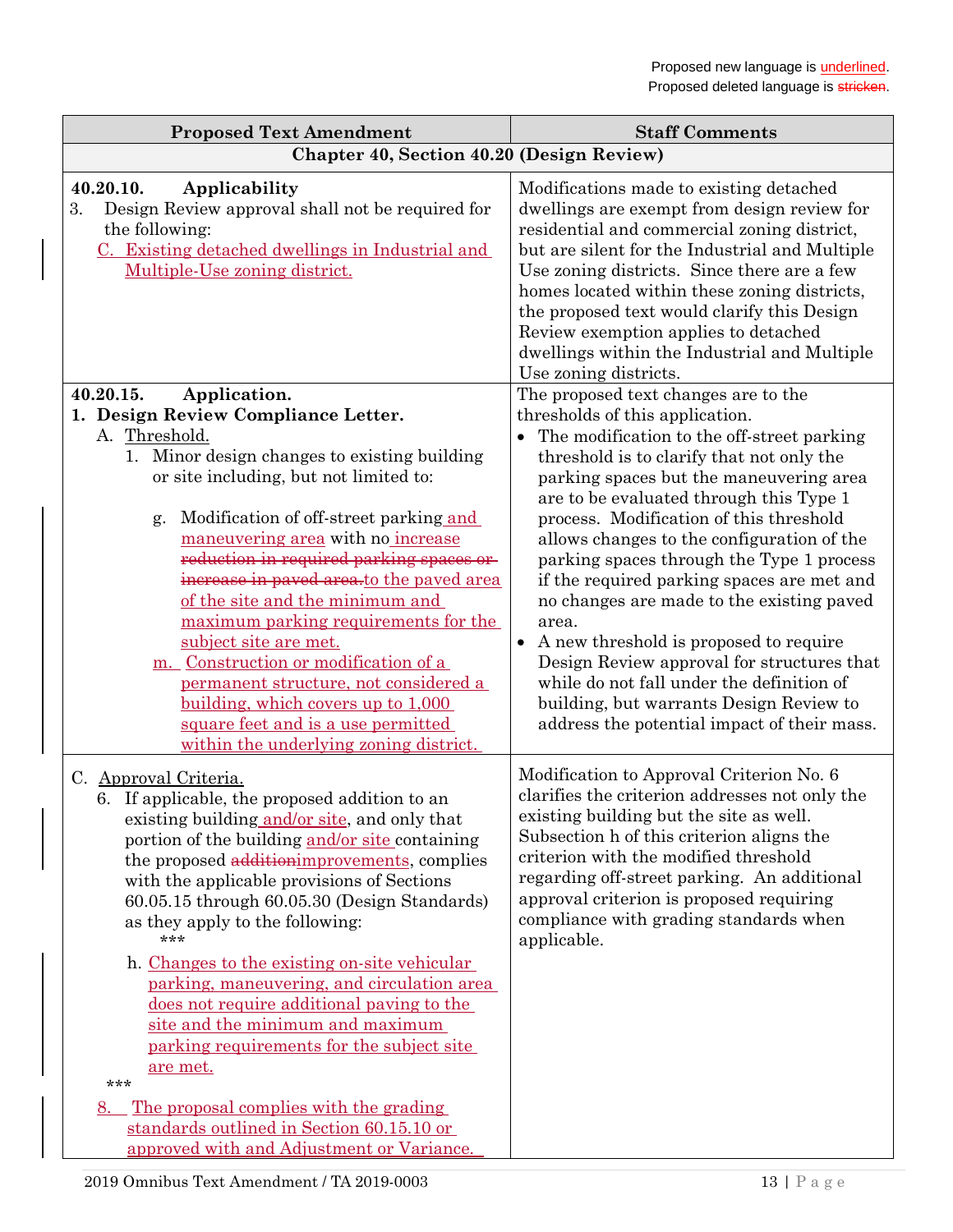| <b>Proposed Text Amendment</b>                                                                                                                                                                                                                                                                                                                                                                                                                                                                                                                                                                                                          | <b>Staff Comments</b>                                                                                                                                                                                                                                                                                                                                                                                                                                                                                                                         |
|-----------------------------------------------------------------------------------------------------------------------------------------------------------------------------------------------------------------------------------------------------------------------------------------------------------------------------------------------------------------------------------------------------------------------------------------------------------------------------------------------------------------------------------------------------------------------------------------------------------------------------------------|-----------------------------------------------------------------------------------------------------------------------------------------------------------------------------------------------------------------------------------------------------------------------------------------------------------------------------------------------------------------------------------------------------------------------------------------------------------------------------------------------------------------------------------------------|
| 2. Design Review Two.<br>A. Threshold.<br>Any new or change to existing on-site<br>7.<br>vehicular parking, maneuvering, and<br>circulation area which adds pavingor-<br>parking spaces.<br>New construction of non-habitable<br>9.<br>buildings or construction of a permanent<br>structure, not considered a building in<br>commercial, industrial, multiple use zones,<br>or for approved Conditional Uses in<br>residential zones, which has a footprint<br>greater larger than 1,000 square feet and<br>up to 10,000 square feet in size and is a<br>use permitted within the underlying<br>zoning districtin gross building area. | The proposed changes to the thresholds of the<br>Design Review Two include:<br>The modification to the off-street parking<br>$\bullet$<br>threshold is to align with the proposed<br>changes in the thresholds for the Design<br>Review Compliance Letter.<br>The threshold for non-habitable buildings<br>$\bullet$<br>is to be modified to also require Design<br>Review approval for structures that do not<br>fall under the definition of building, but<br>still warrant Design Review to address the<br>potential impact of their mass. |
| C. Approval Criteria. [ORD 4365; October 2005]<br>In order to approve a Design Review Two<br>application, the decision making authority<br>shall make findings of fact based on evidence<br>provided by the applicant demonstrating that<br>all the following criteria are satisfied:<br>The proposal complies with the grading<br>6.<br>standards outlined in Section 60.15.10 or<br>approved with and Adjustment or<br>Variance.                                                                                                                                                                                                      | An additional approval criterion is proposed<br>that clarifies compliance with grading<br>standards are to be addressed through Design<br>Review.                                                                                                                                                                                                                                                                                                                                                                                             |
| 3. Design Review Three.<br>A. Threshold. An application for Design Review<br>Three shall be required when an application is<br>subject to applicable design standards and/or<br>guidelines and one or more of the following<br>thresholds describe the proposal:<br>***<br>Construction of a permanent structure, not<br>5.<br>considered a building, in commercial,<br>industrial, multiple use zones, or for<br>approved Conditional Uses in residential<br>zones, which exceeds 10,000 square feet in<br>size and is a use permitted within the<br>underlying zoning district.<br>C. Approval Criteria.                              | A new threshold is proposed to require Design<br>Review approval for structures that do not<br>fall under the definition of building, but<br>warrant Design Review to address the<br>potential impact of their mass.<br>An additional approval criterion is proposed                                                                                                                                                                                                                                                                          |
| The proposal complies with the grading<br>5.<br>standards outlined in Section 60.15.10 or<br>approved with and Adjustment or<br>Variance.                                                                                                                                                                                                                                                                                                                                                                                                                                                                                               | that clarifies compliance with grading<br>standard are to be addressed through Design<br>Review.                                                                                                                                                                                                                                                                                                                                                                                                                                              |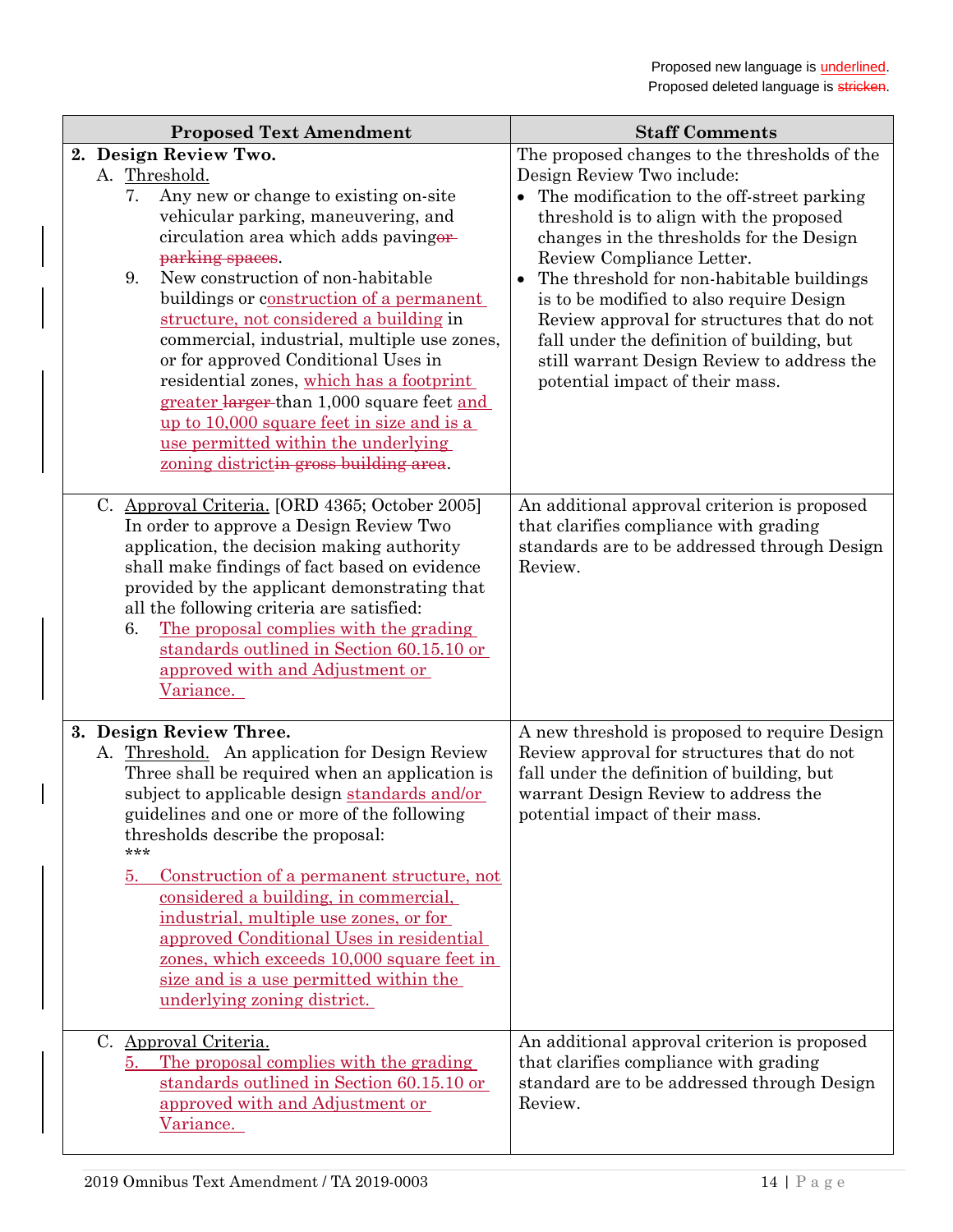| <b>Proposed Text Amendment</b>                                                                                                                                                                                                                                                                                                                                                                                                                                                                                                                                                                                                                                                                 | <b>Staff Comments</b>                                                                                                                                                                                                                                                                                                                                                                                                                                                 |  |
|------------------------------------------------------------------------------------------------------------------------------------------------------------------------------------------------------------------------------------------------------------------------------------------------------------------------------------------------------------------------------------------------------------------------------------------------------------------------------------------------------------------------------------------------------------------------------------------------------------------------------------------------------------------------------------------------|-----------------------------------------------------------------------------------------------------------------------------------------------------------------------------------------------------------------------------------------------------------------------------------------------------------------------------------------------------------------------------------------------------------------------------------------------------------------------|--|
| Chapter 40, Section 40.30 (Flexible Setback)                                                                                                                                                                                                                                                                                                                                                                                                                                                                                                                                                                                                                                                   |                                                                                                                                                                                                                                                                                                                                                                                                                                                                       |  |
| <b>Flexible Setback for Individual Lot</b><br>2.<br><b>Without Endorsement.</b><br>C. Approval Criteria.<br>5. If an addition to an existing structure, the<br>proposal is compatible in design, scale and<br>building materials with the existing-<br>structure. If a new structure, the proposal<br>is compatible with neighboring<br>development with respect to scale, bulk,<br>lot coverage, density, rooflines, and<br>building materials.<br><u>The size, dimensions, configuration, and</u><br>5.<br>topography of the site and natural and<br>man-made features on the site can<br>reasonably accommodate the proposal and<br>will have minimal impact to the abutting<br>properties. | The proposed modification of the approval<br>criteria for Flexible Setback for Individual Lot<br>without Endorsement replaces the current<br>Approval Criterion No. 5 with improved<br>language that allows the hearing body to<br>consider how the proposed flexible setback<br>impacts the abutting properties. The current<br>criterion is proposed to be removed as it<br>addresses design elements that are exempt<br>from review for single-family development. |  |
| <b>Chapter 40, Section 40.40 (Home Occupation)</b>                                                                                                                                                                                                                                                                                                                                                                                                                                                                                                                                                                                                                                             |                                                                                                                                                                                                                                                                                                                                                                                                                                                                       |  |
| 2. Home Occupation Two.<br>C. Approval Criteria.<br>11. The proposed home occupation will not-<br>change the use classification of the-<br>dwelling unit or accessory structures as-<br>determined by the City Building Official<br>applying the State Building Code.<br>$\frac{1312}{2}$ . The subject property will continue to be<br>used and maintained as a residence and<br>the proposed home occupation will not<br>change the use classification of the<br>dwelling unit or accessory structures as<br>determined by the City Building Official.<br>The proposaland will conform to all<br>requirements of this and other City Codes<br>as they pertain to residential property.       | The proposed changes include combining<br>Criterion Nos. 11 and 13 to create a more<br>clear and concise criterion.                                                                                                                                                                                                                                                                                                                                                   |  |
| Chapter 40, Section 40.45 (Land Division and Reconfiguration)                                                                                                                                                                                                                                                                                                                                                                                                                                                                                                                                                                                                                                  |                                                                                                                                                                                                                                                                                                                                                                                                                                                                       |  |
| <b>Replat One.</b><br>2.<br>C. Approval Criteria.<br>If lot area averaging standards are<br>6.<br>proposed pursuant to Applications that<br>apply the lot area averaging standards of<br>Section 20.05.15.D, no further applications<br>for, shall not require further Adjustment<br>or Variance from this standard is required                                                                                                                                                                                                                                                                                                                                                                | The proposed amendments to the approval<br>criteria for land divisions provide clarity that<br>with the use of lot averaging, an adjustment<br>or variance to the lot size is not needed as the<br>averaging is to provide flexibility in the<br>design of these lots.                                                                                                                                                                                                |  |

Division.

or permitted approvals for the Land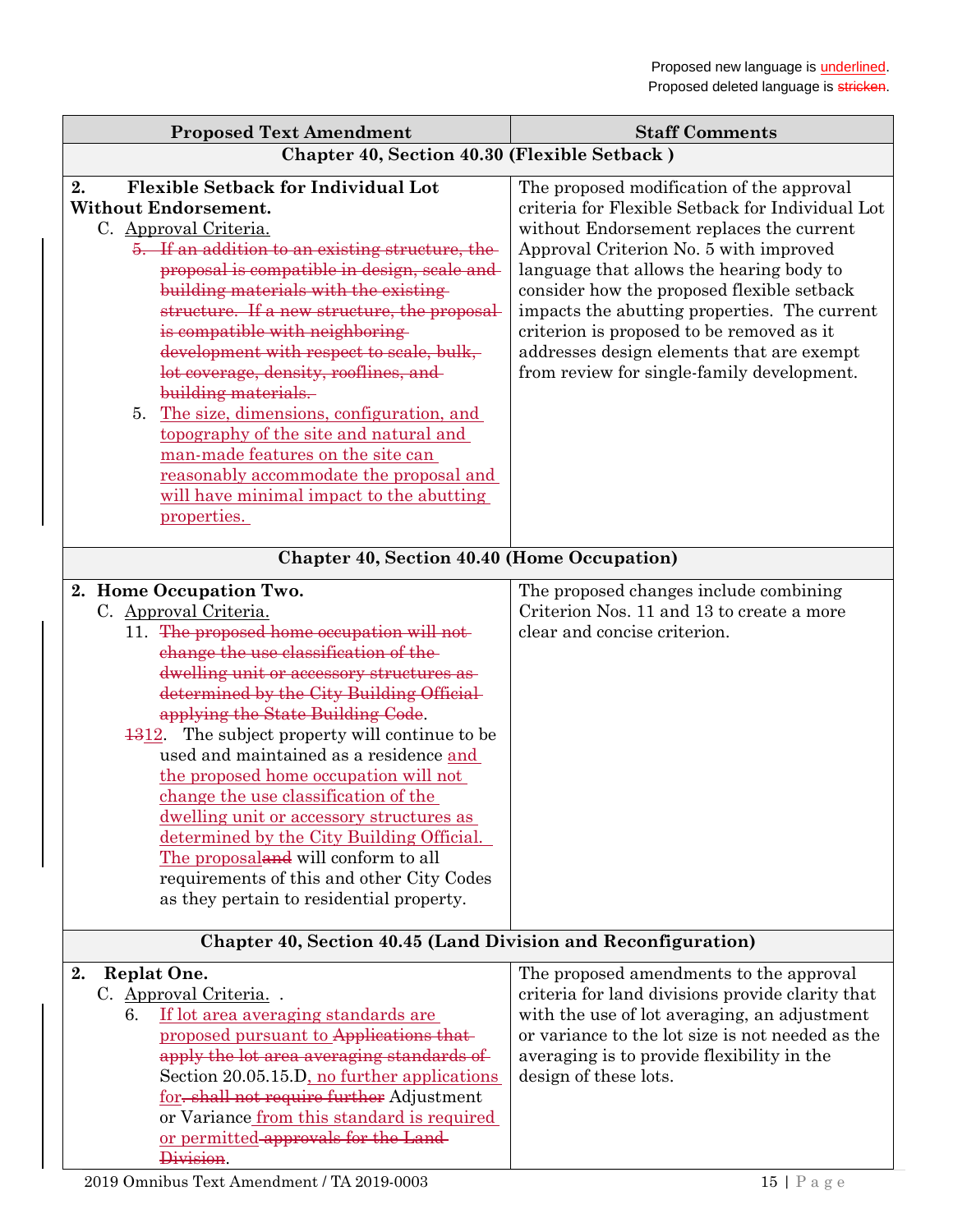| <b>Proposed Text Amendment</b>                                                                                                                                                                                                                                                                                                                                                                                                                                                                                                                                                                                                                                                                                                              | <b>Staff Comments</b>                                                                                                                                                                                                                                                                                                                                                                                                                                                                                                                                                                                                                                             |
|---------------------------------------------------------------------------------------------------------------------------------------------------------------------------------------------------------------------------------------------------------------------------------------------------------------------------------------------------------------------------------------------------------------------------------------------------------------------------------------------------------------------------------------------------------------------------------------------------------------------------------------------------------------------------------------------------------------------------------------------|-------------------------------------------------------------------------------------------------------------------------------------------------------------------------------------------------------------------------------------------------------------------------------------------------------------------------------------------------------------------------------------------------------------------------------------------------------------------------------------------------------------------------------------------------------------------------------------------------------------------------------------------------------------------|
| 3.<br>Replat Two.<br>C. Approval Criteria.<br>If lot area averaging standards are<br>6.<br>proposed pursuant to Applications that<br>apply the lot area averaging standards of<br>Section 20.05.15.D, no further applications<br>for, shall not require further Adjustment<br>or Variance from this standard is required<br>or permitted approvals for the Land-<br>Division.                                                                                                                                                                                                                                                                                                                                                               | The proposed amendments to the approval<br>criteria for land divisions provide clarity that<br>with the use of lot averaging, an adjustment<br>or variance to the lot size is not needed as the<br>averaging is to provide flexibility in the<br>design of these lots.                                                                                                                                                                                                                                                                                                                                                                                            |
| <b>Preliminary Partition.</b><br>4.                                                                                                                                                                                                                                                                                                                                                                                                                                                                                                                                                                                                                                                                                                         | The proposed text changes to the approval                                                                                                                                                                                                                                                                                                                                                                                                                                                                                                                                                                                                                         |
| C. Approval Criteria.<br>If lot area averaging standards are<br>6.<br>proposed pursuant to Applications that<br>apply the lot area averaging standards of<br>Section 20.05.15.D, no further applications<br>for, shall not require further Adjustment<br>or Variance from this standard is required<br>or permitted approvals for the Land-<br>Division.<br>7.<br>For proposals which create a parcel with<br>more than one zoning designation the<br>portion of the lot within each zoning<br>district shall meet the minimum lot size<br>and dimensional requirements of that<br>zoning district. The proposal does not-<br>ereate a parcel which will have more than-<br>$one (1)$ zoning designation.                                   | criteria include:<br>• Amendments to the approval criteria for<br>land divisions provide clarity that with the<br>use of lot averaging, an adjustment or<br>variance to the lot size is not needed as the<br>averaging is to provide flexibility in the<br>design of these lots.<br>• The addition of an approval criteria<br>allowing for more than one zoning district<br>on a parcel, as long as it meets the site<br>development standards of the propose<br>zones, provides flexibility in the<br>development of some parcels and the<br>requirements of each zoning district will<br>still apply.                                                           |
| <b>Preliminary Subdivision.</b><br>5.<br>C. Approval Criteria.<br>7. If lot area averaging standards are<br>proposed pursuant to Applications that-<br>apply the lot area averaging standards of<br>Section 20.05.15.D, no further applications<br>for, shall not require further Adjustment<br>or Variance from this standard is required<br>or permitted approvals for the Land-<br>Division.<br>8.<br>For proposals which create a parcel with<br>more than one zoning designation the<br>portion of the lot within each zoning<br>district shall meet the minimum lot size<br>and dimensional requirements of that<br>zoning district. The proposal does not-<br>ereate a lot which will have more than one<br>$(1)$ zoning designation | The proposed text changes to the approval<br>criteria include:<br>• The proposed amendments to the approval<br>criteria for land divisions provide clarity<br>that with the use of lot averaging, an<br>adjustment or variance to the lot size is not<br>needed as the averaging is to provide<br>flexibility in the design of these lots.<br>• The addition of an approval criteria<br>allowing for more than one zoning district<br>on a parcel, as long as it meets the site<br>development standards of the propose<br>zones, provides flexibility in the<br>development of some parcels and the<br>requirements of each zoning district will<br>still apply. |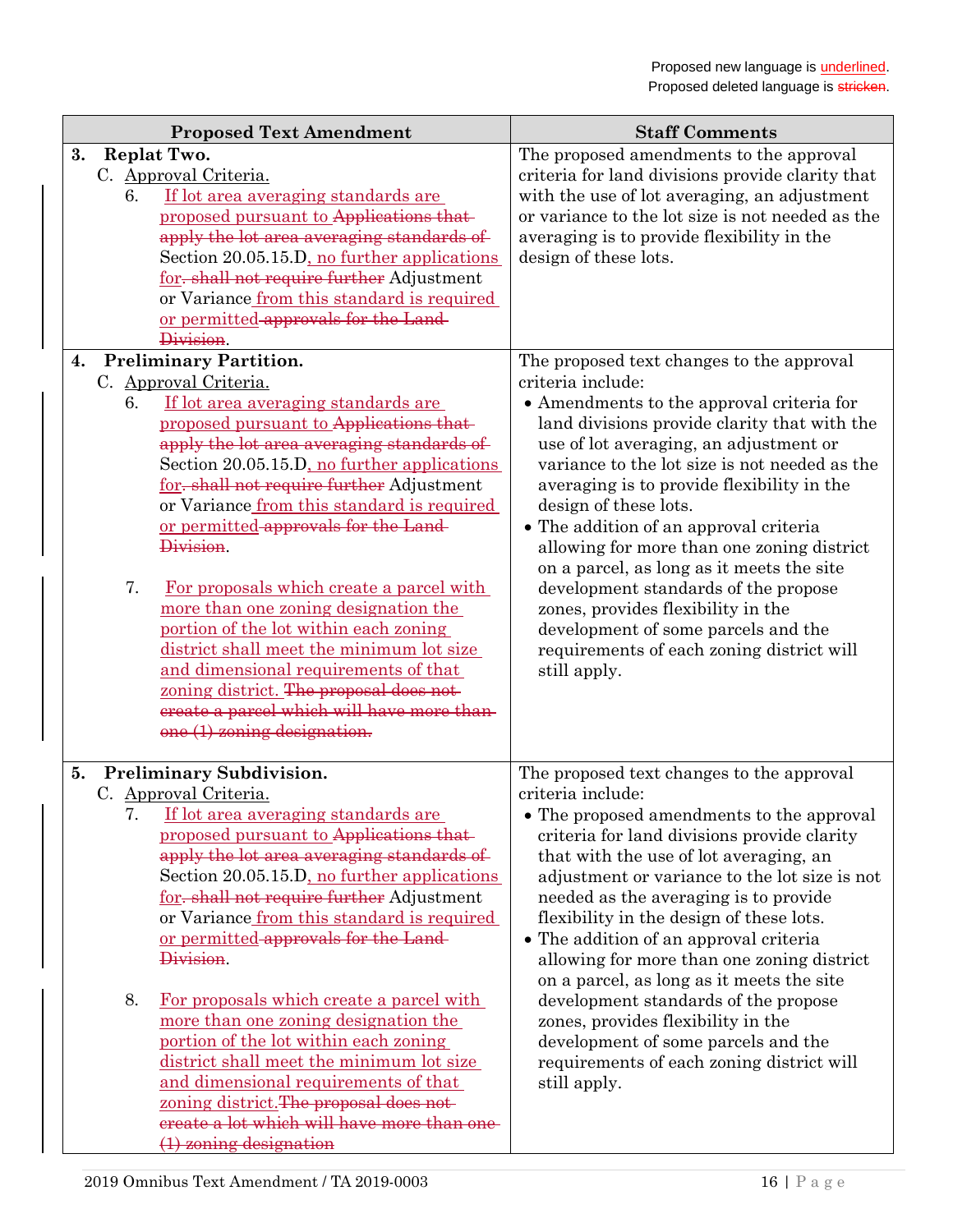| <b>Proposed Text Amendment</b>                                                                                                                                                                                                                                                                                                                                                                                                                                                                                                                                                                                                                                                                            | <b>Staff Comments</b>                                                                                                                                                                                                                                |
|-----------------------------------------------------------------------------------------------------------------------------------------------------------------------------------------------------------------------------------------------------------------------------------------------------------------------------------------------------------------------------------------------------------------------------------------------------------------------------------------------------------------------------------------------------------------------------------------------------------------------------------------------------------------------------------------------------------|------------------------------------------------------------------------------------------------------------------------------------------------------------------------------------------------------------------------------------------------------|
| 7. Preliminary Fee Ownership Partition.<br>C. Approval Criteria. In order to approve a<br>Preliminary Fee Ownership Partition<br>application, the decision making authority<br>shall make findings of fact based on evidence<br>provided by the applicant demonstrating that<br>all the following criteria are satisfied:<br>***<br>5.<br>For proposals which create a parcel with<br>more than one zoning designation the<br>portion of the lot within each zoning<br>district shall meet the minimum lot size<br>and dimensional requirements of that<br>zoning district. The proposal does not-<br>ereate a parcel which will have more than-<br>$one (1)$ zoning designation                          | The modification of this approval criteria<br>allows for more than one zoning district on a<br>parcel, as long as it meets the site<br>development standards of the proposed zones;<br>the requirements of each zoning district will<br>still apply. |
| 7. Preliminary Fee Ownership Subdivision.<br>C. Approval Criteria. In order to approve a<br>Preliminary Fee Ownership Subdivision<br>application, the decision making authority<br>shall make findings of fact based on evidence<br>provided by the applicant demonstrating that<br>all the following criteria are satisfied:<br>***<br>6.<br>For proposals which create a parcel with<br>more than one zoning designation the<br>portion of the lot within each zoning<br>district shall meet the minimum lot size<br>and dimensional requirements of that<br>zoning district. The proposal does not-<br>ereate a lot which will have more than one<br>(1) zoning designation. [ORD 4584; June-<br>2012] | The modification of this approval criteria<br>allows for more than one zoning district on a<br>parcel, as long as it meets the site<br>development standards of the proposed zones;<br>the requirements of each zoning district will<br>still apply. |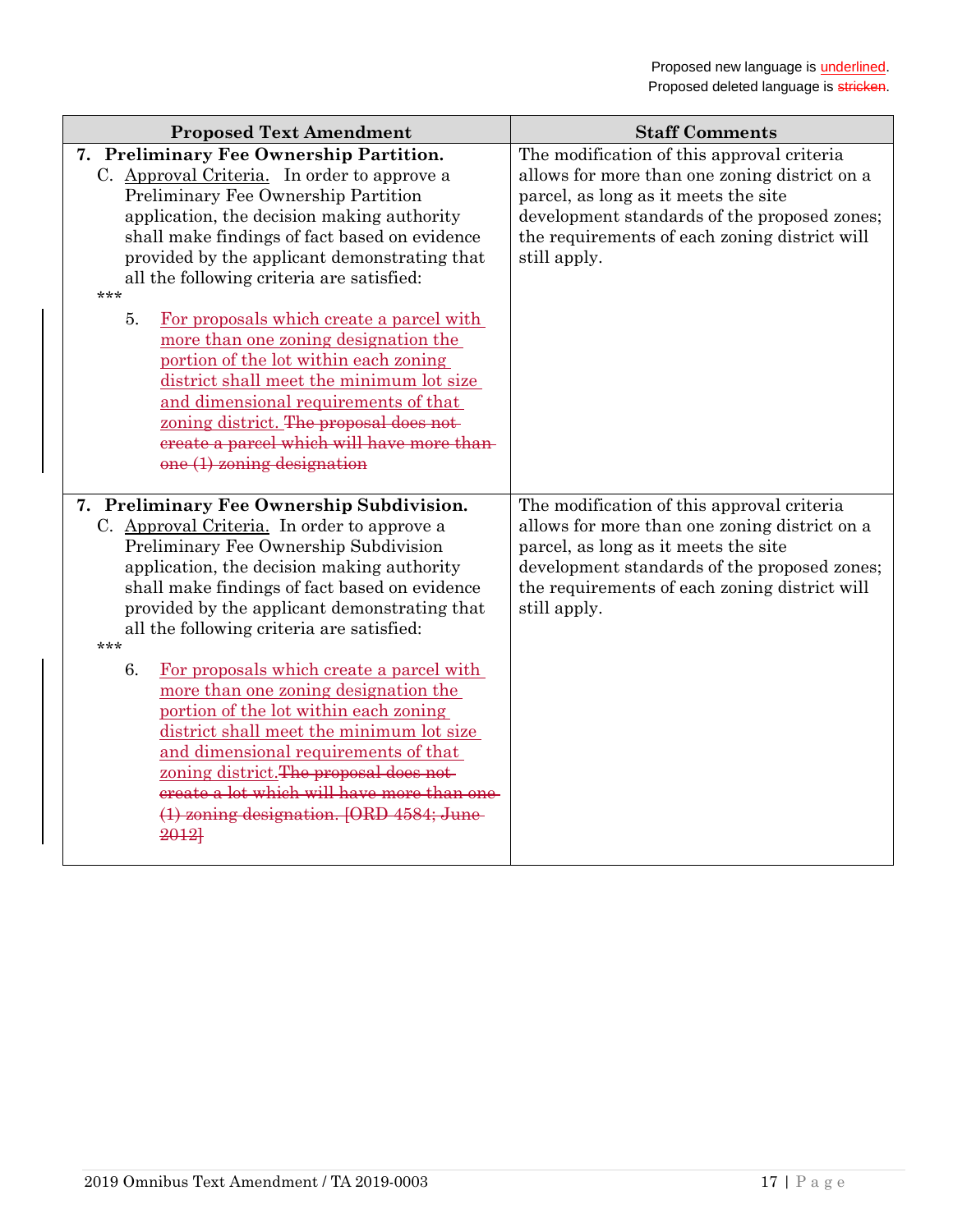| <b>Proposed Text Amendment</b>                                                                                                                                                                                                                                                                                                                                                                                                                                                                                                                                                                                                                                                                                                                                                                                                                                                    | <b>Staff Comments</b>                                                                                                                                                                                                                                                                                           |  |
|-----------------------------------------------------------------------------------------------------------------------------------------------------------------------------------------------------------------------------------------------------------------------------------------------------------------------------------------------------------------------------------------------------------------------------------------------------------------------------------------------------------------------------------------------------------------------------------------------------------------------------------------------------------------------------------------------------------------------------------------------------------------------------------------------------------------------------------------------------------------------------------|-----------------------------------------------------------------------------------------------------------------------------------------------------------------------------------------------------------------------------------------------------------------------------------------------------------------|--|
| Chapter 40, Section 40.80.15 (Temporary Use)                                                                                                                                                                                                                                                                                                                                                                                                                                                                                                                                                                                                                                                                                                                                                                                                                                      |                                                                                                                                                                                                                                                                                                                 |  |
| <b>Temporary Mobile Sales.</b><br>1.<br>Approval Criteria.<br>C.<br>4. The proposal is located entirely within<br>private property and will not impact public<br>infrastructure that includes, but is not<br>limited to ADA ramps, sidewalk, fire<br>hydrants. in a Commercial, Industrial, or-<br>Multiple Use zoning district and theThe<br>applicant has written permission from the<br>property owner to utilize the subject<br>property for the proposal.<br>6. The proposal will not pose a threat to the<br>public safety or convenience when the-<br>temporary use is proposed to be located on-<br>a public right of way.<br>7. The use in which the proposed temporary<br>use is engaged is listed as a Permitted use<br>in the specific Commercial, Industrial or<br>Multiple Use zoning district and complies<br>with all applicable use restrictions of the<br>zone. | The proposed changes to the approval criteria<br>are to clarify the Temporary Mobile Sales are<br>not to be located on public right-of-way and<br>may not impact public infrastructure. The<br>proposed changes adds Industrial zoning<br>districts as other potential locations for<br>Temporary Mobile Sales. |  |
| <b>Temporary Non-Mobile Sales.</b><br>2.<br>C.<br>Approval Criteria.<br>4. The proposal is located entirely within<br>private property in a Commercial,<br>Industrial, or Multiple Use zoning district-<br>and the applicant has written permission<br>from the property owner to utilize the<br>subject property for the proposal.<br>The proposed temporary use is located on<br>5.<br>property within a Commercial, Industrial<br>or Multiple Use zoning district where<br>permitted uses or conditional uses have<br>been legally established and complies with<br>all applicable use restrictions of the zone.<br>The proposed temporary use is located on<br>6.<br>property within a Residential zoning<br>district where non-residential uses have<br>been legally established and are located on<br>an Arterial or Collector.                                             | The proposed changes to the approval criteria<br>are to clarify the uses are not to be located on<br>public right-of-way and may not impact public<br>infrastructure. The proposed change adds<br>Industrial zoning districts as other potential<br>locations for Temporary Mobile Sales.                       |  |
| Conditions of Approval.<br>Е.<br>Signage shall be permitted for Temporary<br>5.<br>Non-Mobile Sales consistent with Section<br>60.40.15.127. of this Code.                                                                                                                                                                                                                                                                                                                                                                                                                                                                                                                                                                                                                                                                                                                        | The proposed change is to update Code<br>references.                                                                                                                                                                                                                                                            |  |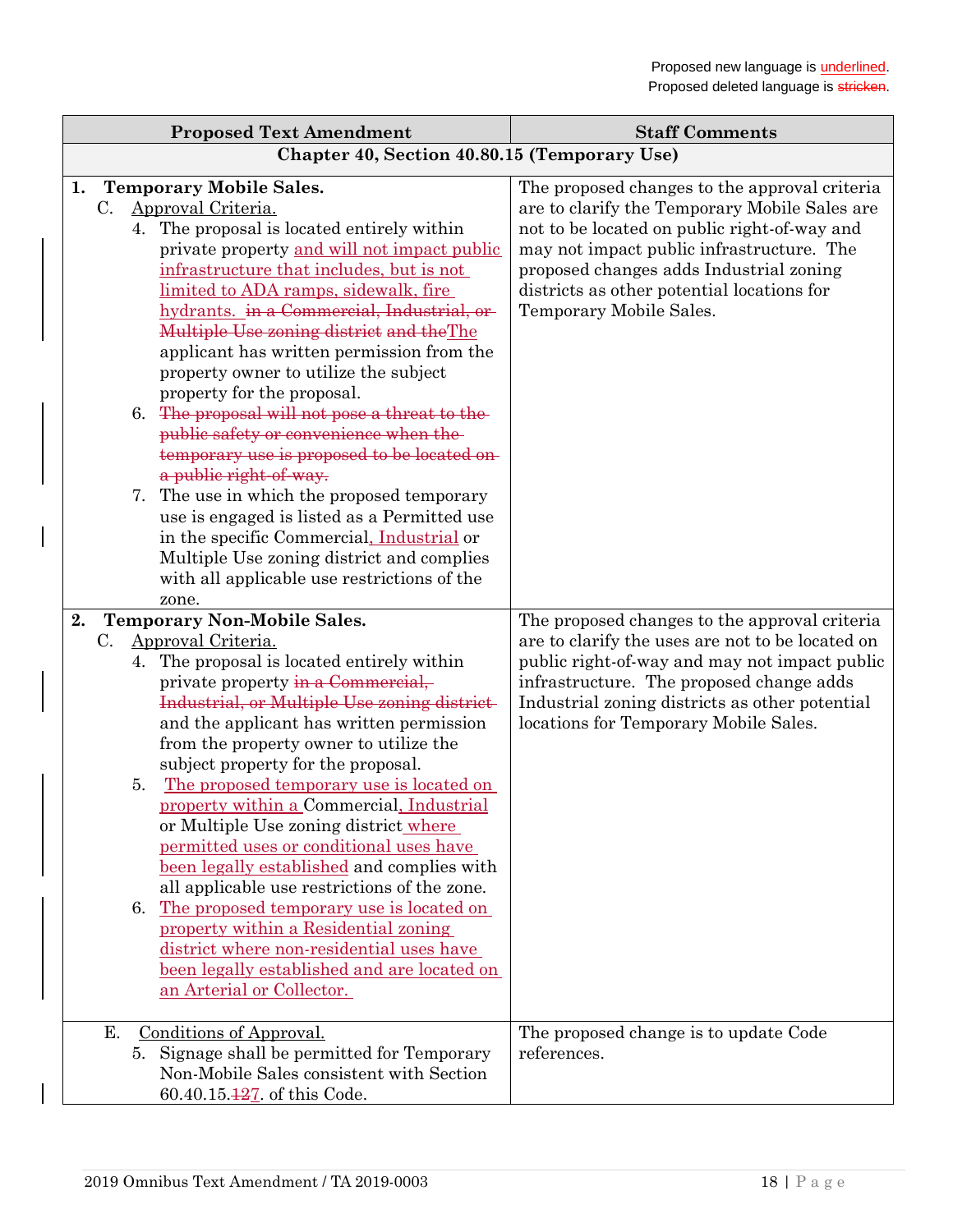| <b>Proposed Text Amendment</b>                                                                                                                                                                                                                                                                                                                                                                                                                                                                          | <b>Staff Comments</b>                                                                                                                                                                                                                                |
|---------------------------------------------------------------------------------------------------------------------------------------------------------------------------------------------------------------------------------------------------------------------------------------------------------------------------------------------------------------------------------------------------------------------------------------------------------------------------------------------------------|------------------------------------------------------------------------------------------------------------------------------------------------------------------------------------------------------------------------------------------------------|
| 3. Temporary Structure.<br>E. Conditions of Approval. The decision making<br>authority may impose conditions on the<br>approval of a Temporary Structure<br>application<br>***<br>2. Signage shall be permitted for a<br>Temporary Structure consistent with<br>Section 60.40.15.127. of this Code.<br>4. Temporary Real Estate Office.<br>E. Conditions of Approval. The decision making<br>authority may impose conditions on the<br>approval of a Temporary Real Estate Office<br>application<br>*** | The proposed change is to update Code<br>references.<br>The proposed change is to update Code<br>references.                                                                                                                                         |
| 3. Signage shall be permitted for a<br>Temporary Real Estate Office consistent<br>with Section $60.40.15.\overline{427}$ . of this Code.                                                                                                                                                                                                                                                                                                                                                                |                                                                                                                                                                                                                                                      |
| Chapter 40, Section 40.90 (Tree Plan)                                                                                                                                                                                                                                                                                                                                                                                                                                                                   |                                                                                                                                                                                                                                                      |
| 40.90.15.<br>Application.<br>There are four (4) Tree Plan applications which are as<br>follows: Tree Plan One, Tree Plan Two, and Tree Plan<br>Three, and Commercial Timber Harvest.<br>***<br>3. Tree Plan Three<br>***<br>Commercial timber harvest of trees which fail<br>to meet the approval criterion specified in-<br>Section 40.90.15.4.C.4.                                                                                                                                                    | The proposed change is to update the Code to<br>remove references to applications that don't<br>apply.                                                                                                                                               |
| Chapter 40, Section 40.97.15 (Zoning Map Amendment)                                                                                                                                                                                                                                                                                                                                                                                                                                                     |                                                                                                                                                                                                                                                      |
| 1. Quasi-Judicial Zoning Map Amendment.<br>Approval Criteria.<br>C.<br>9. For proposal which create a parcel with<br>more than one (1) zoning designation the<br>portion of the lot within each zoning<br>district shall meet the minimum lot size<br>and dimensional requirements of that<br>zoning district.                                                                                                                                                                                          | The modification of this approval criteria<br>allows for more than one zoning district on a<br>parcel, as long as it meets the site<br>development standards of the proposed zones;<br>the requirements of each zoning district will<br>still apply. |
| 2. Legislative Zoning Map Amendment<br><u>Approval Criteria.</u><br>$C_{\cdot}$<br>6. For proposal which creates a parcel with<br>more than one (1) zoning designation, the<br>portion of the lot within each zoning<br>district shall meet the minimum lot size<br>and dimensional requirements of that<br>zoning district.                                                                                                                                                                            | The modification of this approval criteria<br>allows for more than one zoning district on a<br>parcel, as long as it meets the site<br>development standards of the propose zones;<br>the requirements of each zoning district will<br>still apply.  |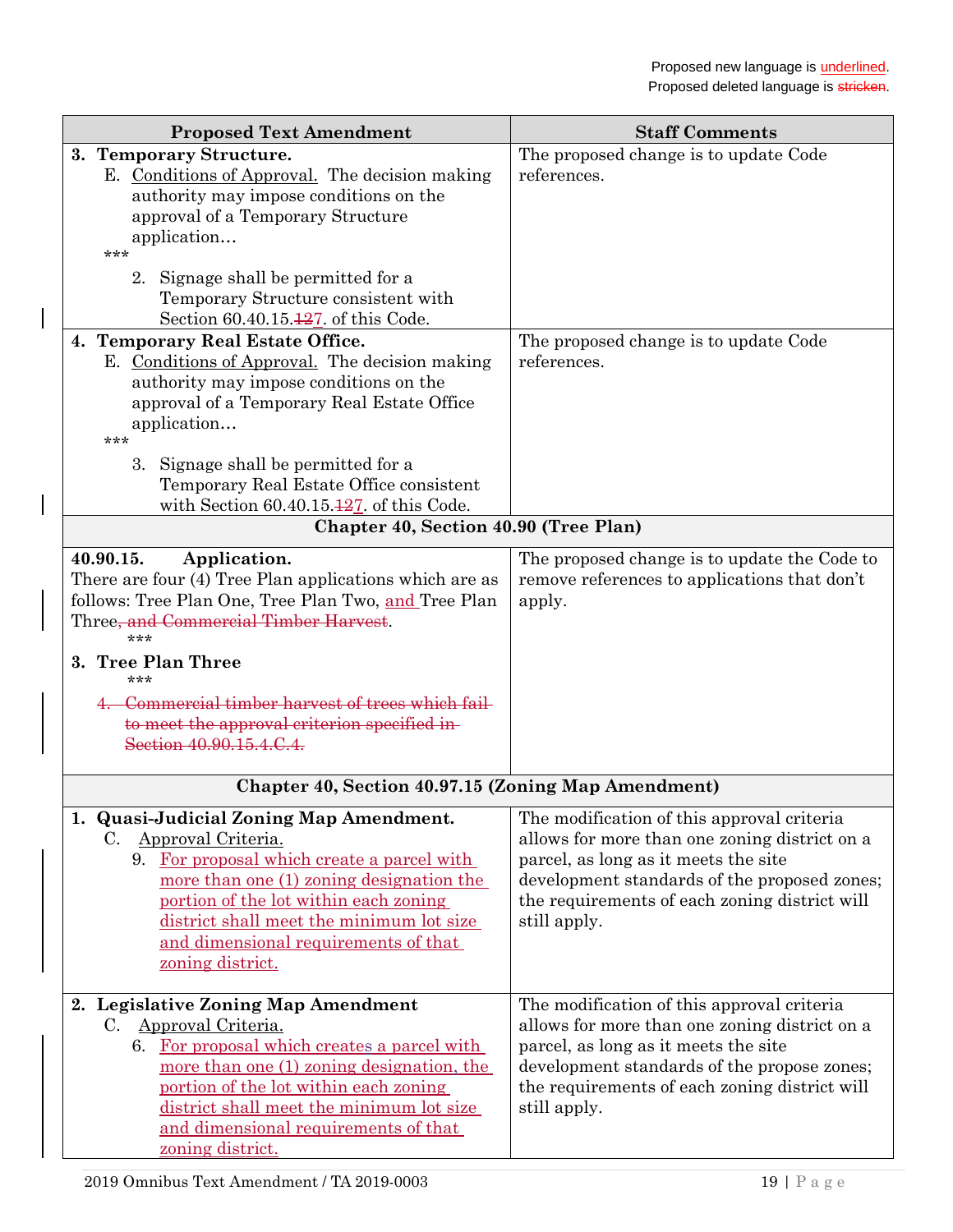| <b>Proposed Text Amendment</b>                                                                                                                                                                                                                                                                                                                                                                                                                                                                                                                                                                                                                                                                                                                                                                                                                                                                                                                         | <b>Staff Comments</b>                                                                                                                                                                                                                                                                                                                                                                                                                                                                                |  |
|--------------------------------------------------------------------------------------------------------------------------------------------------------------------------------------------------------------------------------------------------------------------------------------------------------------------------------------------------------------------------------------------------------------------------------------------------------------------------------------------------------------------------------------------------------------------------------------------------------------------------------------------------------------------------------------------------------------------------------------------------------------------------------------------------------------------------------------------------------------------------------------------------------------------------------------------------------|------------------------------------------------------------------------------------------------------------------------------------------------------------------------------------------------------------------------------------------------------------------------------------------------------------------------------------------------------------------------------------------------------------------------------------------------------------------------------------------------------|--|
| <b>Chapter 50 - Procedures</b>                                                                                                                                                                                                                                                                                                                                                                                                                                                                                                                                                                                                                                                                                                                                                                                                                                                                                                                         |                                                                                                                                                                                                                                                                                                                                                                                                                                                                                                      |  |
| <b>Chapter 50, Section 50.25 (Application Completeness)</b>                                                                                                                                                                                                                                                                                                                                                                                                                                                                                                                                                                                                                                                                                                                                                                                                                                                                                            |                                                                                                                                                                                                                                                                                                                                                                                                                                                                                                      |  |
| 1. A complete application is one which contains the<br>information required by the Director to address<br>the relevant criteria, development requirements,<br>F. Documentation from appropriate service<br>providers Clean Water Services stating that<br>essential and critical facilities are, can be made<br>available, or water quality will not be<br>adversely affected by the proposal.                                                                                                                                                                                                                                                                                                                                                                                                                                                                                                                                                         | The proposed text is to update Completeness<br>requirements to include other service<br>provider letters (SPL). Currently, SPLs are<br>required for critical facilities such as water.<br>The modification to the language allows for<br>other SPLs to be required.                                                                                                                                                                                                                                  |  |
| 4. The Director shall advise the applicant in writing<br>whether an application is complete by sending-<br>providing a completeness notice by first class mail-<br>within thirty (30) calendar days after the City<br>receives an application. To comply with this<br>completeness notice requirement, the<br>completeness notice must be postmarked sent by<br>the thirtieth day.<br>A. If an application is incomplete, the<br>completeness notice shall list what information<br>is missing.<br>B. The completeness notice shall include a form,<br>designed to be returned to the Director by the-<br>applicant indicating whether or not the<br>applicant intends to amend or supplement the<br>application, and instructing the applicant to-<br>mail, facsimile, or deliver the form or written-<br>equivalent to the Director so that the Director-<br>receives it before the thirty (30) calendar day-<br>completeness review period expires. | The proposed modification addresses the<br>opportunity for staff to utilize other methods<br>of notification outside of first class mail to<br>contact the applicant. The other modification<br>removes the procedure in which applicant<br>receives a completeness option form from the<br>City and requires that the applicant<br>completes the form prior to the 30-day<br>completeness review expiration. This is<br>currently not a practice of staff and is not<br>required by state statutes. |  |
| 9. The 120 calendar day time line specified in Section<br>50.25.8. may be extended <u>for a specific amount of</u><br>time at the written request of the applicant. The<br>total time to extend the final decision, including of<br>all extensions may not to exceed 240-245 calendar<br>days from the date of the original 120-day period. -<br>the application was deemed complete.                                                                                                                                                                                                                                                                                                                                                                                                                                                                                                                                                                  | ORS 227.178.5 states the following:<br>The 120-day period set in subsection $(1)$<br>of this section or the $100$ -day period set<br>in ORS 197.311 may be extended for a<br>specified period of time at the written<br>request of the applicant. The total of all<br>extensions, except as provided in<br>subsection $(11)$ of this section for<br>mediation, may not exceed 245 days.<br>The proposed text is to codify this<br>requirement.                                                       |  |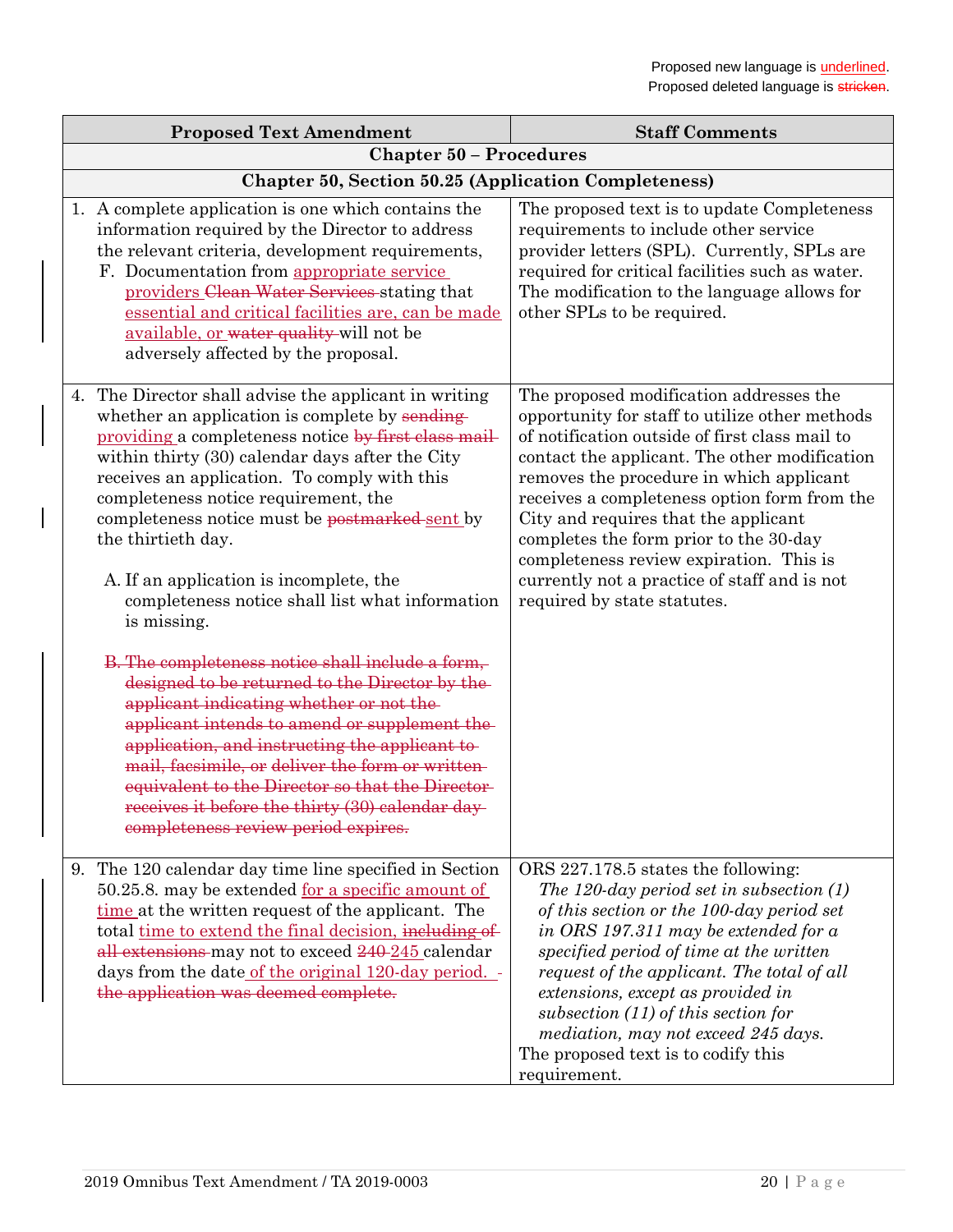| <b>Proposed Text Amendment</b>                                                                                                                                                                                                                                                                                                                                                                                                                                                                                                                                                                                                                                                                                                                                                                                                                                                                                                                    | <b>Staff Comments</b>                                                                                                                                                                                                                                                                                           |
|---------------------------------------------------------------------------------------------------------------------------------------------------------------------------------------------------------------------------------------------------------------------------------------------------------------------------------------------------------------------------------------------------------------------------------------------------------------------------------------------------------------------------------------------------------------------------------------------------------------------------------------------------------------------------------------------------------------------------------------------------------------------------------------------------------------------------------------------------------------------------------------------------------------------------------------------------|-----------------------------------------------------------------------------------------------------------------------------------------------------------------------------------------------------------------------------------------------------------------------------------------------------------------|
| Chapter 50, Section 50.30 (Neighborhood Review Meeting)                                                                                                                                                                                                                                                                                                                                                                                                                                                                                                                                                                                                                                                                                                                                                                                                                                                                                           |                                                                                                                                                                                                                                                                                                                 |
| 3. Procedures.<br>B. The applicant shall send by regular mail a<br>written notice announcing the Neighborhood<br>Review Meeting to: the Director, property<br>owners within 500 feet of the property<br>involved in the anticipated application and<br>to representatives of all NACs and<br><b>Washington County's Community</b><br>Participation Organizations (CPO) whose<br>boundaries are within 500 feet of the subject<br>property. The notice shall include the date,<br>time and location of the meeting and briefly<br>discuss the nature and location of the<br>proposal. The notice shall be mailed not less<br>than 20 calendar days prior to the meeting<br>date. The Director shall maintain on file in<br>the Community Development Department,<br>current addresses of NAC Officers and/or<br>representatives and related NAC<br>information, including regularly scheduled<br>or monthly meeting dates, times and<br>locations. | The proposed modification is to expand the<br>noticing requirements to include the County's<br>Community Participation Organization (CPO)<br>within 500 feet of the project area. This<br>includes stakeholders potentially interested<br>in or impacted by a proposed development.                             |
| Chapter 50, Section 50.35 (Type 1)                                                                                                                                                                                                                                                                                                                                                                                                                                                                                                                                                                                                                                                                                                                                                                                                                                                                                                                |                                                                                                                                                                                                                                                                                                                 |
| The written notice of decision for Type 1<br>3.<br>applications, except for Non-Discretionary<br><b>Annexation Related Zoning Map Amendment</b><br>applications, shall be mailed sent to the<br>applicant and include the following information:                                                                                                                                                                                                                                                                                                                                                                                                                                                                                                                                                                                                                                                                                                  | The proposed modification addresses the<br>opportunity for staff to utilize other methods<br>of notification outside of first class mail to<br>contact the applicant.                                                                                                                                           |
| Chapter 50, Section 50.40 (Type 2)                                                                                                                                                                                                                                                                                                                                                                                                                                                                                                                                                                                                                                                                                                                                                                                                                                                                                                                |                                                                                                                                                                                                                                                                                                                 |
| Once an application has been determined or<br>2.<br>deemed complete, the Director shall provide<br>written notice a minimum of twenty $(20)$<br>calendar days before the decision making<br>authority's decision to:<br>C. Washington County Department of Land<br>Use and Transportation.<br>D. The Chair of Washington County's<br><b>Community Participation Organizations</b><br>(CPO) in which the subject property is<br>located and the Chair of any other CPO's<br>whose boundaries are within three hundred<br>(300) feet of the subject property.                                                                                                                                                                                                                                                                                                                                                                                       | The proposed modification is to expand the<br>noticing requirements to include the County's<br>Community Participation Organization (CPO)<br>and Washington County's Department of<br>Land Use and Transportation. This includes<br>stakeholders potentially impacted or<br>interested in the proposed project. |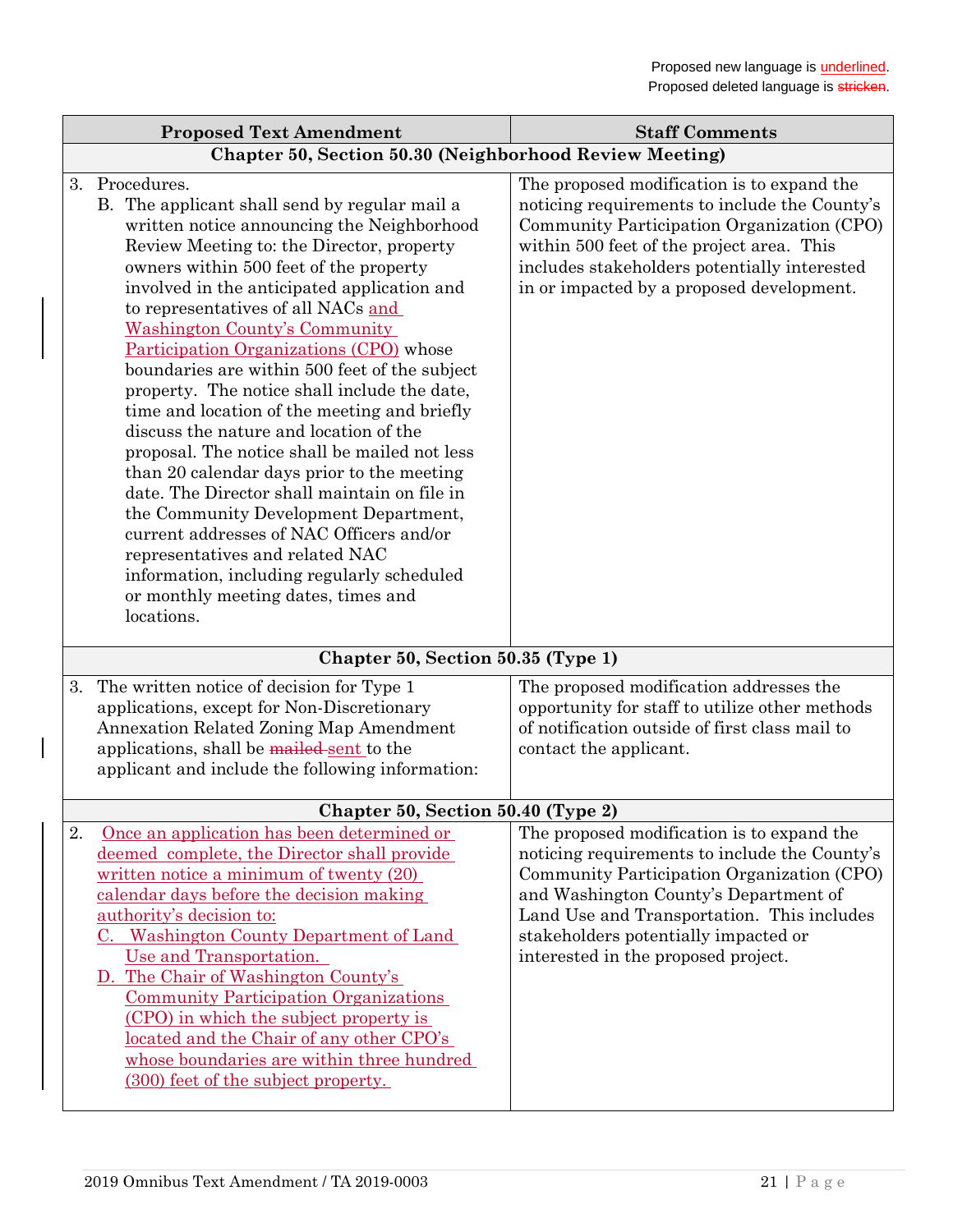|    | <b>Proposed Text Amendment</b>                                                                                                                                                                                                                                                                                                                                                                                                                                                                                                                                                                                                                                                                                                                                             | <b>Staff Comments</b>                                                                                                                                                                                                                   |
|----|----------------------------------------------------------------------------------------------------------------------------------------------------------------------------------------------------------------------------------------------------------------------------------------------------------------------------------------------------------------------------------------------------------------------------------------------------------------------------------------------------------------------------------------------------------------------------------------------------------------------------------------------------------------------------------------------------------------------------------------------------------------------------|-----------------------------------------------------------------------------------------------------------------------------------------------------------------------------------------------------------------------------------------|
|    | 10. Within approximately fourteen (14) calendar<br>days after the Facilities Review Committee<br>meeting, the Director shall issue a written<br>decision<br>B. The 120 calendar day time line specified in<br>Section 50.25.8 may be extended for a specific<br>amount of time at the written request of the<br>applicant. The total time to extend the final<br>decision, may not to exceed 245 calendar days<br>from the date of the original 120-day period.<br>An applicant may request in writing a<br>continuance of time, not to exceed a total of<br>240 calendar days from the date the<br>application was determined to be or deemed<br>complete. The decision making authority<br>shall issue a decision prior to the conclusion<br>of the continuance of time. | As discussed above, the proposed text is to<br>codify the requirement of ORS 227.178.5.                                                                                                                                                 |
|    | Chapter 50, Section 50.45 (Type 3)                                                                                                                                                                                                                                                                                                                                                                                                                                                                                                                                                                                                                                                                                                                                         |                                                                                                                                                                                                                                         |
| 2. | Once an application has been determined or<br>deemed complete, Within approximately seven-<br>(7) calendar days after the application has been-<br>deemed complete and in no case less than the<br>Director shall provide written notice a minimum<br>of twenty (20) calendar days before the decision<br>making authority's decision, the Director shall-<br>mail a written notice to:<br>Chair of Washington County's<br>C. The<br>Community Participation Organizations<br>(CPO) in which the subject property is located<br>and the Chair of any other CPO's whose<br>boundaries are within five hundred (500) feet<br>of the subject property.                                                                                                                        | The proposed text is to clarify that written<br>notice to the public is to occur 20 days prior to<br>a decision and expand the noticing<br>requirements to include the County's<br>Community Participation Organization<br>(CPO).       |
|    | 5. In addition to the provisions of Sections 50.45.2,<br>$50.45.4$ , and $50.45.8$ , the following noticing<br>shall<br>apply for the<br>following<br>timelines<br>applications:<br>$***$<br>C. For any Zoning Map Amendment application,<br>notice shall be provided to the Department of<br>Land Conservation and Development<br>(DLCD), Metro, and Washington County,<br>using the required inter-agency notice, at<br>least thirty-five (35) calendar days prior to<br>the initial hearing.                                                                                                                                                                                                                                                                            | The proposed modification is to expand the<br>noticing requirements to include the Metro,<br>DLCD, and Washington county for Zoning<br>Map Amendments. This includes<br>stakeholders potentially interested in the<br>proposed project. |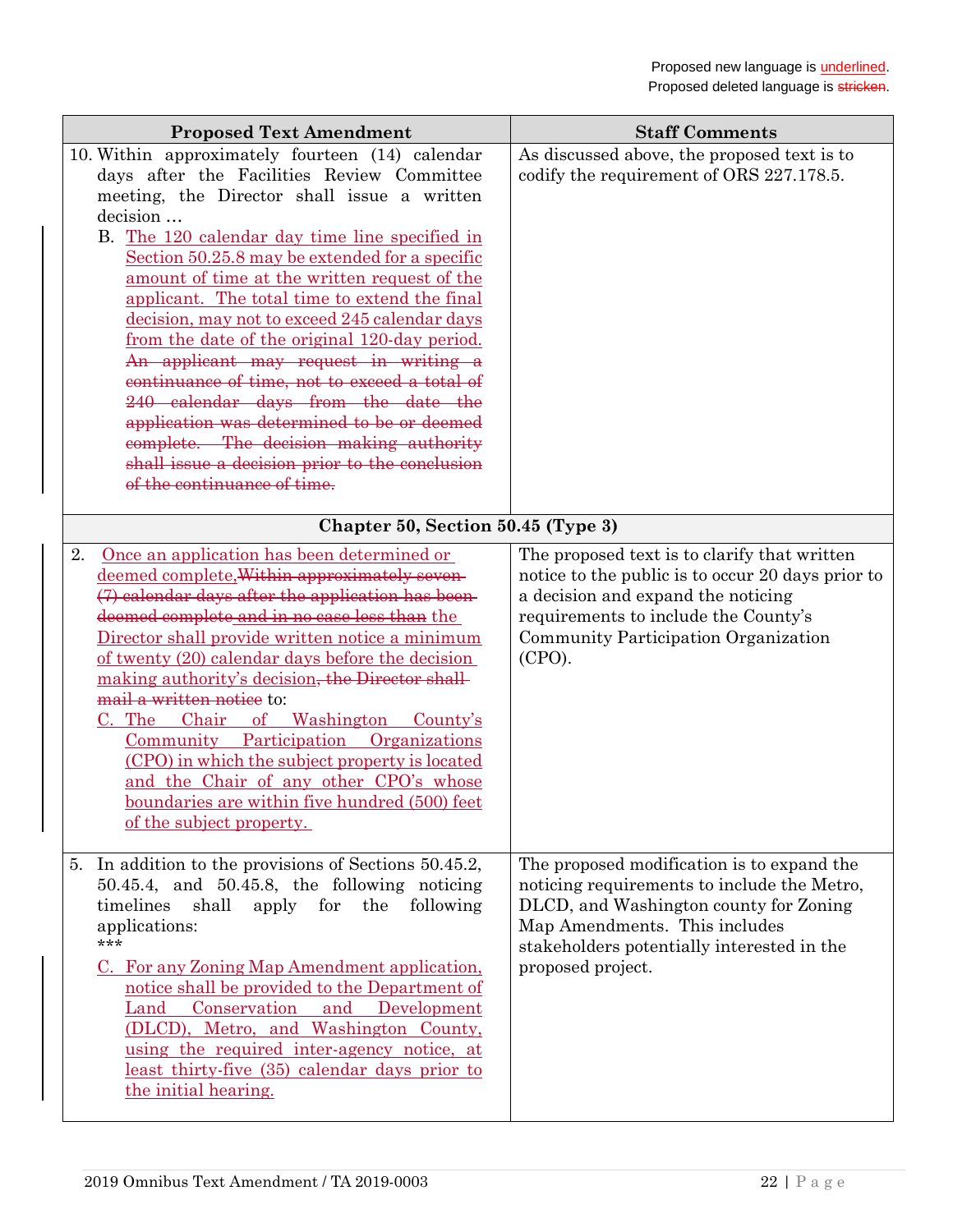|    | <b>Proposed Text Amendment</b>                                                                                                                                                                                                                                                                                                                                                                                                                                                                                                                                                                                                                                                                                                                                                                                                                                  | <b>Staff Comments</b>                                                                                                                                                                                                                                                                                                                                                                                                                                                 |
|----|-----------------------------------------------------------------------------------------------------------------------------------------------------------------------------------------------------------------------------------------------------------------------------------------------------------------------------------------------------------------------------------------------------------------------------------------------------------------------------------------------------------------------------------------------------------------------------------------------------------------------------------------------------------------------------------------------------------------------------------------------------------------------------------------------------------------------------------------------------------------|-----------------------------------------------------------------------------------------------------------------------------------------------------------------------------------------------------------------------------------------------------------------------------------------------------------------------------------------------------------------------------------------------------------------------------------------------------------------------|
|    | 15. The 120 calendar day time line specified in<br>Section 50.25.8 may be extended for a specific<br>amount of time at the written request of the<br>applicant. The total time to extend the final<br>decision, may not to exceed 245 calendar days<br>from the date of the original 120-day period.                                                                                                                                                                                                                                                                                                                                                                                                                                                                                                                                                            | As discussed above, the proposed text is to<br>codify the requirement of ORS 227.178.5.                                                                                                                                                                                                                                                                                                                                                                               |
|    | Chapter 50, Section 50.50 (Type 4)                                                                                                                                                                                                                                                                                                                                                                                                                                                                                                                                                                                                                                                                                                                                                                                                                              |                                                                                                                                                                                                                                                                                                                                                                                                                                                                       |
| 2. | [ORD 4462; January 2008] No less than thirty-<br>five (35) calendar days before the date of the<br>initial hearing of the decision making authority<br>on an ordinance that proposes to legislatively<br>change the zoning map or to amend the text of<br>the Development Code, the Director shall mail<br>notice of the hearing to: [ORD 4584; June 2012]<br>B. The Chair of Washington County's<br><b>Community Participation Organizations</b><br>(CPO) in which the subject property is<br>located and the Chair of any other CPO's<br>whose boundaries are within five hundred<br>(500) feet of the subject property.<br>BC. The Chair of the Beaverton Committee for<br>Citizen-Community Involvement.<br>CD.<br>Department of Land Conservation<br>and Development (DLCD), Metro, and<br>Washington County Department of Land<br>Use and Transportation. | The proposed modification is to expand the<br>noticing requirements to include the County's<br>Community Participation Organization<br>(CPO), Washington County's Department of<br>Land Use and Transportation, DLCD and<br>Metro. This includes stakeholders potentially<br>impacted or interested in the proposed<br>project. The modification includes update to<br>the name of Beaverton's Community<br>Organization.                                             |
|    | Chapter 50, Section 50.70 (Appeal of a Type 2 Decision)                                                                                                                                                                                                                                                                                                                                                                                                                                                                                                                                                                                                                                                                                                                                                                                                         |                                                                                                                                                                                                                                                                                                                                                                                                                                                                       |
| 2. | For a project that contains multiple applications<br>approved concurrently, a separate appeal<br>application is required to address each decision<br>being appealed.                                                                                                                                                                                                                                                                                                                                                                                                                                                                                                                                                                                                                                                                                            | The proposed modification is to clarify the<br>appeals process, specifically the required<br>number of appeals for a project containing<br>multiple applications. While projects<br>containing multiple applications may be<br>processed and reviewed concurrently,<br>separate decisions are made for each<br>application. Since the appeal is to the specific<br>land use decision, an appeal application<br>would be required for each decision being<br>appealed. |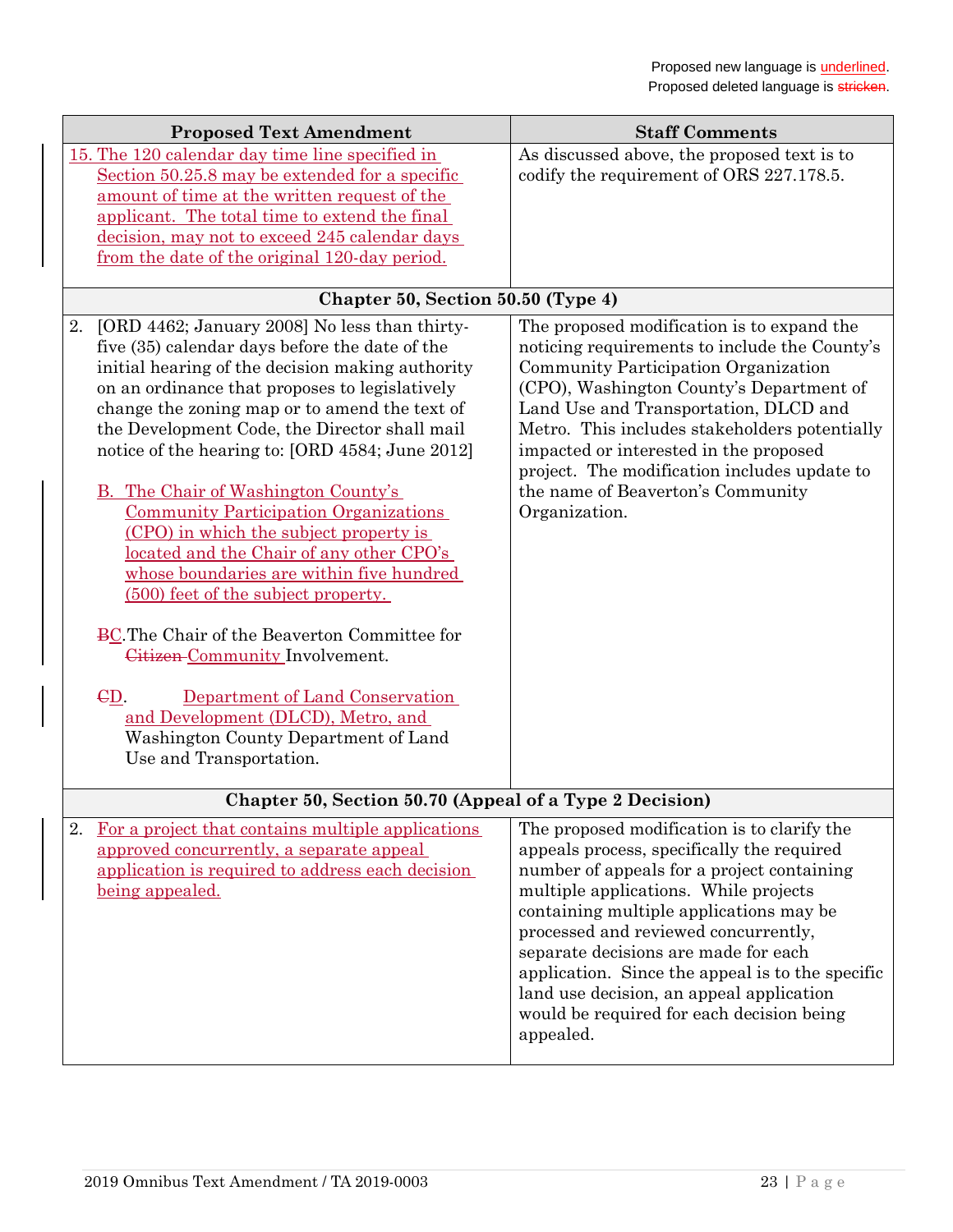|    | <b>Proposed Text Amendment</b>                                                                                                                                                                                                                                                                                                                                                                                                                                                                                                                                                                                                                                                                                                                                                                                                                                                                                                                                                                                                                      | <b>Staff Comments</b>                                                                                                                                                                                                                                                                                                                                                                                                                                        |
|----|-----------------------------------------------------------------------------------------------------------------------------------------------------------------------------------------------------------------------------------------------------------------------------------------------------------------------------------------------------------------------------------------------------------------------------------------------------------------------------------------------------------------------------------------------------------------------------------------------------------------------------------------------------------------------------------------------------------------------------------------------------------------------------------------------------------------------------------------------------------------------------------------------------------------------------------------------------------------------------------------------------------------------------------------------------|--------------------------------------------------------------------------------------------------------------------------------------------------------------------------------------------------------------------------------------------------------------------------------------------------------------------------------------------------------------------------------------------------------------------------------------------------------------|
|    | Chapter 50, Section 50.70 (Appeal of a Type 3 Decision)                                                                                                                                                                                                                                                                                                                                                                                                                                                                                                                                                                                                                                                                                                                                                                                                                                                                                                                                                                                             |                                                                                                                                                                                                                                                                                                                                                                                                                                                              |
| 2. | For a project that contains multiple applications<br>approved concurrently, a separate appeal<br>application is required to address each decision<br><u>being appealed.</u>                                                                                                                                                                                                                                                                                                                                                                                                                                                                                                                                                                                                                                                                                                                                                                                                                                                                         | The proposed modification is to clarify the<br>appeals process, specifically the required<br>number of appeals for a project containing<br>multiple applications. While projects<br>containing multiple applications may be<br>processed and reviewed concurrently,<br>separate decisions are made for each<br>application. Since the appeal is to the specific<br>land use decision, an appeal application is<br>required for each decision being appealed. |
|    | Chapter 50, Section 50.90 (Expiration of a Decision)                                                                                                                                                                                                                                                                                                                                                                                                                                                                                                                                                                                                                                                                                                                                                                                                                                                                                                                                                                                                |                                                                                                                                                                                                                                                                                                                                                                                                                                                              |
| 3. | For a project that contains multiple applications<br>approved concurrently, the expiration date for all<br>these applications shall be on the same date<br>using the latest expiration date.                                                                                                                                                                                                                                                                                                                                                                                                                                                                                                                                                                                                                                                                                                                                                                                                                                                        | Expiration dates for decisions vary between<br>one to five years, based on the application<br>type. For projects containing multiple<br>applications, the result is renewals of the<br>decisions would not be processed concurrently<br>like the original approvals. This can cause<br>confusion and the potential for the applicant<br>to miss out on the opportunity to renew an<br>application.                                                           |
|    | Chapter 50, Section 50.99 (Re-Application or Supplemental Application after Denial)                                                                                                                                                                                                                                                                                                                                                                                                                                                                                                                                                                                                                                                                                                                                                                                                                                                                                                                                                                 |                                                                                                                                                                                                                                                                                                                                                                                                                                                              |
|    | 2. Only a person whose application is denied<br>following completion of all local procedures,<br>including local appeals allowed by right, may<br>submit to the City a supplemental application to<br>allow any or all other uses allowed under the<br>existing comprehensive plan map designation<br>for the property, pursuant to ORS 227.184.<br>B. Such an application shall be subject to a pre-<br>application conference, a neighborhood<br>review meeting, completeness review, and a<br>Type 3 procedure, provided:<br>1. The City shall issue a final decision<br>regarding such an application, including<br>all local appeals, not more than $240-120$<br>days after the City finds or deems the<br>application to be complete. This 120<br>calendar day time line specified in<br>Section 50.25.8 may be extended for a<br>specific amount of time at the written<br>request of the applicant. The total time<br>to extend the final decision, may not to<br>exceed 245 calendar days from the date<br>of the original 120-day period. | As discussed above, the proposed text is to<br>codify the requirement of ORS 227.178.5.                                                                                                                                                                                                                                                                                                                                                                      |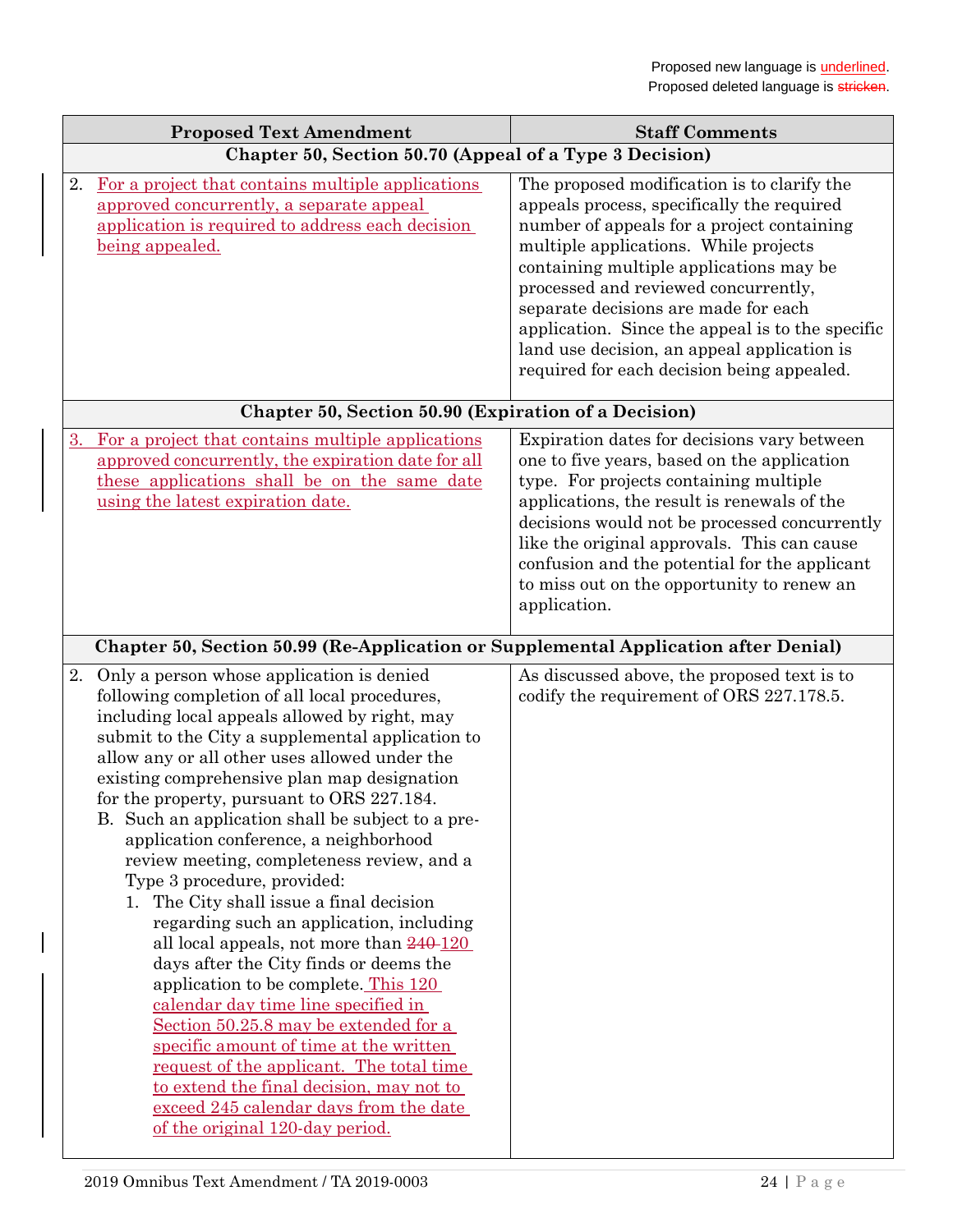| <b>Proposed Text Amendment</b>                                                                                                                                                                                                                                                                                                                                                                                                                                                                                                                                             | <b>Staff Comments</b>                                                                                                                                                                                                                            |  |
|----------------------------------------------------------------------------------------------------------------------------------------------------------------------------------------------------------------------------------------------------------------------------------------------------------------------------------------------------------------------------------------------------------------------------------------------------------------------------------------------------------------------------------------------------------------------------|--------------------------------------------------------------------------------------------------------------------------------------------------------------------------------------------------------------------------------------------------|--|
| <b>Chapter 60 - Special Requirements</b>                                                                                                                                                                                                                                                                                                                                                                                                                                                                                                                                   |                                                                                                                                                                                                                                                  |  |
| Chapter 60, Section 60.05 (Design Review Standards and Guidelines)                                                                                                                                                                                                                                                                                                                                                                                                                                                                                                         |                                                                                                                                                                                                                                                  |  |
| 60.05.15.<br><b>Building Design and Orientation</b><br><b>Standards</b><br>1. Building articulation and variety.<br>The maximum spacing between<br>C.<br>permanent architectural features, both<br>vertically and horizontally, shall be no<br>more than:                                                                                                                                                                                                                                                                                                                  | Provides clarification that calculation of the<br>maximum spacing of architectural features<br>are to address both vertical and horizontal<br>plane.                                                                                             |  |
| <b>Building Design and Orientation</b><br>60.05.15.<br><b>Standards</b><br>5. Roof-mounted equipment.<br>A. All roof-mounted equipment shall be<br>screened from view from adjacent streets<br>or adjacent properties in one of the<br>following ways:<br>4. Screened from view by another<br>building.<br>B. As shown in the diagram below, t <sup>The</sup><br>vertical measuring distance for required<br>screening shall be measured at five (5)<br>feet above the finished or existing grade<br>of at the property line or public right-of-<br>way<br>Measuring Point | The proposed changes to the standards for<br>roof-mounted equipment is to allow buildings<br>to provide screening the equipment. A<br>diagram is to be incorporated in the Code<br>detailing how screening requirements are to<br>be determined. |  |
| El. 305 feet<br>El. 302 feet<br><b>100 feet</b><br><b>Property Line</b><br>(Elevation of primary<br>vertical measuring point                                                                                                                                                                                                                                                                                                                                                                                                                                               |                                                                                                                                                                                                                                                  |  |
| 60.05.15.<br><b>Building Design and Orientation</b><br><b>Standards</b><br>$I_{\text{max}}$ [ORD 4576; January 2012] Building<br>elevations shall not be repeated across a<br>street, shared court or common green<br>from each other or on adjacent parcels.<br>In these instances, elevations shall have<br>at least 5 different design details as<br>described in Section GH. above.                                                                                                                                                                                    | The proposed change is to update a Code<br>reference.                                                                                                                                                                                            |  |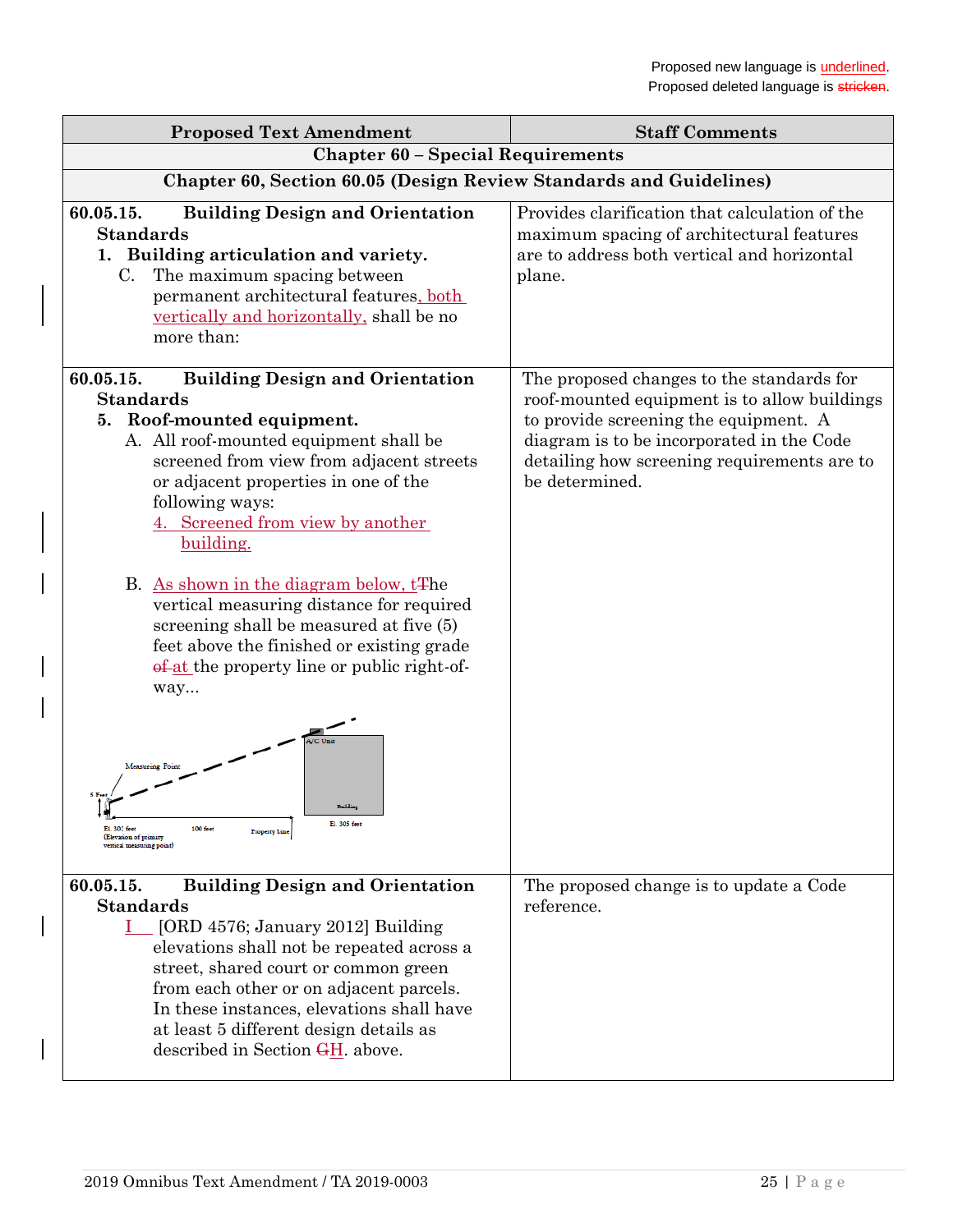| <b>Proposed Text Amendment</b>                                                                                                                                                                                                                                                 | <b>Staff Comments</b>                                                                                                                                                                                                                            |
|--------------------------------------------------------------------------------------------------------------------------------------------------------------------------------------------------------------------------------------------------------------------------------|--------------------------------------------------------------------------------------------------------------------------------------------------------------------------------------------------------------------------------------------------|
| 60.05.15.<br><b>Building Design and Orientation</b><br><b>Standards</b><br>10. Ground floor elevations on eligible<br>residential-only buildings. [ORD 4758;<br>March 2019]<br>A.1.d Building facades located on a shared<br>property line are exempt from these<br>standards. | The proposed change is to address building<br>design requirements for design elements to a<br>façade that in the future will be obscured by<br>another building which share the property<br>line. The proposed change is to add an<br>exemption. |
| 60.05.25.<br>Landscape, Open Space, and                                                                                                                                                                                                                                        | The proposed change is to exclude the                                                                                                                                                                                                            |
| <b>Natural Areas Design Standards.</b><br>4. Additional minimum landscape                                                                                                                                                                                                      | standard that landscaping be required<br>between the building and the public right-of-                                                                                                                                                           |
| requirements for Attached Housing and                                                                                                                                                                                                                                          | way if the spacing is 12 inches or less.                                                                                                                                                                                                         |
| <b>Compact Detached Housing</b>                                                                                                                                                                                                                                                | Installation of planting within this area could                                                                                                                                                                                                  |
| D. All street-facing building elevations shall                                                                                                                                                                                                                                 | potentially encroach in the public right-of-way                                                                                                                                                                                                  |
| have landscaping along their foundation.                                                                                                                                                                                                                                       | or result in maintenance issue due to the size                                                                                                                                                                                                   |
| excluding buildings facades that are                                                                                                                                                                                                                                           | of the planting area.                                                                                                                                                                                                                            |
| placed at the property line or setback<br>less than 12-inches from the property                                                                                                                                                                                                |                                                                                                                                                                                                                                                  |
| line. When a porch obstructs a                                                                                                                                                                                                                                                 |                                                                                                                                                                                                                                                  |
| foundation, landscaping shall be                                                                                                                                                                                                                                               |                                                                                                                                                                                                                                                  |
| installed along the outer edge of the                                                                                                                                                                                                                                          |                                                                                                                                                                                                                                                  |
| porch. This landscaping requirement                                                                                                                                                                                                                                            |                                                                                                                                                                                                                                                  |
| shall not apply to portions of the building                                                                                                                                                                                                                                    |                                                                                                                                                                                                                                                  |
| facade that provide access for<br>pedestrians or vehicles to the building, or                                                                                                                                                                                                  |                                                                                                                                                                                                                                                  |
| for plazas adjacent to the building. The                                                                                                                                                                                                                                       |                                                                                                                                                                                                                                                  |
| foundation landscaping shall meet the                                                                                                                                                                                                                                          |                                                                                                                                                                                                                                                  |
| following minimum standards:                                                                                                                                                                                                                                                   |                                                                                                                                                                                                                                                  |
| Landscape, Open Space, and<br>60.05.25.                                                                                                                                                                                                                                        | The proposed change looks to clarify the                                                                                                                                                                                                         |
| <b>Natural Areas Design Standards.</b>                                                                                                                                                                                                                                         | standard by removing language that                                                                                                                                                                                                               |
| 6. Common Greens. The purpose of the                                                                                                                                                                                                                                           | addresses the purpose of the standard and                                                                                                                                                                                                        |
| following standards, for compact detached                                                                                                                                                                                                                                      | now how it is to be implemented. The                                                                                                                                                                                                             |
| housing is to allow tracts designed to provide<br>access for only pedestrians and bicycles to-                                                                                                                                                                                 | standard is to specify that common greens are<br>for compact detached housing only and the                                                                                                                                                       |
| abutting properties. Common greens are also                                                                                                                                                                                                                                    | common greens are to be placed in a tract                                                                                                                                                                                                        |
| intended to serve as a common open space                                                                                                                                                                                                                                       | accessible to pedestrians and bicycles.                                                                                                                                                                                                          |
| amenity for residents. The following                                                                                                                                                                                                                                           |                                                                                                                                                                                                                                                  |
| standards apply to common greens for                                                                                                                                                                                                                                           |                                                                                                                                                                                                                                                  |
| compact detached housing:                                                                                                                                                                                                                                                      |                                                                                                                                                                                                                                                  |
| <u>The common green shall be placed in</u><br>A. 1.                                                                                                                                                                                                                            |                                                                                                                                                                                                                                                  |
| a tract and shall provide access for                                                                                                                                                                                                                                           |                                                                                                                                                                                                                                                  |
| pedestrians and bicycles.                                                                                                                                                                                                                                                      |                                                                                                                                                                                                                                                  |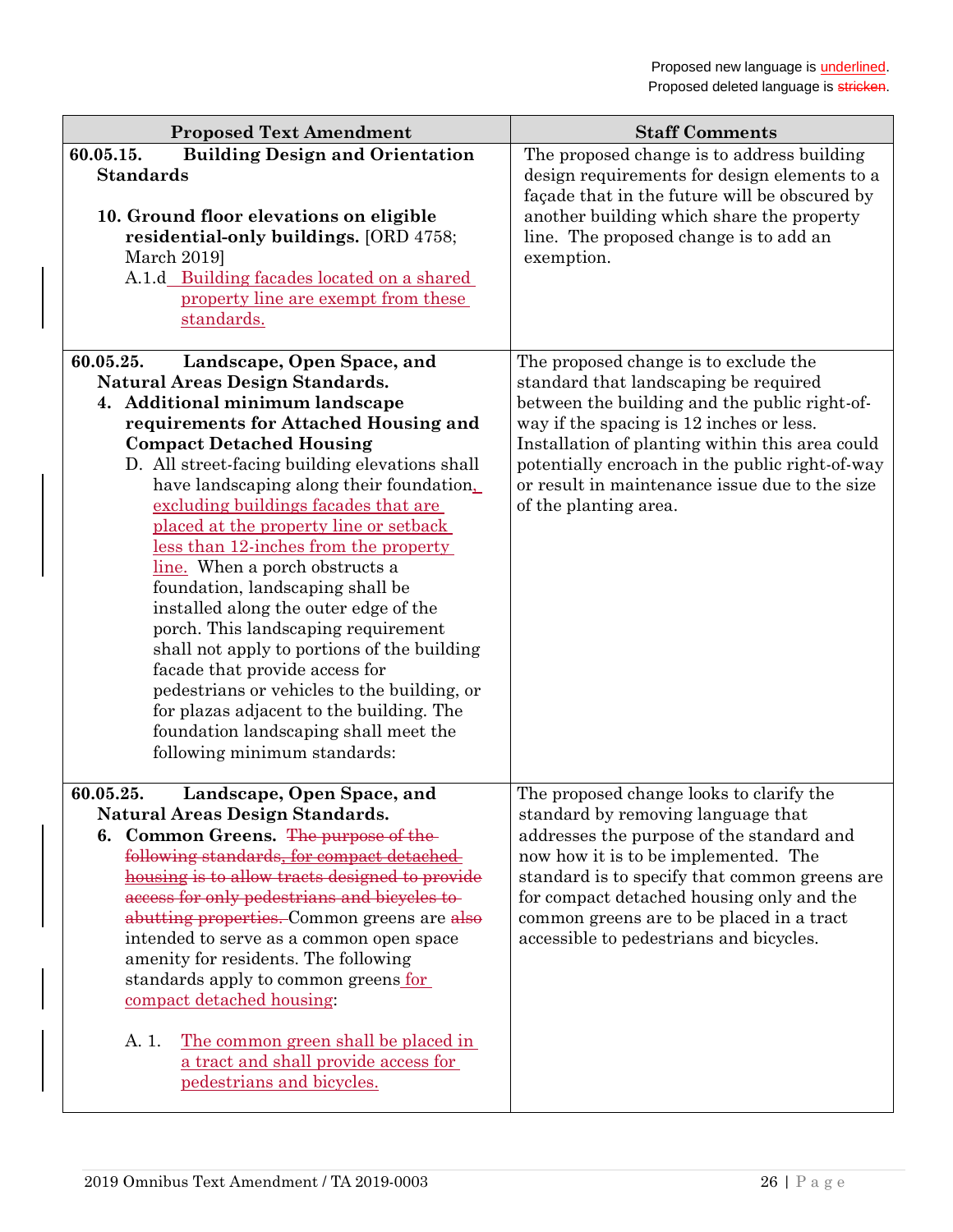| <b>Proposed Text Amendment</b>                                                                                                                                                                                                                                                                                                                                                                                                                                                                                                                                                                                                                                                                                                                                                                                                                                                                                                                                                          | <b>Staff Comments</b>                                                                                                                                                                                                                                                                                                                                                                                                                                                                                                   |
|-----------------------------------------------------------------------------------------------------------------------------------------------------------------------------------------------------------------------------------------------------------------------------------------------------------------------------------------------------------------------------------------------------------------------------------------------------------------------------------------------------------------------------------------------------------------------------------------------------------------------------------------------------------------------------------------------------------------------------------------------------------------------------------------------------------------------------------------------------------------------------------------------------------------------------------------------------------------------------------------|-------------------------------------------------------------------------------------------------------------------------------------------------------------------------------------------------------------------------------------------------------------------------------------------------------------------------------------------------------------------------------------------------------------------------------------------------------------------------------------------------------------------------|
| 60.05.25.<br>Landscape, Open Space, and<br><b>Natural Areas Design Standards.</b><br>7. Shared Courts for Compact Detached<br>Housing. The purpose of the shared court-<br>standards is to allow streets that<br>accommodateShared courts are intended to<br>serve pedestrians and vehicles within the<br>same circulation area, while ensuring that<br>all can use the area safely efficient use of<br>land while preserving the landscape-<br>intensive character of lower-density zones.<br>The following standards apply to shared<br>courts:                                                                                                                                                                                                                                                                                                                                                                                                                                       | The proposed change looks to clarify the<br>standard by removing language that<br>addresses the purpose of the standard and<br>not how it is to be implemented. The<br>standard is to specify Shared Courts are for<br>compact detached housing only and the<br>common greens are to serve pedestrians and<br>bicycles and are limited 16 lots that can front<br>the Shared Court.                                                                                                                                      |
| A.4.<br>Up to No more than 16 lots may<br>have a front lot line on a shared<br>court.;                                                                                                                                                                                                                                                                                                                                                                                                                                                                                                                                                                                                                                                                                                                                                                                                                                                                                                  |                                                                                                                                                                                                                                                                                                                                                                                                                                                                                                                         |
| 60.05.25.<br>Landscape, Open Space, and<br><b>Natural Areas Design Standards.</b><br>10. Minimize significant changes to<br>existing on-site surface contours at<br>residential property lines.<br>A. Where grading is proposed, the<br>requirements listed in Exempting the-<br>eircumstances listed in Section 60.15.10.2.<br>the following standards shall apply-to-<br>design review proposals where grading is-<br>proposed: [ORD 4487; August 2008]-<br>A. When grading a site within twenty-five (25)<br>feet of a property line within or abutting any<br>residentially zoned property, the on-site<br>surface contours shall observe the following:<br>1. 0 to 5 feet from property line. Maximum-<br>of two (2) foot slope differential from the-<br>existing or finished slope of the abutting-<br>property, whichever is applicable.<br>2. More than 5 feet and up to and including<br>10 feet from property line. Maximum of<br>four (4) foot slope differential from the- | The proposed amendment removes the<br>grading standard from the Design Guidelines<br>and references compliance to the grading<br>standards found in Section 60.15.10 to limit<br>conflicts between standards located in two<br>separate locations of the code. The standards<br>to remain in this section is specific grading<br>standards associated with protected threes.<br>References to the protected trees have been<br>modified to be consistent with the<br>terminology used in other sections of the<br>Code. |
| existing or finished slope of the abutting-<br>property, whichever is applicable.<br>3. More than 10 feet and up to and-<br>including 15 feet from property line.<br>Maximum of six (6) foot slope differential<br>from the existing or finished slope of the-<br>abutting property, whichever is-<br>applicable                                                                                                                                                                                                                                                                                                                                                                                                                                                                                                                                                                                                                                                                        |                                                                                                                                                                                                                                                                                                                                                                                                                                                                                                                         |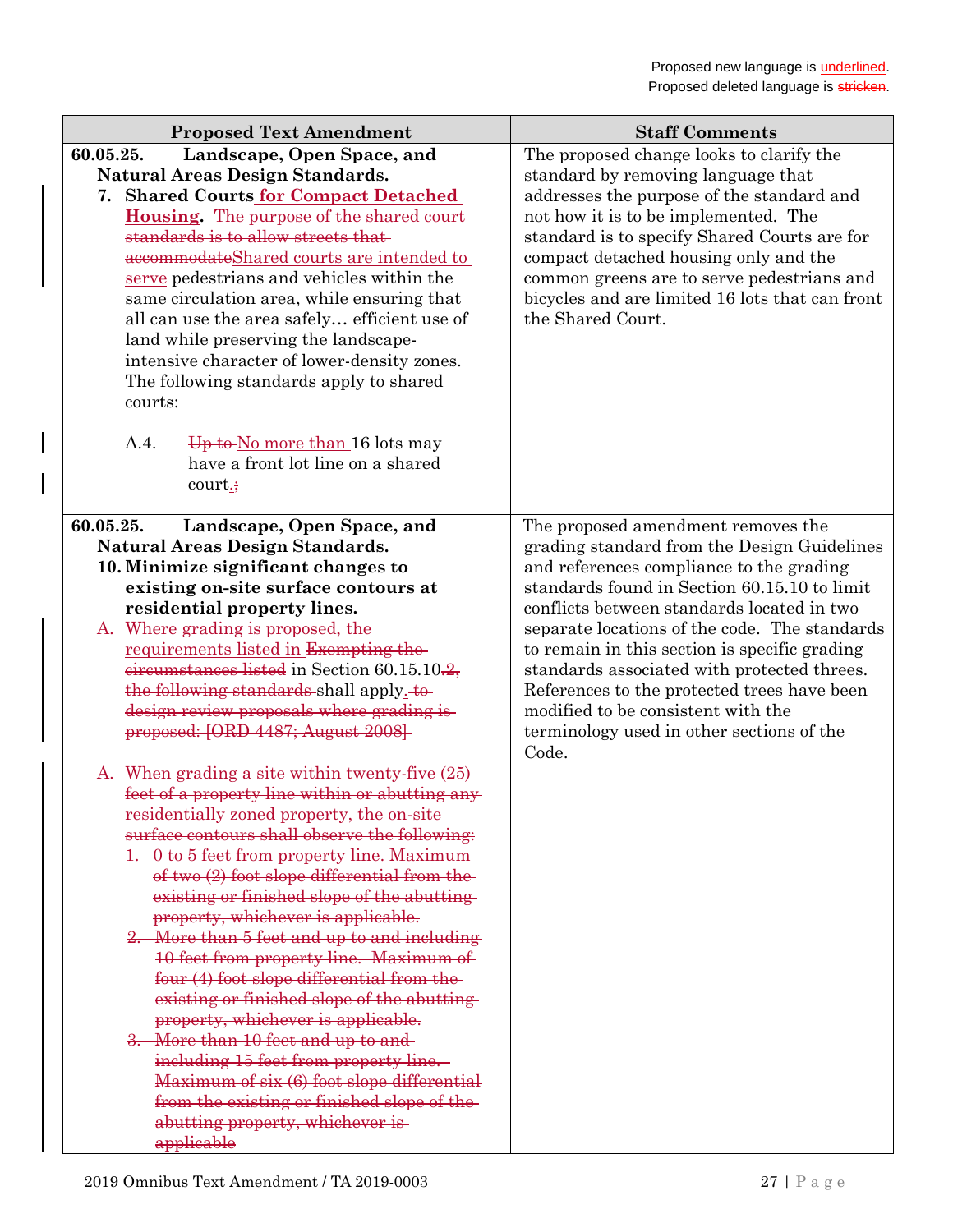| <b>Proposed Text Amendment</b>                                                      | <b>Staff Comments</b> |
|-------------------------------------------------------------------------------------|-----------------------|
| 4. More than 15 feet and up to and                                                  |                       |
| including 20 feet from property line.                                               |                       |
| Maximum of eight (8) foot slope-                                                    |                       |
| differential from the existing or finished-                                         |                       |
| slope of the abutting property, whichever                                           |                       |
| is applicable.                                                                      |                       |
| 5. More than 20 feet and up to and-                                                 |                       |
| including 25 feet from property line.                                               |                       |
| Maximum of ten (10) foot slope-                                                     |                       |
| differential from the existing or finished-                                         |                       |
| slope of the abutting property, whichever                                           |                       |
| is applicable.                                                                      |                       |
| B. Notwithstanding the requirements of                                              |                       |
| subsection A. above, grading within 25 feet                                         |                       |
| of a property line shall not change the                                             |                       |
| existing slopes by more than ten percent                                            |                       |
| within a tree root zone of an identified                                            |                       |
| Significant Individual Tree, identified                                             |                       |
| Historic Tree, or a tree within an identified                                       |                       |
| Significant Grove or Significant Natural                                            |                       |
| Resource Area significant grove or tree, or                                         |                       |
| an identified historic tree-located on an                                           |                       |
| abutting property unless evidence provided                                          |                       |
| by a certified arborist supports additional                                         |                       |
| grading that will not harm the subject grove                                        |                       |
| or tree.                                                                            |                       |
|                                                                                     |                       |
| C. The grading standards listed in subsection-                                      |                       |
| A. above shall not apply to the following:                                          |                       |
| 1. Public right of way road improvements                                            |                       |
| such as new streets, street widening,                                               |                       |
| sidewalks, and similar or related-                                                  |                       |
| improvements.                                                                       |                       |
| 2. Storm water detention facilities subject-<br>to review and approval of the City- |                       |
| Engineer.                                                                           |                       |
| 3. On-Site grading where the grading will-                                          |                       |
| take place adjacent to an existing public-                                          |                       |
| street right-of-way, and will result in a-                                          |                       |
| finished grade that is below the elevation                                          |                       |
| of the subject public street right-of-way;                                          |                       |
| provided such grading is subject to the-                                            |                       |
| approval of the City Engineer, who may-                                             |                       |
| require appropriate erosion and-                                                    |                       |
| sediment control mitigation measures.                                               |                       |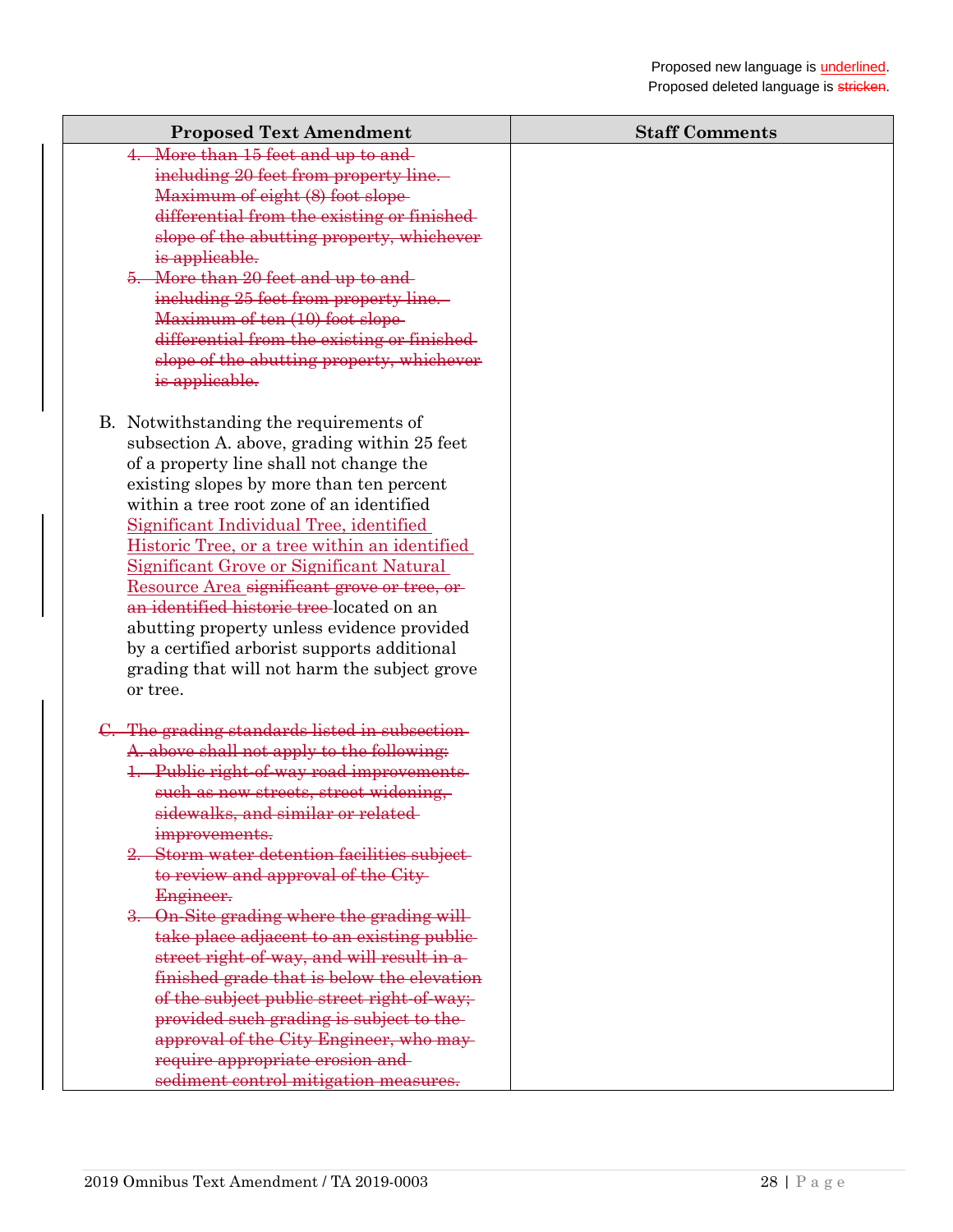| <b>Proposed Text Amendment</b>                          | <b>Staff Comments</b>                        |
|---------------------------------------------------------|----------------------------------------------|
| 60.05.25.<br>Landscape, Open Space, and                 | Provide clarity that the landscape buffer    |
| <b>Natural Areas Design Standards.</b>                  | standards address all property lines and the |
|                                                         | standards associated with landscape trees    |
| 13. Landscape buffering and screening. All              | should address the linear requirements and   |
| new development and redevelopment in the City           | not buffer widths.                           |
| subject to Design Review shall comply with the          |                                              |
| landscape buffering requirements of Table               |                                              |
| 60.05-2. and the following standards. For               |                                              |
| purposes of this Section, a landscape buffer is         |                                              |
| required along the side and rear of properties          |                                              |
| property lines between different zoning district        |                                              |
| designations. A landscape buffer is required for        |                                              |
| non-residential land uses and parks in                  |                                              |
| Residential zoning districts                            |                                              |
|                                                         |                                              |
| <b>B.</b> B1-Low screen buffer: This buffer is          |                                              |
| intended to provide a minimal amount of                 |                                              |
| transitional screening between zones. This              |                                              |
| buffer consists of: 1) one (1) tree having a            |                                              |
| minimum planting height of six (6) feet for             |                                              |
| every thirty (30) lineal linear feet of buffer-         |                                              |
| width; and 2) live ground cover consisting of           |                                              |
| low-height plants, or shrubs, or grass                  |                                              |
| proportionately spaced between the trees                |                                              |
| with actual spacing for low height plants or            |                                              |
| shrubs dependent upon the mature spread of              |                                              |
| the vegetation                                          |                                              |
| C. B2-Medium screen buffer: This buffer is              |                                              |
| intended to provide a moderate degree of                |                                              |
| transitional screening between zones. This              |                                              |
| buffer consists of live ground cover                    |                                              |
| consisting of low-height plants, or shrubs, or          |                                              |
| grass, and 1) one (1) tree having a minimum             |                                              |
| planting height of six (6) feet for every thirty        |                                              |
| (30) lineal linear feet of buffer width; 2)             |                                              |
| evergreen shrubs which reach a minimum                  |                                              |
| height of four $(4)$ to six $(6)$ feet within two $(2)$ |                                              |
| years of planting planted proportionately               |                                              |
| between the required evergreen trees                    |                                              |
| D. B3-High screen buffer: This buffer is                |                                              |
| intended to provide a high degree of visual             |                                              |
| screening between zones The landscape                   |                                              |
| area shall be planted with one (1) tree                 |                                              |
| having a minimum planting height of six (6)             |                                              |
| feet for every thirty $(30)$ lineal linear feet of      |                                              |
| buffer width, filled between with evergreen             |                                              |
| shrubs which reach a minimum height of                  |                                              |
| four $(4)$ to six $(6)$ feet within two $(2)$ years of  |                                              |

planting...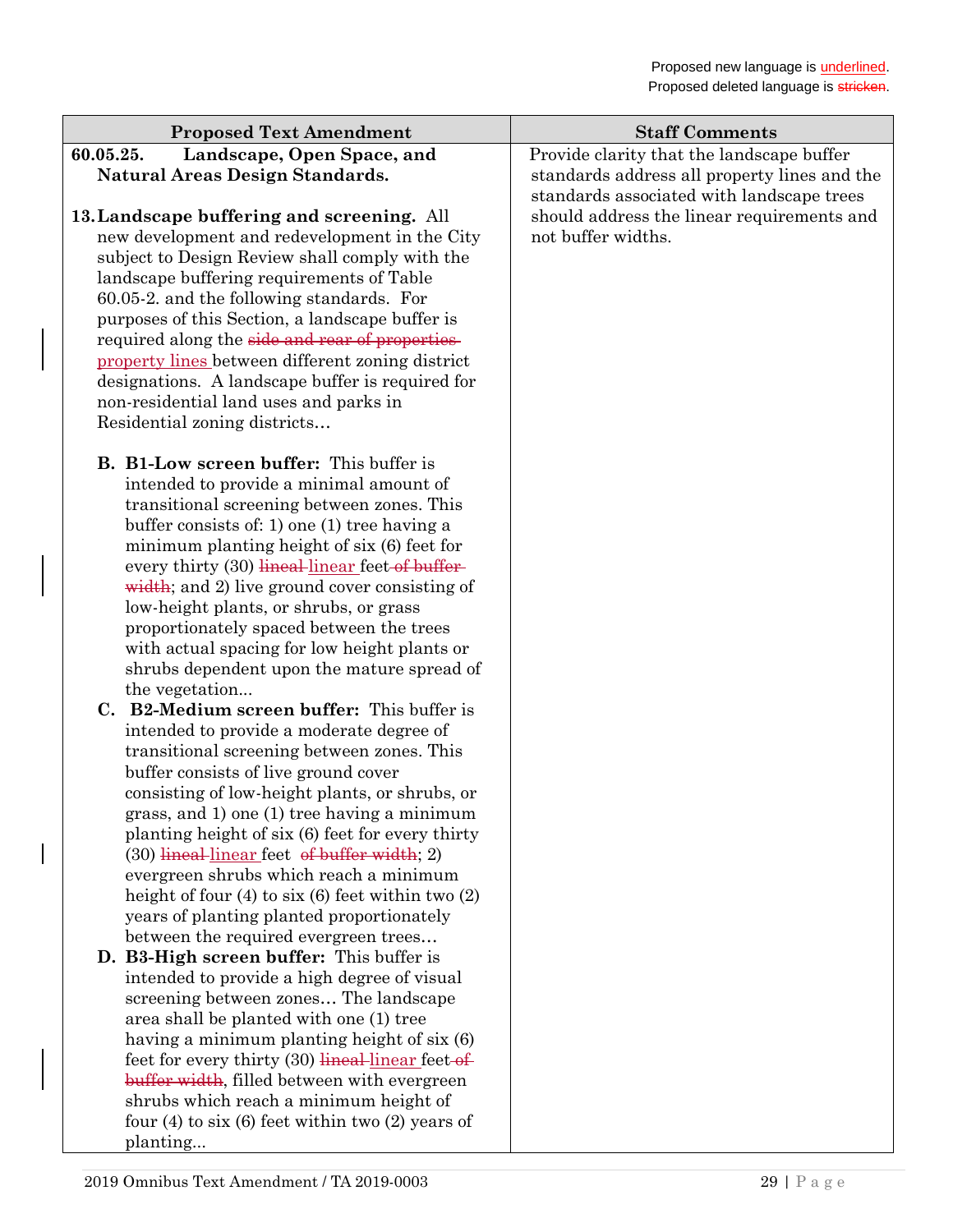| 60.05.35. Building Design and Orientation<br>The current Design Guideline is more<br>Guidelines.<br>prescriptive than the standard. The<br>2. Roof forms. [ORD 4584; June 2012]<br>proposed modification to this guideline is<br>B. Flat roofs should include a roofline that<br>to allow more flexibly than the standard as<br>provides visual interest distinctive such<br>intended for the discretionary process<br>associated with utilizing Design Guidelines<br>as cornice treatments. (Standard |
|--------------------------------------------------------------------------------------------------------------------------------------------------------------------------------------------------------------------------------------------------------------------------------------------------------------------------------------------------------------------------------------------------------------------------------------------------------------------------------------------------------|
|                                                                                                                                                                                                                                                                                                                                                                                                                                                                                                        |
|                                                                                                                                                                                                                                                                                                                                                                                                                                                                                                        |
|                                                                                                                                                                                                                                                                                                                                                                                                                                                                                                        |
|                                                                                                                                                                                                                                                                                                                                                                                                                                                                                                        |
|                                                                                                                                                                                                                                                                                                                                                                                                                                                                                                        |
| 60.05.15.2.C<br>instead of the Standards.                                                                                                                                                                                                                                                                                                                                                                                                                                                              |
| 60.05.35. Building Design and Orientation<br>The proposed change is to address building<br>Guidelines.<br>design requirements for design elements on a<br>10. Ground floor elevations on eligible<br>façade that in the future will be obscured by<br>residential-only buildings.<br>another building. The proposed change is to<br>add an exemption.<br>The primary use(s) on the ground floor<br>A.1.                                                                                                |
| should generate frequent human usage and                                                                                                                                                                                                                                                                                                                                                                                                                                                               |
| incorporate sufficient glazing to allow high levels of                                                                                                                                                                                                                                                                                                                                                                                                                                                 |
| visibility through window glazing into the building.                                                                                                                                                                                                                                                                                                                                                                                                                                                   |
| Building facades located on a shared property line                                                                                                                                                                                                                                                                                                                                                                                                                                                     |
| are exempt from this guideline.                                                                                                                                                                                                                                                                                                                                                                                                                                                                        |
|                                                                                                                                                                                                                                                                                                                                                                                                                                                                                                        |
| Table 60.05 -2.<br><b>Minimum Landscape</b><br>The proposed change is to provide clarification                                                                                                                                                                                                                                                                                                                                                                                                         |
| <b>Buffer Requirements Between Contrasting</b><br>on the notes for the Landscape Buffer table,                                                                                                                                                                                                                                                                                                                                                                                                         |
| <b>Districts</b><br>specifically the 20-foot B-3 buffer standard is                                                                                                                                                                                                                                                                                                                                                                                                                                    |
| only required for non-residential uses, such as<br>7.<br>A minimum 20 foot buffer developed to a B3                                                                                                                                                                                                                                                                                                                                                                                                    |
| standard is required for non-residential land<br>schools and churches, if the use is abutting a                                                                                                                                                                                                                                                                                                                                                                                                        |
| uses and parks-in Residential zoning-<br>residential use in a residential zone. There is                                                                                                                                                                                                                                                                                                                                                                                                               |
| districts abutting a residential use in<br>less conflict to mitigate when the two uses<br>residential zoning district. This standard<br>abutting are non-residential.                                                                                                                                                                                                                                                                                                                                  |
| shall apply only to side and rear property                                                                                                                                                                                                                                                                                                                                                                                                                                                             |
| lines that abut residentially zoned                                                                                                                                                                                                                                                                                                                                                                                                                                                                    |
| properties. The Director is authorized to                                                                                                                                                                                                                                                                                                                                                                                                                                                              |
| approve exceptions as described under                                                                                                                                                                                                                                                                                                                                                                                                                                                                  |
| Section 60.05.25.13.A., Applicability of                                                                                                                                                                                                                                                                                                                                                                                                                                                               |
| Buffer Standards, otherwise all proposals to                                                                                                                                                                                                                                                                                                                                                                                                                                                           |
| modify the 20-foot buffer width or B-3                                                                                                                                                                                                                                                                                                                                                                                                                                                                 |
| standard are subject to public hearing<br>consideration in review of applicable                                                                                                                                                                                                                                                                                                                                                                                                                        |
| guidelines (Section 60.05.45.11.).                                                                                                                                                                                                                                                                                                                                                                                                                                                                     |
|                                                                                                                                                                                                                                                                                                                                                                                                                                                                                                        |
| 8.<br>Where a site proposed for development                                                                                                                                                                                                                                                                                                                                                                                                                                                            |
| abuts property located outside City limits,                                                                                                                                                                                                                                                                                                                                                                                                                                                            |
| the buffering requirement for the equivalent                                                                                                                                                                                                                                                                                                                                                                                                                                                           |
| zone shall be applied to the property as                                                                                                                                                                                                                                                                                                                                                                                                                                                               |
| described in Table 1, Section 1.5.2. of the                                                                                                                                                                                                                                                                                                                                                                                                                                                            |
| Comprehensive Plan adopted pursuant to                                                                                                                                                                                                                                                                                                                                                                                                                                                                 |
| the Washington County – Beaverton Urban<br>Planning Area Agreement (UPAA) or                                                                                                                                                                                                                                                                                                                                                                                                                           |
| similar a zone as determined by the                                                                                                                                                                                                                                                                                                                                                                                                                                                                    |
| Director. [ORD 4531; April 2010] [ORD                                                                                                                                                                                                                                                                                                                                                                                                                                                                  |
| 4759; March 2019]                                                                                                                                                                                                                                                                                                                                                                                                                                                                                      |

 $\overline{\phantom{a}}$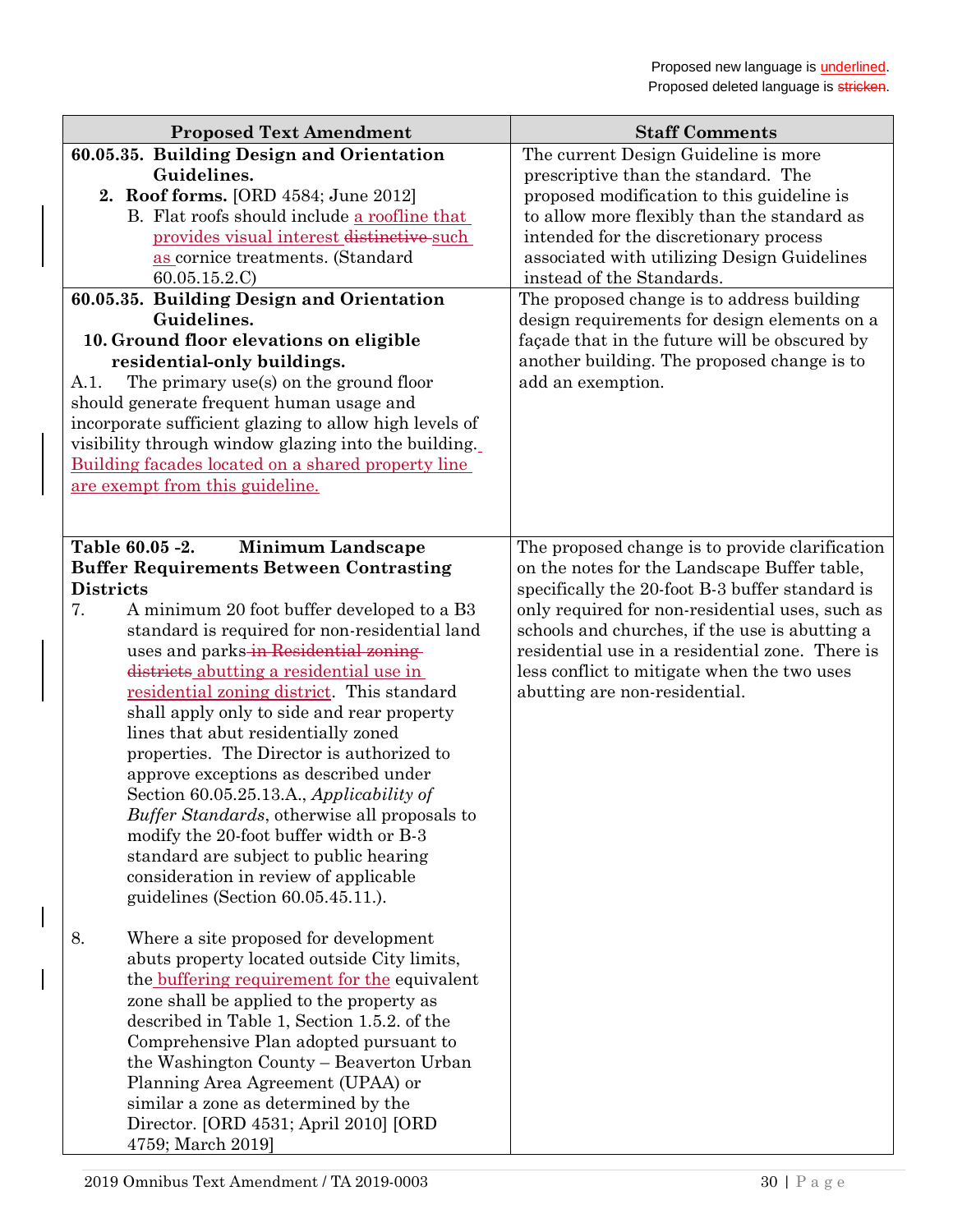| <b>Proposed Text Amendment</b>                                                                                                                                                                                                                                                                                                                                                                                                                                                                                                                 | <b>Staff Comments</b>                                                                                             |
|------------------------------------------------------------------------------------------------------------------------------------------------------------------------------------------------------------------------------------------------------------------------------------------------------------------------------------------------------------------------------------------------------------------------------------------------------------------------------------------------------------------------------------------------|-------------------------------------------------------------------------------------------------------------------|
| <b>Chapter 60, Section 60.12 (Habitat Friendly Development Practices)</b>                                                                                                                                                                                                                                                                                                                                                                                                                                                                      |                                                                                                                   |
| <b>Engineered Techniques</b><br>60.12.15.<br>In some instances, proposed implementation of a<br>HFDP will require an Engineering Design<br>Manual Design Modification Standard Exception<br>approved by the City Engineer. The Design<br>Modification-Standard Exception process is<br>outlined in Section 145-160 of the <i>Engineering</i><br>Design Manual and Standard Drawings (EDM).<br>An applicant may choose to receive request<br>approval from the City Engineer prior to, or<br>concurrent with, review of a land use application. | The proposed change is to update Code<br>language to match the Engineering Design<br>Manual.                      |
| Chapter 60, Section 60.15.15 (Final Plat Standards)                                                                                                                                                                                                                                                                                                                                                                                                                                                                                            |                                                                                                                   |
| 1. Easements and rights-of-way. Refer to<br>Chapter 9.05 of the Beaverton Municipal<br>Code and Chapter 1, Section $\frac{120 - 130}{20}$ of the<br>Beaverton Engineering Design Manual.<br>[ORD 4584; June 2012]<br>6. Street trees.<br>B. For all other land divisions, trees shall be<br>planted at a maximum linear spacing of<br>30 feet along street frontages or in<br>accordance with an approved street tree<br>plan approved by the City Arborist or<br>City Engineer.                                                               | The proposed changes are to update Code<br>references and to codify the spacing<br>requirements for street trees. |
| Chapter 60, Section 60.30 (Off-Street Parking)                                                                                                                                                                                                                                                                                                                                                                                                                                                                                                 |                                                                                                                   |
| 60.30.10.<br><b>Number of Required Parking</b><br>Spaces.<br><b>5. Parking Tables.</b> The following tables list<br>the required minimum and maximum<br>vehicle (Table 60.30.10.5.A) and bicycle<br>parking requirements (Table 60.30.10.5.B)<br>for listed land use types. The vehicle<br>parking table excludes uses located in<br>Regional Center zoning districts (See Table<br>60.30.10.6).                                                                                                                                               | The proposed text amendment will label the<br>off-street parking (vehicles and bicycles)<br>table.                |
| Table 60.30.10.5.A Parking Ratio<br><b>Requirements for Motor Vehicles</b><br>Dwelling, Accessory Unit<br>Min (Multiple Use) = $N/A1.0$<br>Min (All Other Zones) = $N/A1.0$                                                                                                                                                                                                                                                                                                                                                                    | The proposed changes are to update Code to<br>comply with state regulations associated<br>with ADU's.             |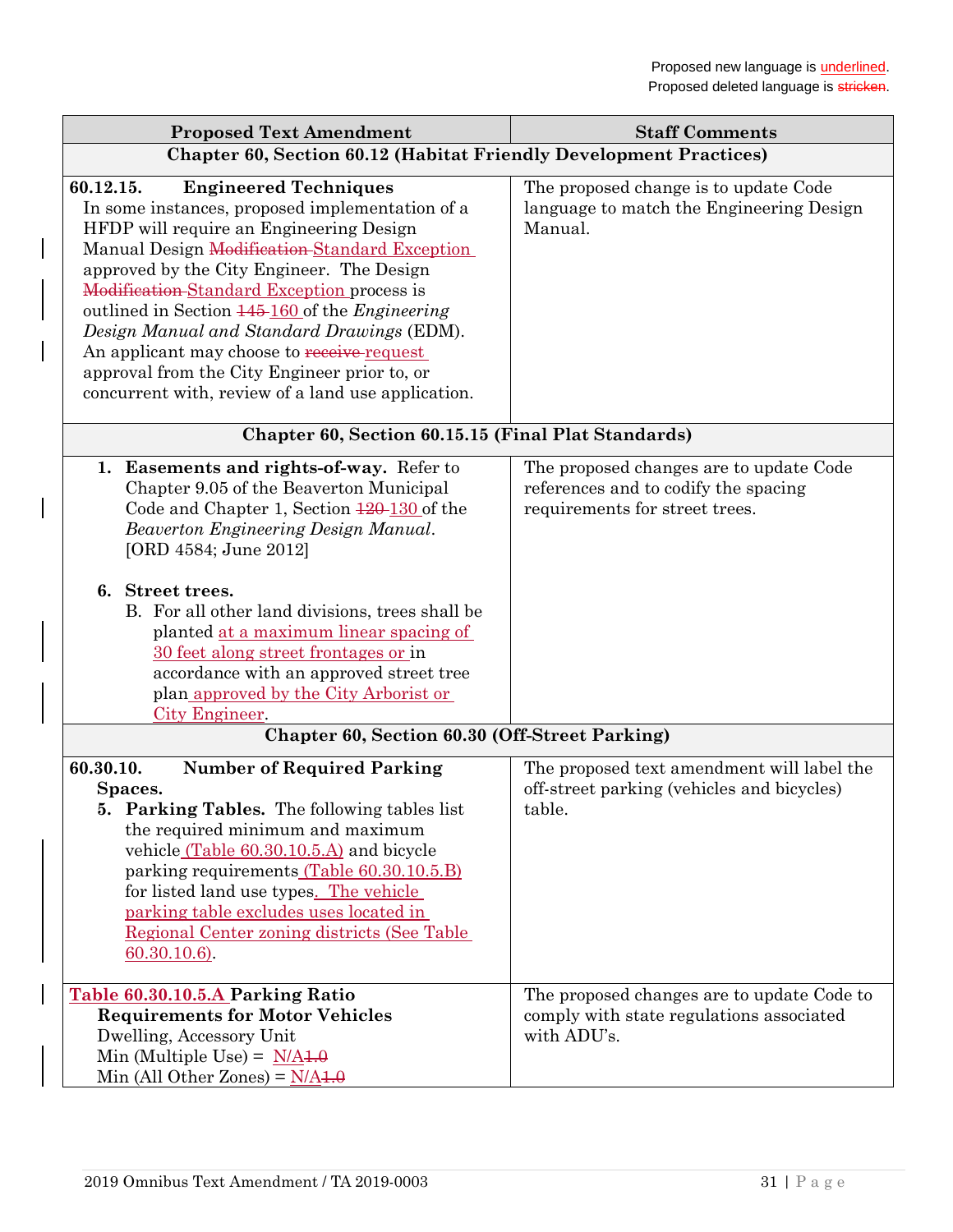| <b>Proposed Text Amendment</b>                                                                | <b>Staff Comments</b>                       |
|-----------------------------------------------------------------------------------------------|---------------------------------------------|
| <b>Table 60.30.10.5.A Parking Ratio Requirements</b>                                          | Remove references to RC-TO District as      |
| for Motor Vehicles                                                                            | there is a separate table for parking       |
| Fast Food with drive-through service in the RC-TO,                                            | requirements for all regional center zoning |
| SC-MU, and SC-HDR zones.                                                                      | districts (see Section 60.30.10.6)          |
| Other eating, drinking establishments in the RC-TO,                                           |                                             |
| SC-MU, and SC-HDR zones.                                                                      |                                             |
| Table 60.30.10.6 Parking Ratio Requirements                                                   | The proposed changes are to update Code to  |
| for Motor Vehicles In The Regional Center                                                     | comply with state regulations associated    |
| Dwelling, Accessory Unit                                                                      | with ADU's.                                 |
| Min (Parking Districts 1, 2, 3) = $N/A.75$<br>Min (Parking Districts 4) = $N/A4.0$            |                                             |
| Min (Parking Districts 5) = $N/A4.0$                                                          |                                             |
|                                                                                               |                                             |
| <b>Chapter 60, Section 60.40 (Sign Regulations)</b>                                           |                                             |
| <b>Signs not Subject to Permit but</b><br>60.40.15.                                           | Update terminology to align City            |
| <b>Subject to Regulation for Size, Dimensions,</b>                                            | <b>Engineering Deseing Manual</b>           |
| <b>Location, Duration and Aesthetics</b>                                                      |                                             |
| 4. Signs Located in Parking Lots for Traffic                                                  |                                             |
| Safety, Parking Restrictions and Compliance                                                   |                                             |
| with State and Federal Standards. For the                                                     |                                             |
| purpose of this section, signs for controlling                                                |                                             |
| traffic and parking, including but not limited<br>to ADA posting and towing notification, are |                                             |
| allowed in any zone. Signs for this purpose                                                   |                                             |
| shall be placed outside the required vision-                                                  |                                             |
| sight clearance areas specified in Chapter 2                                                  |                                             |
| Section 210 of the City Engineering Design                                                    |                                             |
| Manual and shall be limited to six (6) square                                                 |                                             |
| feet in area and eight (8) feet in height as                                                  |                                             |
| measured from the nearest parking lot                                                         |                                             |
| surface where placed.                                                                         |                                             |
| Chapter 60, Section 60.50.25 (Special Use Regulations)                                        |                                             |
| <b>Accessory Dwelling Unit.</b><br>60.50.03.                                                  | The proposed text updates the City's ADU    |
|                                                                                               | standards to comply with state              |
| 2. Design standards Requirements. The                                                         | requirements. The proposed changes are      |
| following design standards requirements are                                                   | to reduce limit barriers to allowing for    |
| specific to the construction of an accessory                                                  | ADU in the City.                            |
| dwelling unit. The standards and are                                                          |                                             |
| intended to ensure that the accessory dwelling                                                |                                             |
| units are compatible in scale, architectural-                                                 |                                             |
| design, and accessory ancillary to the primary<br>residence. Where development standards are  |                                             |
| absent in this section, the $dD$ evelopment                                                   |                                             |
| standards of the underlying zone and the                                                      |                                             |
| <u>requirements in Section 40.05 Accessory</u>                                                |                                             |
| Dwelling Unit apply.                                                                          |                                             |
|                                                                                               |                                             |
|                                                                                               |                                             |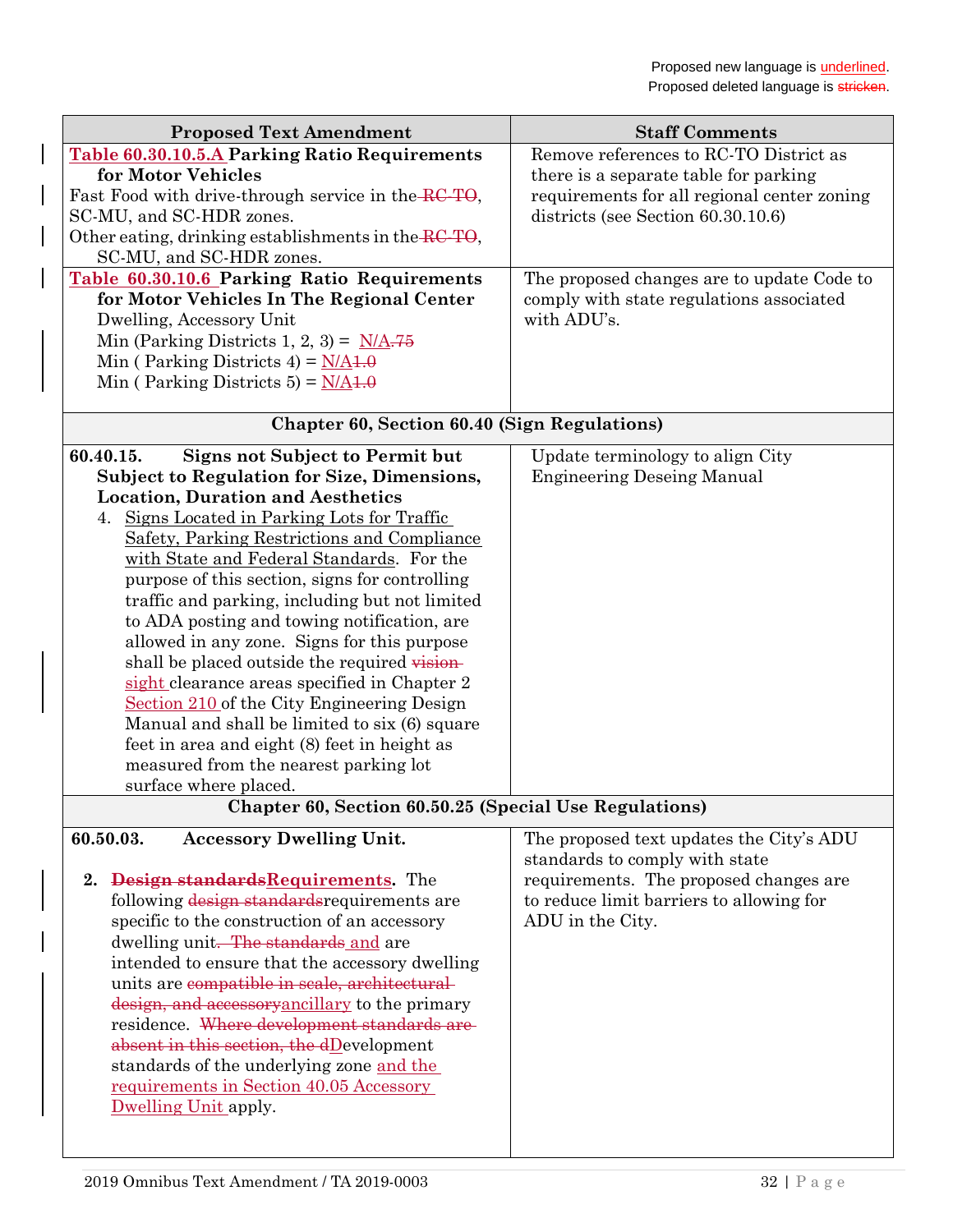| <b>Proposed Text Amendment</b>                                                                                                                                                                                                                                                                                                                                                                                      | <b>Staff Comments</b>                                                                                                                                                                                                        |
|---------------------------------------------------------------------------------------------------------------------------------------------------------------------------------------------------------------------------------------------------------------------------------------------------------------------------------------------------------------------------------------------------------------------|------------------------------------------------------------------------------------------------------------------------------------------------------------------------------------------------------------------------------|
| A. An accessory dwelling unit may be created<br>in the following manner:<br>1. Conversion of existing living area,<br>attic, basement or required<br>parkinggarage;                                                                                                                                                                                                                                                 | The proposed text updates the City's ADU<br>standards to comply with state<br>requirements. The proposed standards are<br>to limit barriers to allowing for ADU in the<br>City and thereby encourage other housing<br>types. |
| B. Size<br>1. The proposed accessory dwelling unit<br>is no more than fifty percent $(50\%)$ of<br>the gross floor area of the primary<br>detached dwelling or 800 square feet,<br>whichever is greater. However,<br>accessory dwelling units that result<br>from the conversion of a level or floor<br>(e.g. basement, attic, or second story) of<br>the primary dwelling may occupy the<br>entire level or floor. |                                                                                                                                                                                                                              |
| 2. The floor area measurements are based<br>on what the square footage of the<br>primary dwelling and accessory<br>dwelling unit will be after the accessory<br>dwelling unit is created.                                                                                                                                                                                                                           |                                                                                                                                                                                                                              |
| $\underline{BC}$ .<br>Parking.<br>1. Where the accessory dwelling unit is<br>built on parking areas required for the<br>primary dwelling, the required parking<br>for the primary dwelling shall be<br>replaced on site.<br>2. One additional parking space is<br>required on site.                                                                                                                                 |                                                                                                                                                                                                                              |
| GD.<br>Location.<br>1. Accessory dwelling unit must be<br>attached by the floor, ceiling, wall, or<br>portion thereof to the primary unit or<br>must be separated by 8-feet from the<br>primary unit.<br>2. Accessory dwelling is not located over<br>any easement.                                                                                                                                                 |                                                                                                                                                                                                                              |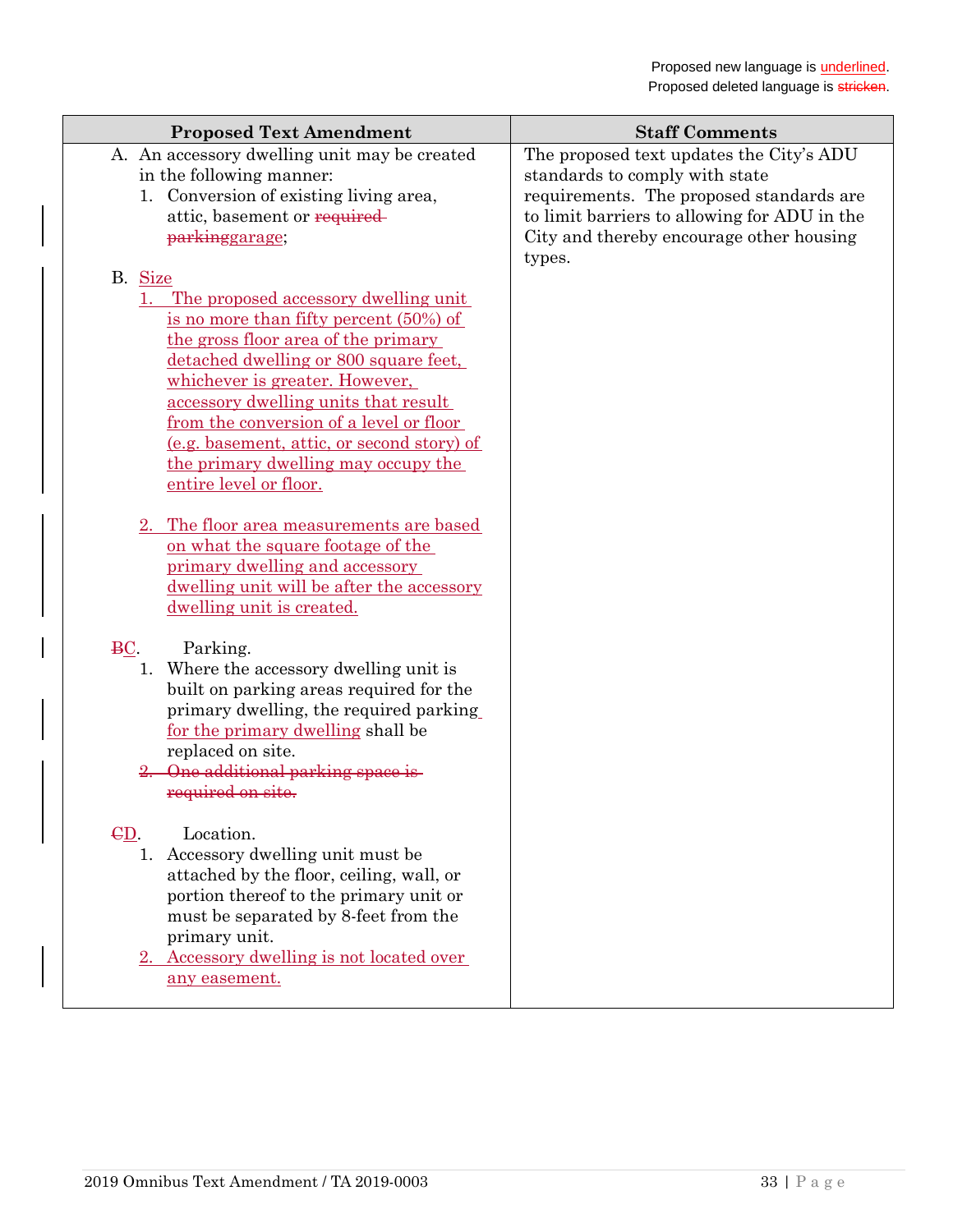| <b>Proposed Text Amendment</b>                                                                                                                                                                                                                                                                                                                                                                                                                                                                                                                                                                | <b>Staff Comments</b>                                                                                                                                                                           |
|-----------------------------------------------------------------------------------------------------------------------------------------------------------------------------------------------------------------------------------------------------------------------------------------------------------------------------------------------------------------------------------------------------------------------------------------------------------------------------------------------------------------------------------------------------------------------------------------------|-------------------------------------------------------------------------------------------------------------------------------------------------------------------------------------------------|
| 60.50.20.<br>Fences.<br>Fences in any district may be constructed at the<br>lot line; provided, however, that fences shall<br>comply with all applicable vision clearance<br>standards established in the Engineering Design<br>Manual <del>.</del> for setback and height limits and meet<br>the following standards: [ORD 3162; April 1980]<br>[ORD 3287; October 1982] [ORD 4365; October<br>2005]                                                                                                                                                                                         | The proposed amendment codifies fence<br>standards that apply citywide. The<br>standards limit height requirements based<br>on function of the fencing as well as the<br>street classification. |
| Fences and walls shall be constructed of<br>materials such as wood, stone, rock, or brick.<br>2. Fences and walls shall not exceed the                                                                                                                                                                                                                                                                                                                                                                                                                                                        |                                                                                                                                                                                                 |
| following height:                                                                                                                                                                                                                                                                                                                                                                                                                                                                                                                                                                             |                                                                                                                                                                                                 |
| A. Six (6) feet in a required front yard along<br>designated Collector and Arterial streets.                                                                                                                                                                                                                                                                                                                                                                                                                                                                                                  |                                                                                                                                                                                                 |
| B. Three (3) feet in height in a required front<br>yard along all other street classifications.                                                                                                                                                                                                                                                                                                                                                                                                                                                                                               |                                                                                                                                                                                                 |
| $C.$ Four (4) feet in height in a required front<br>yard for required above ground stormwater<br>facilities.                                                                                                                                                                                                                                                                                                                                                                                                                                                                                  |                                                                                                                                                                                                 |
| <u>Eight (8) feet in height for all other yards.</u>                                                                                                                                                                                                                                                                                                                                                                                                                                                                                                                                          |                                                                                                                                                                                                 |
| <b>Uses Requiring Special</b><br>60.50.25.                                                                                                                                                                                                                                                                                                                                                                                                                                                                                                                                                    | Clarify the requirements for a minimum of                                                                                                                                                       |
| Regulation.<br>7. Child Care or Day Care Facilities. Child care or<br>day care facilities shall provide and thereafter<br>maintain outdoor play areas with a minimum<br>area of 100 square feet per child for one-third<br>$(1/3)$ the total licensed capacity of children. The<br>Director may approve reduction of this<br>requirement if the facility cares only for infants<br>up to 6 months in age. In all districts, a fence of<br>at least five $(5)$ feet but not more than $s$ ix $(6)$<br>feet in height shall be provided separating the<br>outdoor play area from abutting lots. | 100 square feet of outdoor play area is per<br>child.                                                                                                                                           |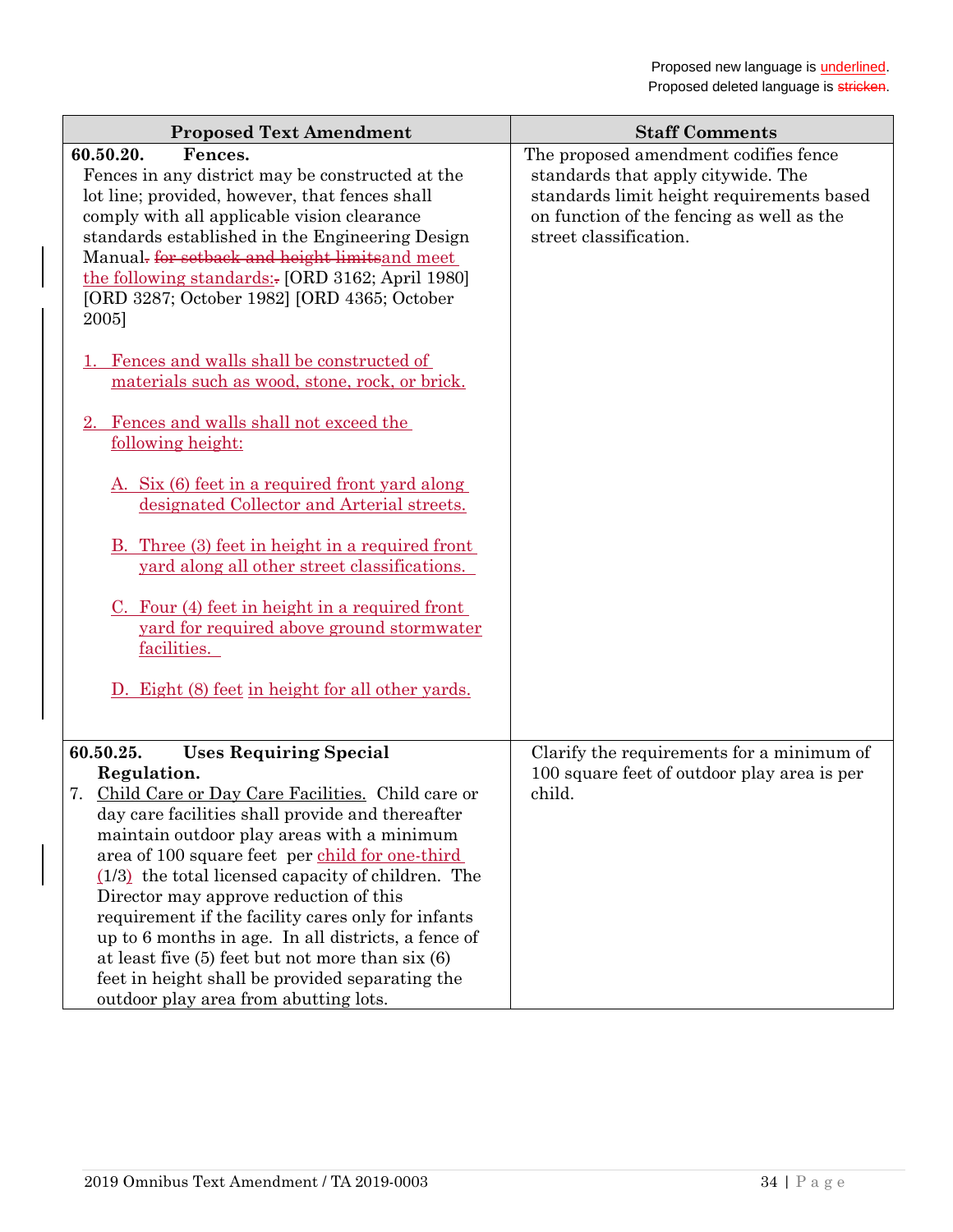| <b>Proposed Text Amendment</b>                                                                                                                                                                                                                                                                                                                                                                                                                                                                                                                   | <b>Staff Comments</b>                                                                                                                                                                                                                                                                                                                |
|--------------------------------------------------------------------------------------------------------------------------------------------------------------------------------------------------------------------------------------------------------------------------------------------------------------------------------------------------------------------------------------------------------------------------------------------------------------------------------------------------------------------------------------------------|--------------------------------------------------------------------------------------------------------------------------------------------------------------------------------------------------------------------------------------------------------------------------------------------------------------------------------------|
| <b>Uses Requiring Special</b><br>60.50.25.<br>Regulation.<br>13. Public Art. Public Art as defined in Chapter<br>90 of the Development Code is permitted in<br>all zoning districts when the following<br>requirements are met, unless separately<br>authorized through an adjustment or<br>variance application, or Engineering Design<br>Exception:<br>A. Does not exceed the maximum building<br>height of the underlying zoning district.<br><b>B.</b> In the public right-of-way, ADA<br>requirements, and sight clearance<br>requirements. | The proposed amendment permits Public Art<br>in all zoning district, but establishes<br>limitation in this Section of the Code and<br>requires approval by the Beaverton Arts<br>Commission.                                                                                                                                         |
| <b>Chapter 60, Section 60.55 (Transportation Facilities)</b>                                                                                                                                                                                                                                                                                                                                                                                                                                                                                     |                                                                                                                                                                                                                                                                                                                                      |
| <b>General Provisions.</b><br>60.55.10.<br>1. All public and private transportation facilities<br>shall be designed and improved in accordance<br>with the standards of this code and the<br><b>Engineering Design Manual and Standard</b><br>Drawings. In addition, when development<br>abuts or impacts a transportation facility<br>under the jurisdiction of one or more other<br>governmental agencies, the City shall<br>condition the development to obtain permits<br>required by the other agencies.                                    | The amendment clarifies the standards<br>within the EDM applies to public and private<br>streets.                                                                                                                                                                                                                                    |
| 60.55.25.<br><b>Street and Bicycle and</b><br><b>Pedestrian Connection Requirements</b><br>10. Pedestrian Circulation.<br>E. Walkways shall be paved and shall maintain<br>at least four-five feet $(5')$ of unobstructed<br>width. Walkways bordering parking spaces<br>shall be at least seven feet wide unless<br>concrete wheel stops, bollards, curbing,<br>landscaping, or other similar improvements<br>are provided which prevent parked vehicles<br>from obstructing the walkway.                                                       | The proposed amendment to increase the<br>minimum standards for sidewalks in Section<br>60.55 of the Code to 5 feet provides<br>consistency between multiple sections of the<br>Code related to this requirement. The 5-foot<br>width will enhance pedestrian circulation by<br>providing wider area for pedestrians to<br>maneuver. |
| <b>Minimum Street Widths.</b><br>60.55.30.<br>3. Street trees shall be planted at a maximum<br>linear spacing of 30 feet along street frontages<br>or in accordance with an approved street tree<br>plan approved by the City Arborist. Proposed<br>tree wells shall be design to meet standards in<br>the City Engineering Design Manual.                                                                                                                                                                                                       | The proposed change is to codify the spacing<br>requirements for street trees and reference<br>the street standard standards in the EDM<br>that are also applicable to the installation of<br>the trees.                                                                                                                             |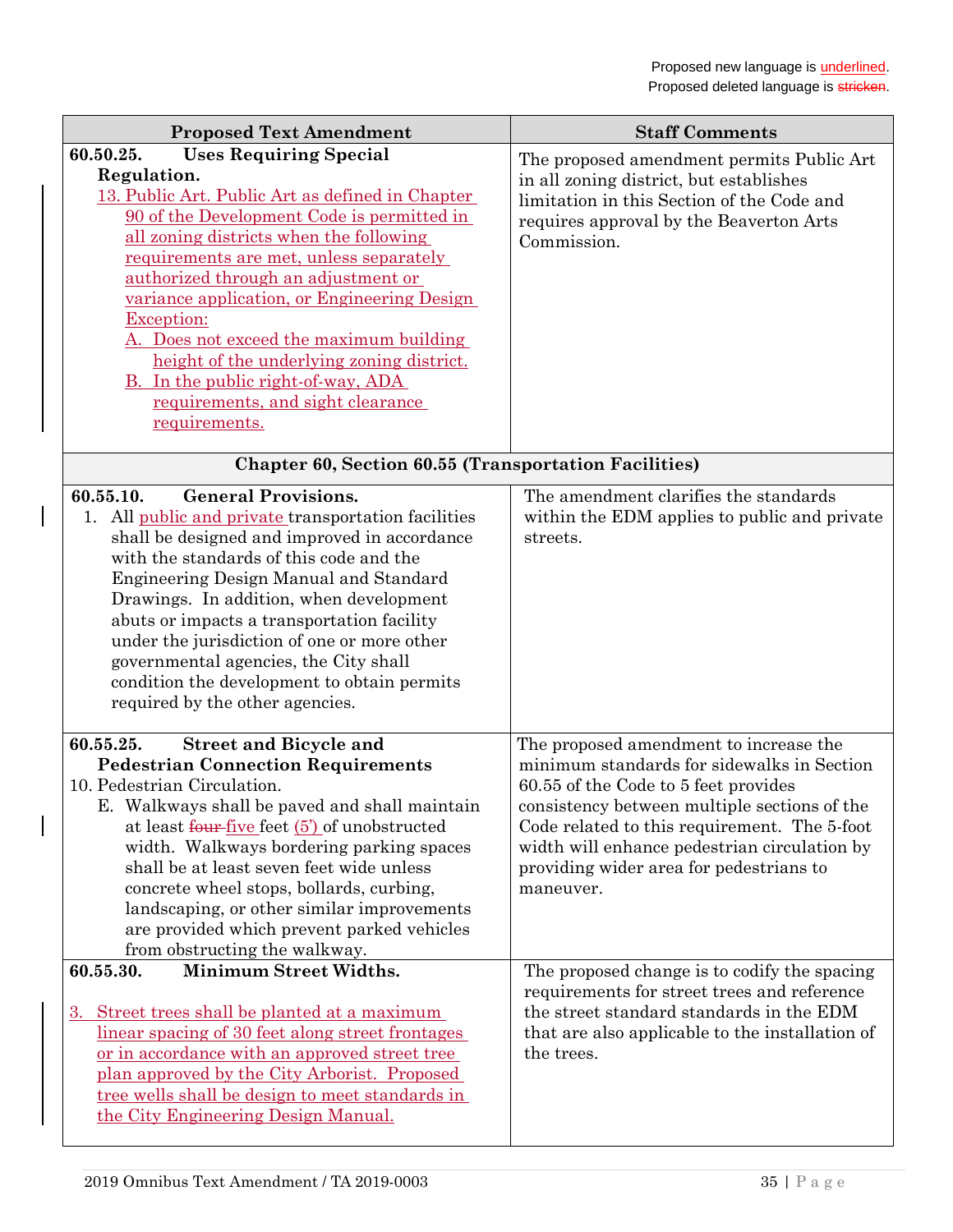| <b>Proposed Text Amendment</b>                                                                                                                                                                                                                                                                                                                                                                         | <b>Staff Comments</b>                                                                                                               |  |
|--------------------------------------------------------------------------------------------------------------------------------------------------------------------------------------------------------------------------------------------------------------------------------------------------------------------------------------------------------------------------------------------------------|-------------------------------------------------------------------------------------------------------------------------------------|--|
| <b>Chapter 60 General Changes</b>                                                                                                                                                                                                                                                                                                                                                                      |                                                                                                                                     |  |
| $60.12.40.4.B.2.b. (4)$ - Low Impact Development:<br>$(4)$ . The b                                                                                                                                                                                                                                                                                                                                     | Scrivener's Errors                                                                                                                  |  |
| 60.15.15.1- Final Plat Standards: Easements<br>and rights-of-way. Refer to Chapter 9.05 of<br>the Beaverton Municipal Code and Chapter 1,<br>Section 120-130 of the Beaverton Engineering<br>Design Manual.                                                                                                                                                                                            |                                                                                                                                     |  |
| 60.55.20.4.G Traffic Impact Analysis:<br>Recommendations. The Traffic Impact Analysis<br>report shall clearly state the mitigation<br>measures recommended by the analysis and<br>shall summarize how the recommende <sup>3</sup> d<br>mitigations are roughly proportional to the<br>identified impacts.<br><b>60.70.25.1.D Wireless Communication</b><br><b>Facilities:</b> [ORD 4596; Feb 21032013] |                                                                                                                                     |  |
| <b>Chapter 90 Definitions</b>                                                                                                                                                                                                                                                                                                                                                                          |                                                                                                                                     |  |
| <b>Accessory Dwelling Unit.</b> An interior, attached<br>or detached residential structure that is used in<br>connection with or that is accessory to a single-<br>family dwelling. An accessory dwelling unit<br>contains the minimum living facilities required by<br>the current Oregon Structural Code or applicable<br>ordinance to be classified as a dwelling unit.                             | The proposed text provides a definition for<br>this in which the regulations in Chapter 40<br>and 60 of the Code have been updated. |  |
| Animal Care, Major. [ORD 4542; June 2010]<br>Animal uses that provide outdoor facilities. Uses<br>may include kennelsdog parks, animal day care,<br>and other similar uses.                                                                                                                                                                                                                            | Removal of dog parks as a use defined in<br>Major Animal Care as the proposed text<br>includes a specific definition for dog parks. |  |
| Building Height. [ORD 4542; June 2010] The<br>vertical distance from grade plane to the highest<br>point of <u>a sloped</u> roof structure <u>or –in the case of a</u><br><u>flat roof, the vertical distance from grade plane to</u><br>the highest point of the parapet.                                                                                                                             | Update the definition to clarify how building<br>height is measured for flat roofs.                                                 |  |
| <b>Bulk Retail Use.</b> A retail use that is housed in a<br>warehouse style building, is developed as a<br>warehouse style building both on the interior and<br>exterior, sells primarily institutional sized or multi-<br>pack products in bulk quantities, has limited hours-<br>of operation and is not part of a larger shopping<br>eenter. [ORD 3825; September 1982]                             | The text amendment proposes to remove bulk<br>retail there removing the need for the<br>definition.                                 |  |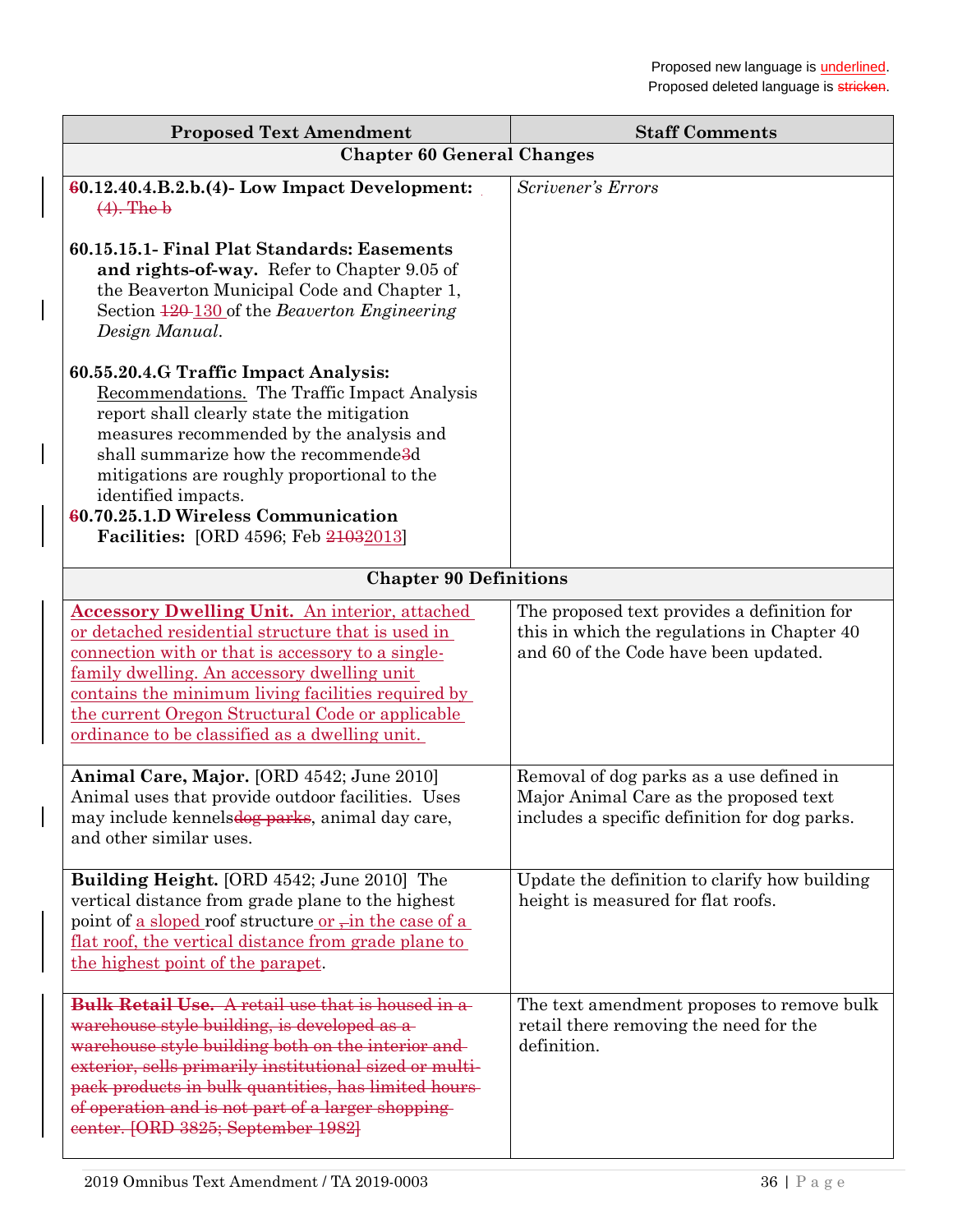| <b>Proposed Text Amendment</b>                                                                                                                                                                                                                                                                                                                                                                                                                                                                                                                                                                                                                                                                                                                                                        | <b>Staff Comments</b>                                                                                                                                           |
|---------------------------------------------------------------------------------------------------------------------------------------------------------------------------------------------------------------------------------------------------------------------------------------------------------------------------------------------------------------------------------------------------------------------------------------------------------------------------------------------------------------------------------------------------------------------------------------------------------------------------------------------------------------------------------------------------------------------------------------------------------------------------------------|-----------------------------------------------------------------------------------------------------------------------------------------------------------------|
| Care Facilities. [ORD 4542; June 2010] General<br>care located within a dwelling accommodating not<br>more than five nonrelated persons, for children and<br>seniors eitizens.                                                                                                                                                                                                                                                                                                                                                                                                                                                                                                                                                                                                        | Update the terminology for the elderly.                                                                                                                         |
| Laboratory. [ORD 4542; June 2010] A facility<br>equipped for scientific research, experimentation or<br>testing; or a facility where chemicals, dental<br>equipment and supplies, medical devices,<br>pharmaceuticals or explosives are prepared or<br>manufactured.                                                                                                                                                                                                                                                                                                                                                                                                                                                                                                                  | Update the definition to include medical and<br>dental equipment and supplies.                                                                                  |
| Manufactured Home. A structure constructed for<br>movement on the public highways that has<br>sleeping, cooking, and plumbing facilities, that is<br>intended for human occupancy, that is being used<br>for residential purposes, and that was constructed<br>in accordance with federal manufactured housing<br>construction and safety standards regulations in<br>effect at the time of construction. [ORD 3846; May<br>1993]                                                                                                                                                                                                                                                                                                                                                     | Modification is proposed to one of the<br>manufactured home definitions to clarify the<br>use of the definition for the implementation of<br>floodplain review. |
| Manufactured Home. A structure, transportable<br>in one or more sections, which is built on a-<br>permanent chassis and is designed for use with or<br>without a permanent foundation when connected to<br>the required utilities. For floodplain regulation<br>purposes the term "manufactured home" also<br>includes recreational vehicles, park trailers, travel<br>trailers, and other similar vehicles placed on a site<br>for greater than 180 consecutive days if permitted<br>to be placed on a permanent foundation,<br>permanently connected to utilities, or anchored to<br>the land. For insurance purposes the term<br>"manufactured home" does not include park<br>trailers, travel trailers, and other similar vehicles.<br>[ORD 3563; May 1987] [ORD 4392; July 2006] |                                                                                                                                                                 |
| Marijuana Dispensary. Includes the sales of<br>medical marijuana products that are authorized<br>pursuant-subject to the provisions of to-ORS<br>475 <b>B</b> <sub>-314</sub> . [ORD 4674; Feb 2016]                                                                                                                                                                                                                                                                                                                                                                                                                                                                                                                                                                                  | Update the definition of marijuana<br>dispensary reference the correct section of<br>State statutes.                                                            |